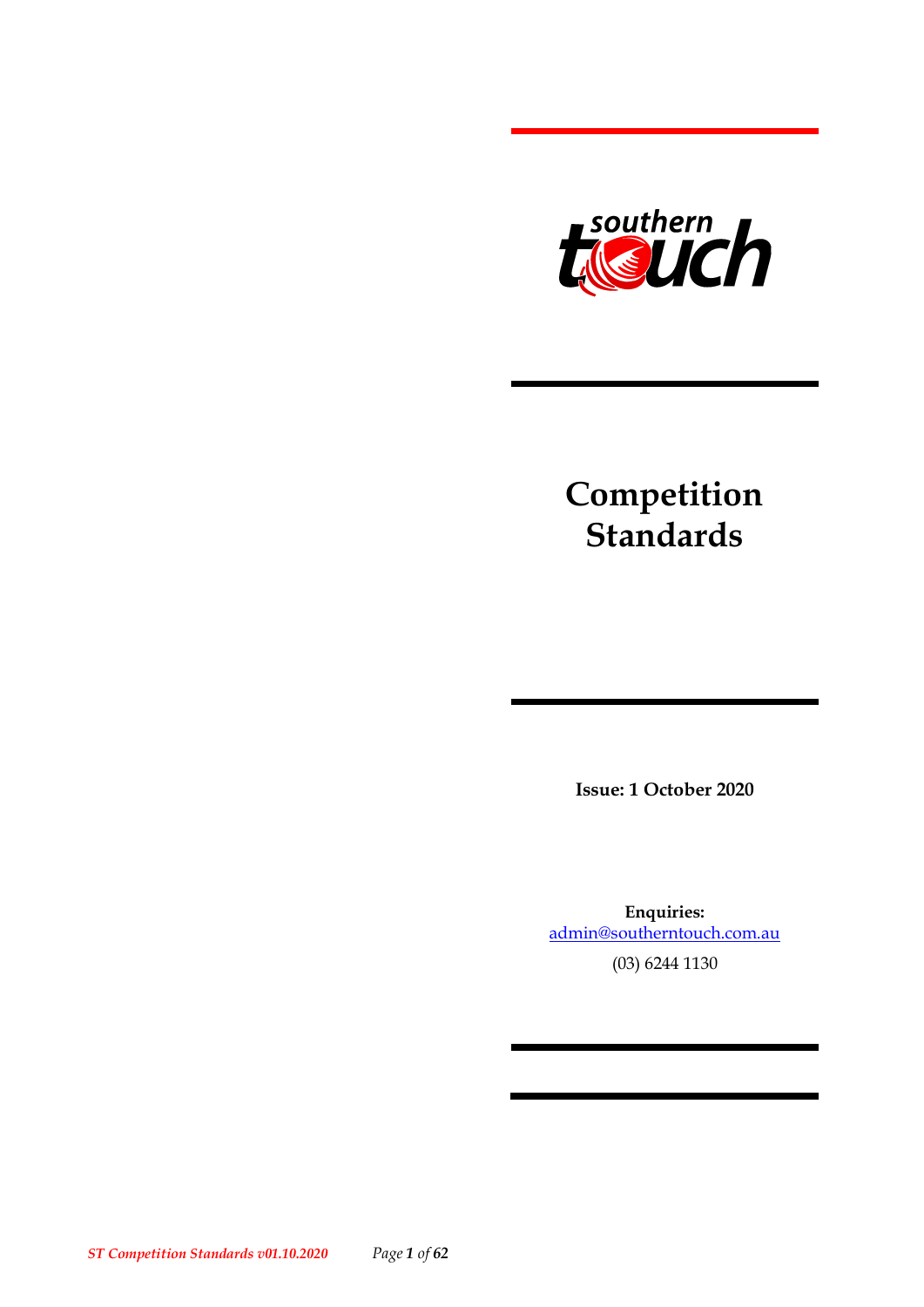### **Contents**

| $\mathbf{1}$   | Introduction |                                                                        |    |  |  |  |
|----------------|--------------|------------------------------------------------------------------------|----|--|--|--|
|                | 1.1.         | Aim                                                                    | 4  |  |  |  |
|                | 1.2.         | <b>The Basics</b>                                                      | 4  |  |  |  |
| $\overline{2}$ |              | Terms and Meanings                                                     | 4  |  |  |  |
| 3              |              | <b>About ST Competitions</b>                                           | 5  |  |  |  |
|                | 3.1.         | ST Products & Timings                                                  | 5  |  |  |  |
|                | 3.2.         | <b>Game Times &amp; Durations</b>                                      | 5  |  |  |  |
|                | 3.3.         | ST Fees                                                                | 5  |  |  |  |
|                | 3.4.         | Refunds                                                                | 6  |  |  |  |
| 4              |              | <b>Team Nominations</b>                                                | 7  |  |  |  |
|                | 4.1.         | General                                                                | 7  |  |  |  |
|                | 4.2.         | How ST Communicates with Teams                                         | 7  |  |  |  |
|                | 4.3.         | <b>Nomination Standards for Clubs</b>                                  | 8  |  |  |  |
|                | 4.4.         | Team Delegates & Team Captains                                         | 8  |  |  |  |
|                | 4.5.         | New Players Looking for a Team                                         | 9  |  |  |  |
|                | 4.6.         | Insurance                                                              | 9  |  |  |  |
| 5              |              | Player Registration & Eligibility                                      | 10 |  |  |  |
|                | 5.1.         | Registration                                                           | 10 |  |  |  |
|                | 5.2.         | Eligibility: Age Related Conditions                                    | 10 |  |  |  |
|                | 5.3.         | <b>Eligibility: Other Provisions</b>                                   | 11 |  |  |  |
|                | 5.4.         | <b>Equalisation Provisions &amp; Player Transfers</b>                  | 12 |  |  |  |
|                | 5.5.         | Dispensations for Eligibility Standards (Grading & Premiership Rounds) | 12 |  |  |  |
|                | 5.6.         | Penalties for Breaches of Registration and Eligibility Standards       | 13 |  |  |  |
|                | 5.7.         | <b>Eligibility: Players in Finals</b>                                  | 13 |  |  |  |
| 6              | Attire       |                                                                        | 15 |  |  |  |
|                | 6.1.         | General                                                                | 15 |  |  |  |
|                | 6.2.         | <b>Club Colours and Designs</b>                                        | 15 |  |  |  |
|                | 6.3.         | Player Shirts/Tops                                                     | 16 |  |  |  |
|                | 6.4.         | <b>Player Shorts/Bottoms</b>                                           | 16 |  |  |  |
|                | 6.5.         | Undergarments                                                          | 16 |  |  |  |
| 7              |              | Rosters, Grading & Regrading                                           | 18 |  |  |  |
|                | 7.1.         | Aim                                                                    | 18 |  |  |  |
|                | 7.2.         | <b>Grading &amp; Regrading</b>                                         | 18 |  |  |  |
| 8              |              | <b>Game Results</b>                                                    | 20 |  |  |  |
|                | 8.1.         | Referees                                                               | 20 |  |  |  |
|                | 8.2.         | <b>Game Cards</b>                                                      | 20 |  |  |  |
|                | 8.3.         | Points                                                                 | 21 |  |  |  |
|                | 8.4.         | Forfeits                                                               | 21 |  |  |  |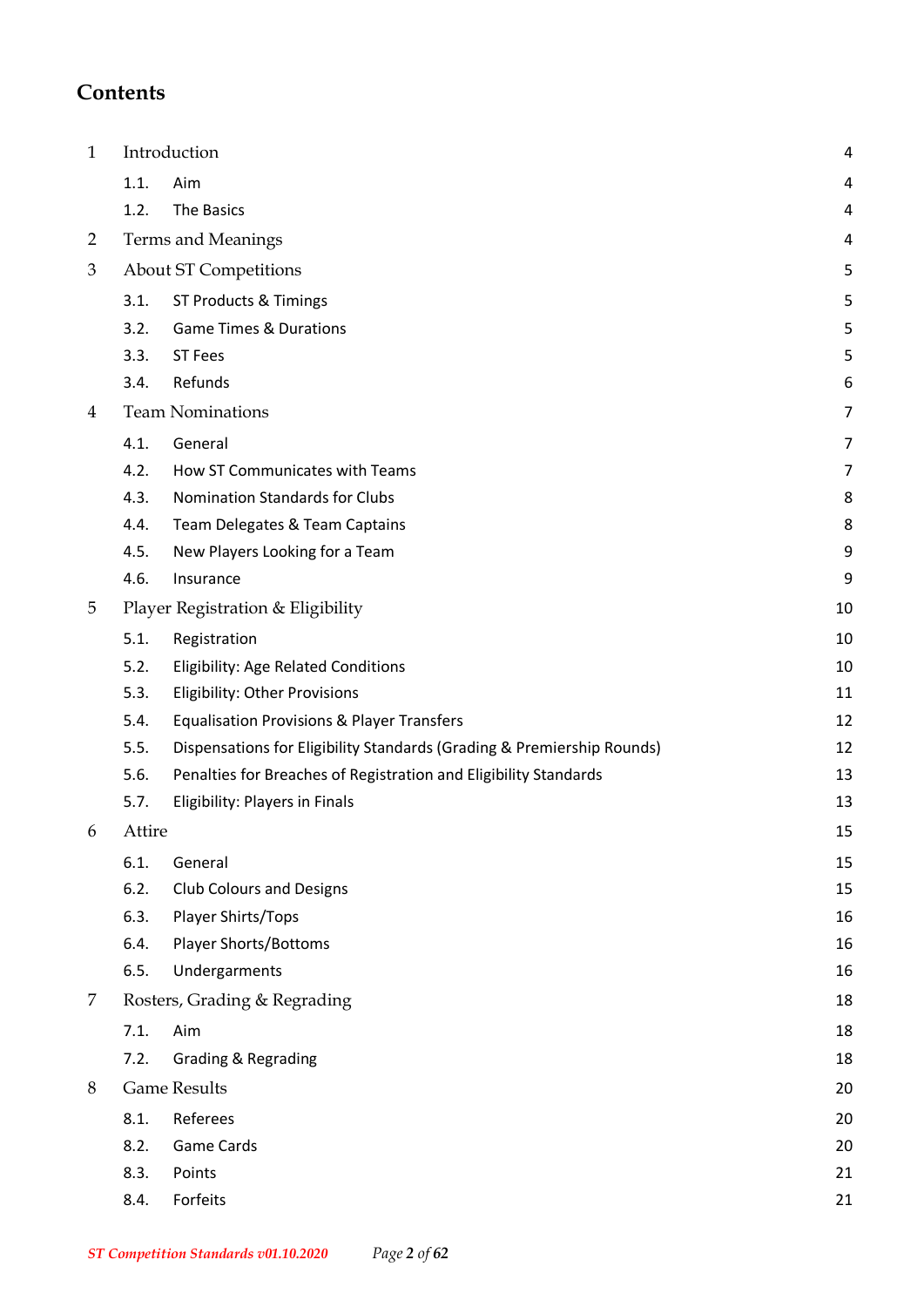|    | 8.5.       | Cancellations                                                  | 22 |
|----|------------|----------------------------------------------------------------|----|
|    | 8.6.       | <b>Abandoned Games</b>                                         | 23 |
|    | 8.7.       | <b>Rescheduled Games</b>                                       | 23 |
|    | 8.8.       | Appeals/Complaints                                             | 24 |
| 9  |            | Safety & Security                                              | 25 |
|    | 9.1.       | General                                                        | 25 |
|    | 9.2.       | <b>Safety During Competition</b>                               | 25 |
|    | 9.3.       | <b>Injury Management</b>                                       | 26 |
|    | 9.4.       | <b>Emergencies During Events</b>                               | 26 |
| 10 |            | Managing the Code of Conduct                                   | 28 |
|    | 10.1.      | ST's Position & Expectations                                   | 28 |
|    | 10.2.      | Applying the Codes of Conduct at ST                            | 28 |
|    | 10.3.      | <b>Managing Misconduct during Competitions</b>                 | 29 |
|    | 10.4.      | <b>Forced Substitutions</b>                                    | 30 |
|    | 10.5.      | Summary of ST Disciplinary Tribunal Arrangements               | 30 |
|    | 10.6.      | <b>Penalties &amp; Suspension Periods</b>                      | 31 |
| 11 | Finals     |                                                                | 32 |
|    | 11.1.      | <b>Player Eligibility</b>                                      | 32 |
|    | 11.2.      | <b>Team Eligibility</b>                                        | 32 |
|    | 11.3.      | <b>Finals Format</b>                                           | 32 |
|    | 11.4.      | Semi-Finals (Top 3 or 4 Teams)                                 | 32 |
|    | 11.5.      | Semi-Finals (2 Qualifying Teams)                               | 33 |
|    | 11.6.      | Elimination Finals (May replace Semi-Finals)                   | 33 |
|    | 11.7.      | Grand Final (Top 2 Teams)                                      | 33 |
|    | 11.8.      | <b>Plate Series</b>                                            | 34 |
| 12 |            | ST Association Awards                                          | 34 |
| 13 |            | Force Majeure                                                  | 34 |
| 14 |            | Document Administration                                        | 35 |
|    | 14.1.      | Contact                                                        | 35 |
|    | 14.2.      | <b>Review Arrangements</b>                                     | 35 |
|    | 14.3.      | <b>Review History</b>                                          | 35 |
|    | 14.4.      | <b>Associated Documents:</b>                                   | 41 |
| 15 | Appendices |                                                                | 42 |
|    | 15.1.      | Schedule 1: ST Terms & Meanings                                | 42 |
|    | 15.2.      | Schedule 2: ST Event Rounds                                    | 48 |
|    | 15.3.      | Schedule 3: Usual ST Competition Timings                       | 48 |
|    | 15.4.      | Schedule 4: ST Event Fees                                      | 49 |
|    | 15.5.      | <b>Schedule 5: Payment Methods</b>                             | 50 |
|    | 15.6.      | Schedule 6: Summary of Managing Misconduct During Competitions | 51 |
|    | 15.7.      | Schedule 7: ST Association Awards                              | 53 |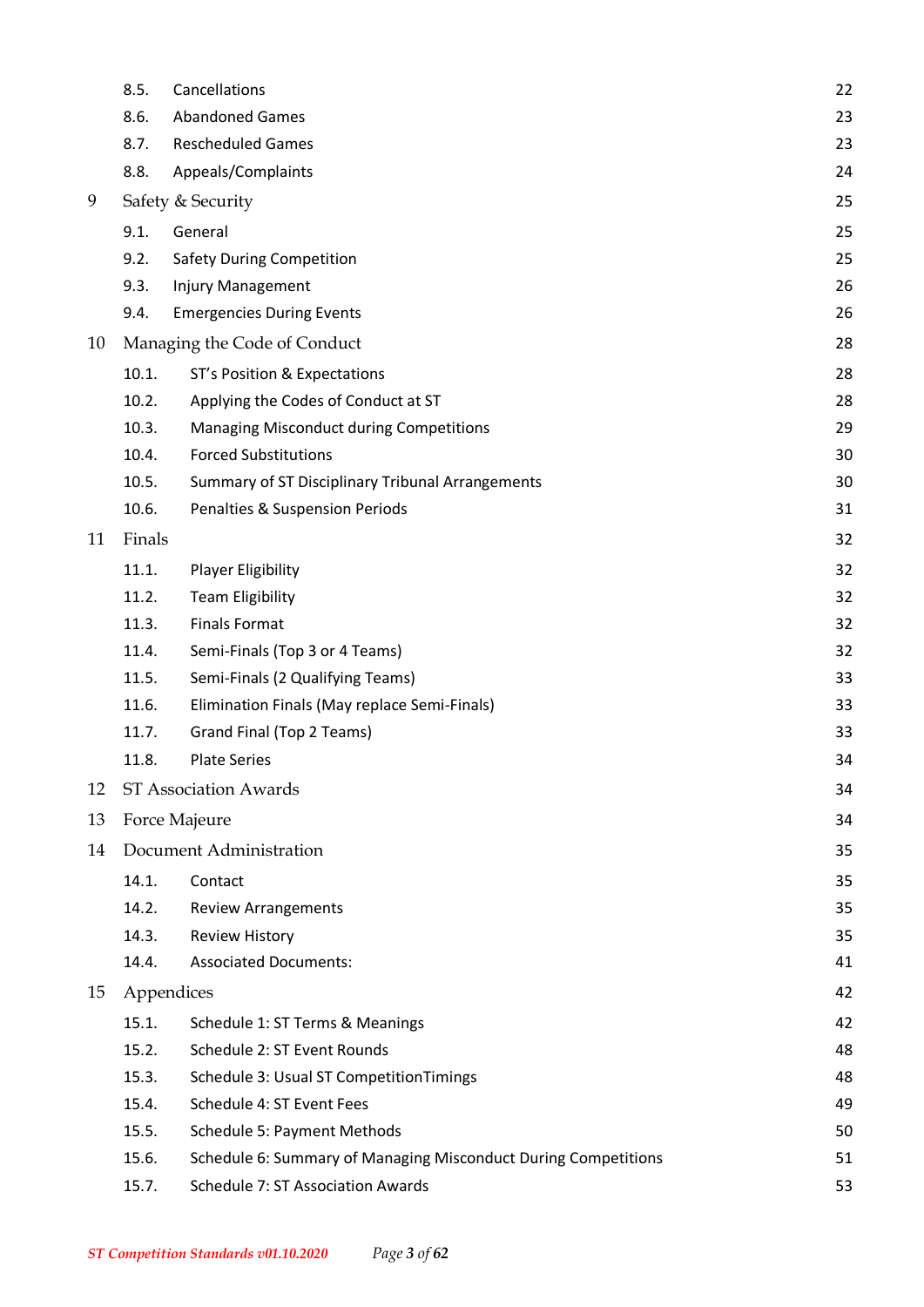### <span id="page-3-0"></span>**1 Introduction**

#### <span id="page-3-1"></span>**1.1. Aim**

- 1 These Standards describe the typical arrangements for senior competitions at Southern Touch (ST) for members and staff.
- 2 The purpose of these Standards are to provide for:
	- minimum administration
	- consistent application
	- adherence to the TFA Codes of Conduct
	- ST's vision and mission (as shown in the ST Strategic Plan).
- 3 These Standards have been developed with assistance from ST members and their support is graciously acknowledged.

#### <span id="page-3-2"></span>**1.2. The Basics**

- 4 These Standards apply to Southern Touch (ST) Touch Football events for senior teams, unless otherwise stipulated by ST.
- 5 Games are conducted in accordance with the current Touch Football Australia (TFA) playing rules and are aligned with other relevant TFA policies e.g. privacy, antidoping etc.
- 6 These ST Competition Standards are subservient to the ST Constitution.
- 7 These Standards entirely supersede the 'ST By-Laws' document (Sept 2012) and take precedence over any related matter noted in the 'ST Policy & Procedures' document (Feb 2013).

### <span id="page-3-3"></span>**2 Terms and Meanings**

- 8 The terms shown in Schedule 1 have important meaning for ST competitions.
- 9 They are additional to, and should not duplicate or conflict with terms included in other relevant documents e.g. the TFA 7<sup>th</sup> Edition Playing Rules or the ST Constitution. Where conflict occurs, the provisions of the more senior document will prevail.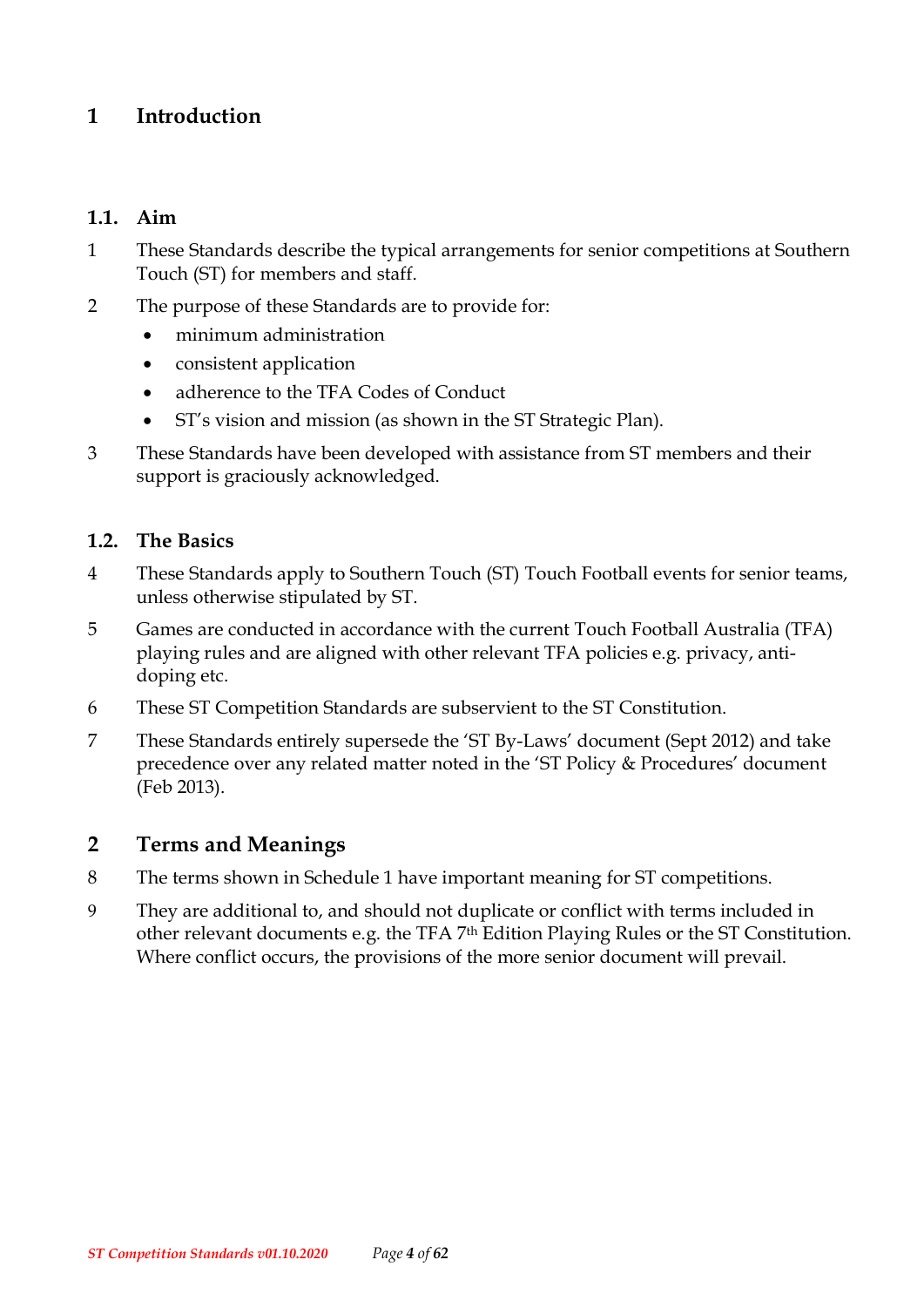### <span id="page-4-0"></span>**3 About ST Competitions**

#### <span id="page-4-1"></span>**3.1. ST Products & Timings**

- 10 ST routinely conducts the following competitions:
	- Southern Touch League (STL): ST's event for open age group players (Summer and Winter seasons).
	- Events for junior players: Format varies between seasons and years. Details are shown in competition-specific information.
- 11 STL Summer seasons are usually conducted October-March and Winter seasons are usually played April - August. These periods can be affected by planned activities of councils and by agreement with co-tenants where they exist.
- 12 Season dates are set by the ST Board at least one season in advance, usually on advice from the General Manager.
- 13 Schedule 2 shows the components of ST's routine events (Summer and Winter seasons).
- 14 Schedule 3 shows usual competition timings, noting that these may be altered at ST's discretion and/or as required.
- 15 ST aims to avoid scheduling games on Public Holidays however this may be necessary from time to time so as to schedule the agreed number of games in the season.

#### <span id="page-4-2"></span>**3.2. Game Times & Durations**

16 Game times are determined by ST, in line with council requirements for light usage. They are generally consistent with the current TFA 8 th Edition Playing Rules e.g. 20 minute 'halves'.

#### <span id="page-4-3"></span>**3.3. ST Fees**

- 17 ST sets fees to recover the costs of its operations for example ground fees, lighting, referees, insurance, awards, affiliation, technical courses (i.e. referee courses), etc.
- 18 These fees are set based on the expectation that teams which register will participate in the rostered competition, so teams who withdraw from the competition after being included in the roster may be liable for the full team fee (i.e. the registration fee and the usual competition fee).
- 19 Team invoices are available on request to ST (email preferred).
- 20 Any outstanding/unpaid fees must be paid before the team or its continuing players can register for subsequent ST events.
- 21 ST may refer cases of outstanding debt to an external debt collector, in which case a further 50% of the amount owing may be added to cover additional administration costs.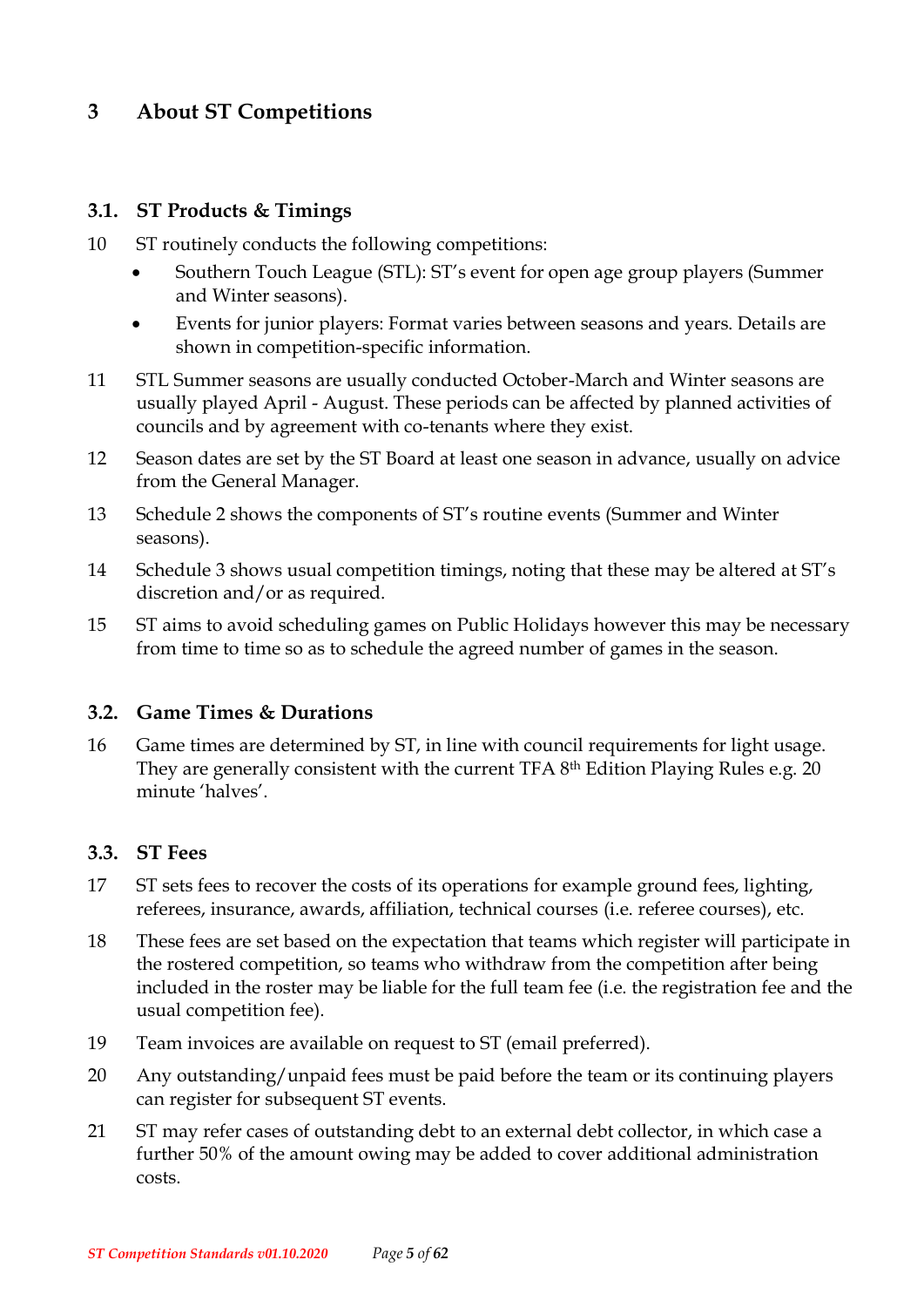22 Schedule 4 shows the types of fees and payment methods for its touch football seasonal competitions. Current fees are shown on the ST website or in competition information.

#### <span id="page-5-0"></span>**3.4. Refunds**

- 23 If a team withdraws their nomination less than fourteen (14) calendar days before scheduled games commence, they will forfeit the registration fee but any paid competition fees will be refunded.
- 24 ST usually pays refunds by cheque or EFT to the Team Delegate. A team seeking an electronic payment needs to supply the request and the bank account details to ST in writing (email preferred). ST is not responsible for correcting payment errors when the supplied bank account details are inaccurate.
- 25 While ST aims to provide refunds promptly, they can take up to four (4) weeks to process.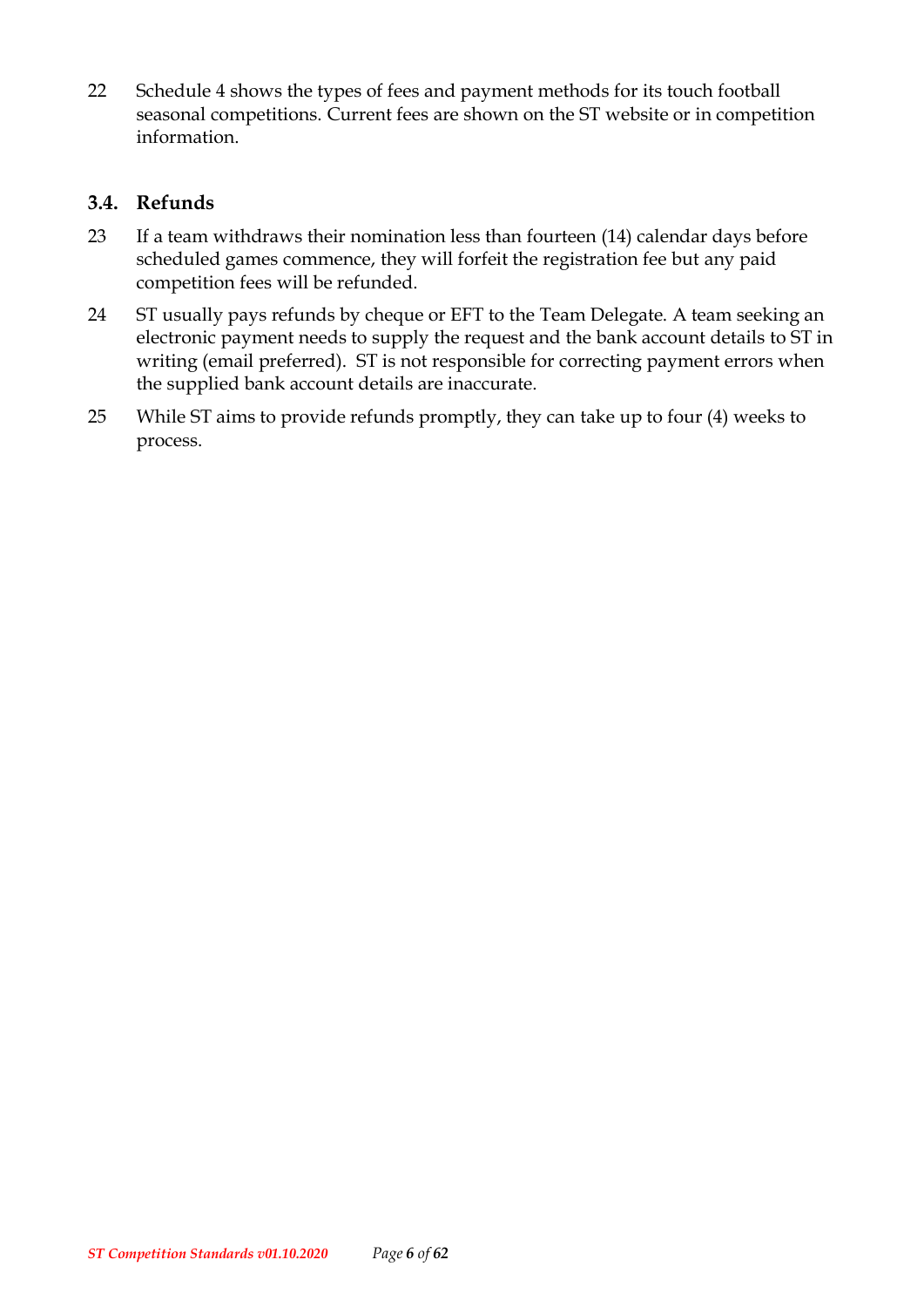### <span id="page-6-0"></span>**4 Team Nominations**

#### <span id="page-6-1"></span>**4.1. General**

- 26 ST events are conducted on the basis of team nominations. At ST's discretion, teams with less than ten (10) eligible team members may be rejected. Additionally, teams may have a maximum of sixteen (16) players registered at any one time. Team Delegates need to liaise with competition staff to ensure any permanent changes to player registrations are administered correctly so that accurate team lists are recorded (See the section on 'Game Cards' for more information).
- 27 Teams may be nominated by independent entities, clubs (incorporated or unincorporated), or Touch Football Tasmania (TFT) affiliates.
- 28 Where ST nominates a team, it must be for the specific development of non-club players. It can only be comprised of non-club players and coached by someone ratified by the Southern Touch Board of Directors. Team names must promote a professional and positive image for ST and the team (in both written form and phonetically). Team names considered by ST as duplicates, inappropriate or offensive will not be accepted. If a proposed team name is refused by ST, the Team Delegate will be advised and the team will need to choose another name. Should a new name not be chosen, the default team name will be the Team Delegate's surname.
- 29 Team nominations are subject to grading by ST at any time. Based on information available at the time, ST may enter a team into a different division than it nominated for. ST will typically discuss the situation with the relevant Team Delegates. ST maintains Standards for grading and re-grading – see that section for more information.
- 30 When registering teams, ST requires information to assist with communications and grading. This can include player names, any teams previously played in and any previous team names. The information required is set out in the competition information provided by ST for each new event.
- 31 ST may reject nominations of any team. This is usually associated with previous failures to pay team fees on time and/or concerns related to code of conduct or safety.
- 32 ST may also place conditions on the nomination of any team. Nominations will not be finalised until the conditions are shown to be agreed by both ST and the Team Delegate (in writing, email preferred).

#### <span id="page-6-2"></span>**4.2. How ST Communicates with Teams**

- 33 ST provides competition information for its members that typically include a summary of these Standards, instructions for registrations (team and player), team fees structure and the TFA Codes of Conduct.
- 34 ST provides competition information primarily by electronic updates and aims to provide it in a timely, consistent and user friendly manner. Other methods of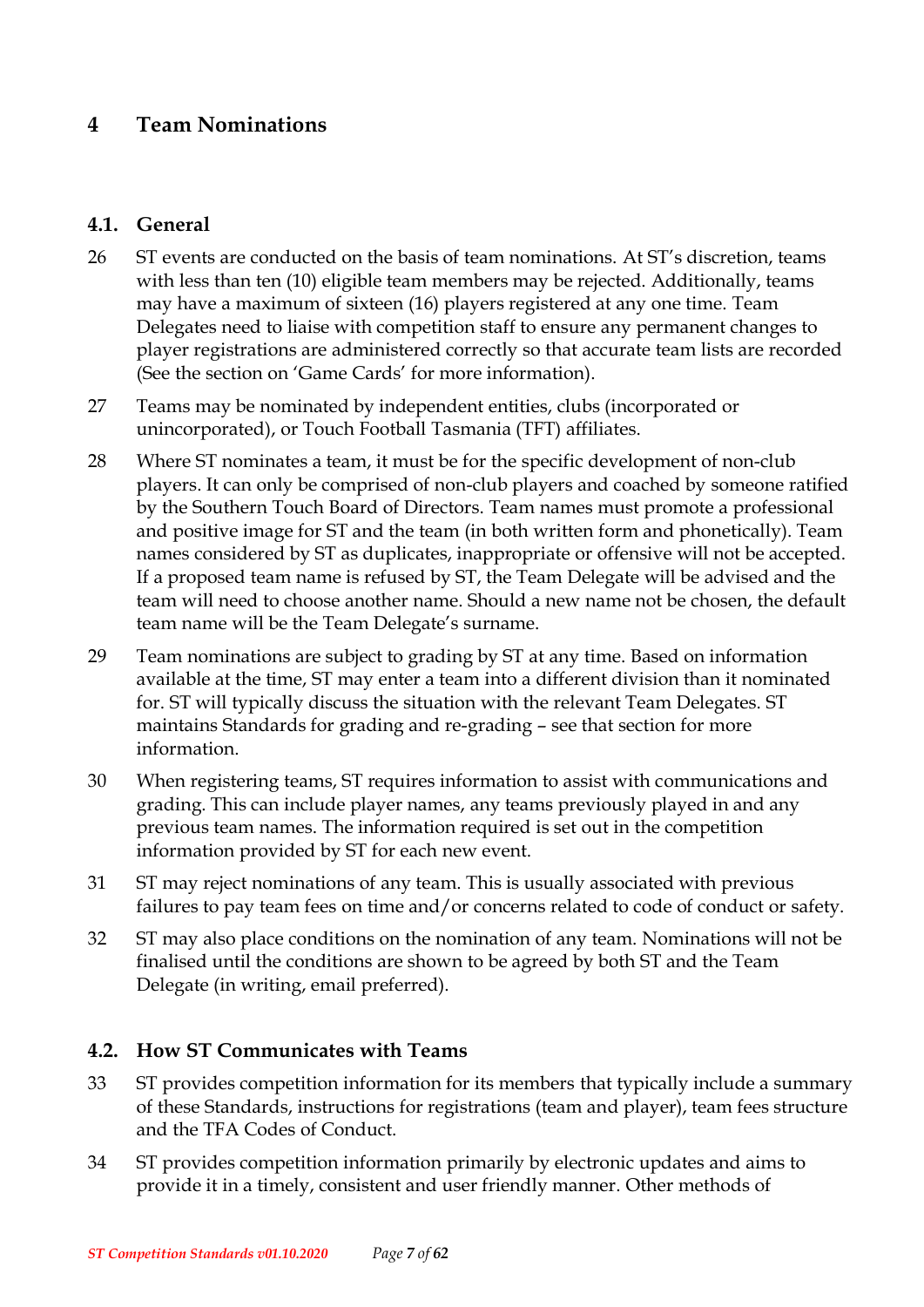communication may include printed written information and/or verbal announcements.

#### <span id="page-7-0"></span>**4.3. Nomination Standards for Clubs**

- 35 ST encourages clubs to be incorporated bodies and maintains an incentives program for which is designed to recognise the variety of roles that are important for effective club administration, as well as participation.
- 36 Clubs register as an Associate Affiliate to ST by providing ST with:
	- AGM minutes
	- Proof of incorporation and Insurance
	- A list of their committee members/main organisers names, club executive positions and contact details (email and mobile preferred)
	- Club uniform i.e. club colours and designs.

### <span id="page-7-1"></span>**4.4. Team Delegates & Team Captains**

- 37 Each team is nominated by a Team Delegate who MUST be 18 or over and accepts the role of being the primary liaison point between ST and the team members.
- 38 ST provides most information for teams electronically via the website, email, Facebook, and SMS so the Team Delegate's email and mobile phone number is to be included with the team's registration.
- 39 Responsibilities and procedures of Team Delegates are also explained at the Team Delegates information session at the start of each event.
- 40 Team Delegates are responsible for:
	- making sure players register before each ST event using the ST on-line registration system, so they have insurance cover (as arranged by TFA)
	- arranging for team fees to be paid in full by the due dates set by ST
	- making arrangements for the team to be correctly attired
	- making sure the team list on the on-line system and Game Cards are accurate throughout the season (may affect player eligibility for finals)
	- passing information between ST and the team members, including all messages related to the roster, playing rules, Codes of Conduct
	- monitoring weather conditions and the ST website for urgent information especially related to rostered games
	- leading by example with regard Code of Conduct.
- 41 The Team Captain's role is to be the team's representative during games. The Team Captain can be the same as the Team Delegate, or different to the Team Delegate. This is at the team's discretion noting that ST forwards all competition information only to the nominated Team Delegate.
- 42 ST holds Team Captains responsible for ensuring that the whole team abides by the Codes of Conduct during games.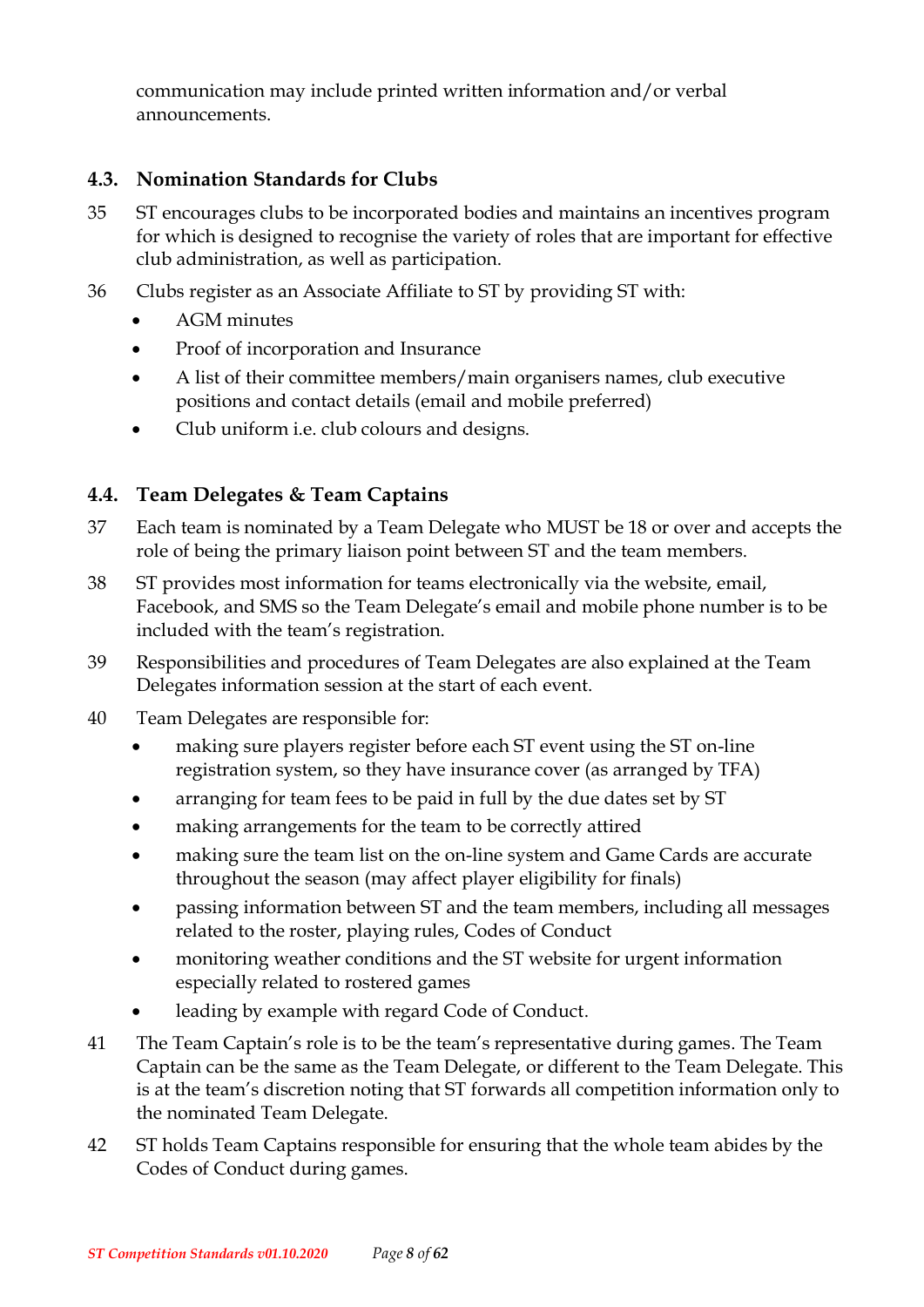43 Where there is no Team Captain, these responsibilities automatically default to the Team Delegate.

#### <span id="page-8-0"></span>**4.5. New Players Looking for a Team**

- 44 Individuals who would like to join a team should register their interest through the online registration process as advised in ST Program Information and on the ST website.
- 45 ST will, wherever possible, assist the individual to connect with clubs or other teams with known vacancies.
- 46 Clubs/teams seeking extra players are encouraged to advise ST of their player needs (email preferred).

#### <span id="page-8-1"></span>**4.6. Insurance**

- 47 Touch Football can be a fast moving and energetic sport. As such, ST members are encouraged to prepare themselves physically for each event (this may include seeking medical advice before registering).
- 48 TFA maintains access to a national insurance scheme on behalf of its affiliates so current (financial) members may have some medical cover if they sustain injuries participating in ST events or touch training.
- 49 The procedure for making claims is included in competition information.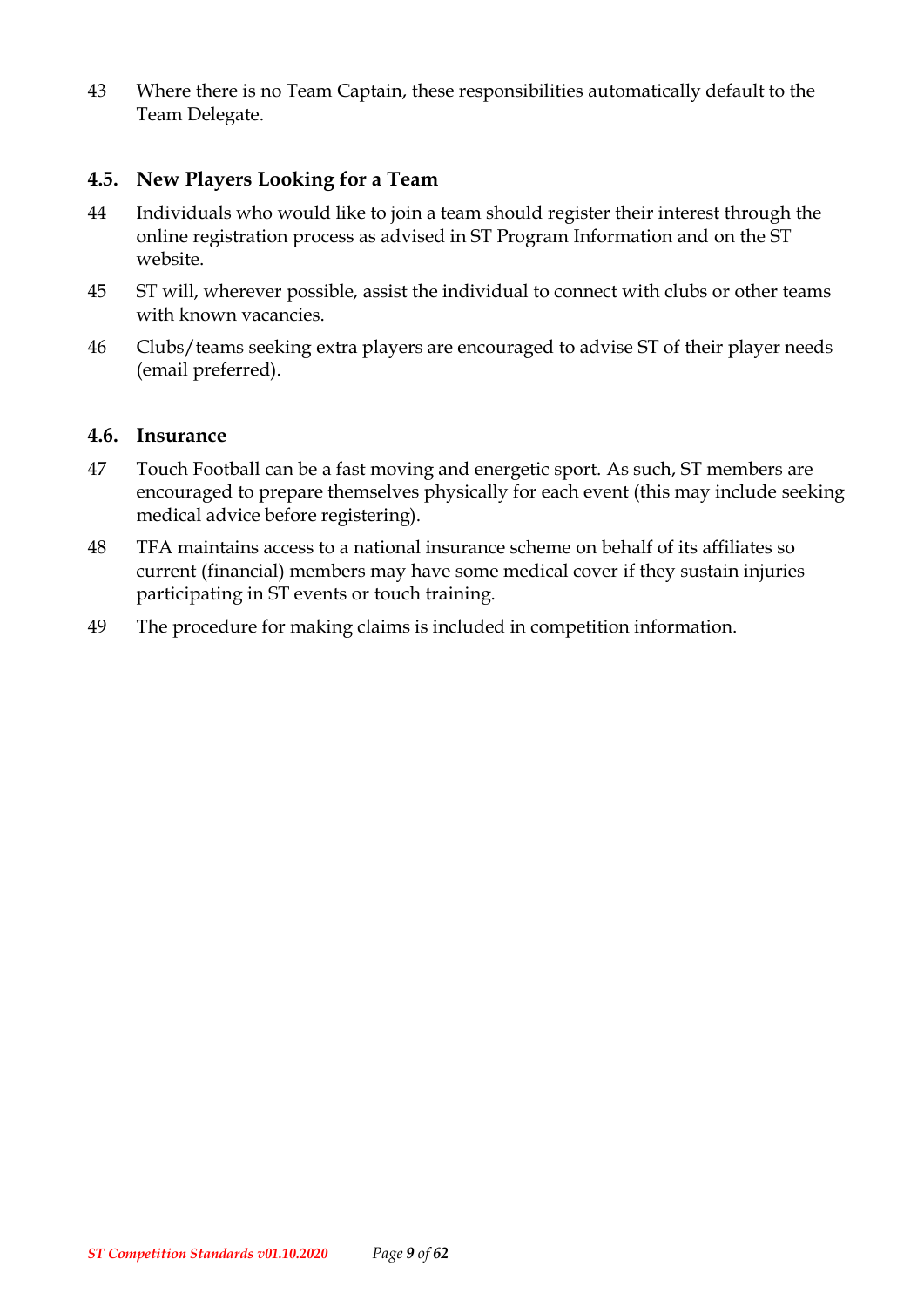# <span id="page-9-0"></span>**5 Player Registration & Eligibility**

#### <span id="page-9-1"></span>**5.1. Registration**

- 50 Players must be registered via the on-line system nominated by ST, for every ST event before they take the field. This applies to regular and casual/'fill-in' players.
- 51 Instructions for using the on-line registration system are available from the ST website. It is also included with competition information and access to the system is provided by ST to support this process.

The 'fine print' in the terms and conditions of the on-line registration system includes an agreement to abide by the TFA Codes of Conduct. It also provides for photos from ST events to be used to promote ST. Members can request in writing (email preferred) that images of themselves are not published.

- 52 ST uses Game Cards to record actual participation at each game and Team Delegates or another suitably authorised person are responsible for making sure the cards are accurate. Absence of the Team Delegate does not alter this responsibility.
- 53 ST completes random checks on team records (on-line system and Game Cards) for compliance with player eligibility standards throughout each season.
- 54 ST may remove teams from competitions for ongoing registration breaches. In addition, teams may incur the ST Penalty Fee. Awarding the penalty fee is at the discretion of the ST Board.

### <span id="page-9-2"></span>**5.2. Eligibility: Age Related Conditions**

- 55 Unless otherwise stated, the qualifying age for an ST event is taken as the age the player will be as of 1 January in the next calendar year.
- 56 Unless otherwise specified players registering for the STL must be at least thirteen (13) years of age i.e. they must turn 13 by 1 January of the next calendar year.
- 57 Guardians/parents of 12 year old players may only seek a dispensation for the purpose of development if the player has been 'talent identified' and/or selected for regional or state representative sides.
- 58 Guardians/parents who have sought dispensation must have received written authorisation from ST before the player takes the field.
- 59 ST may establish age-related divisions within specified competitions. Specifics of the eligibility conditions are described in the relevant competition information.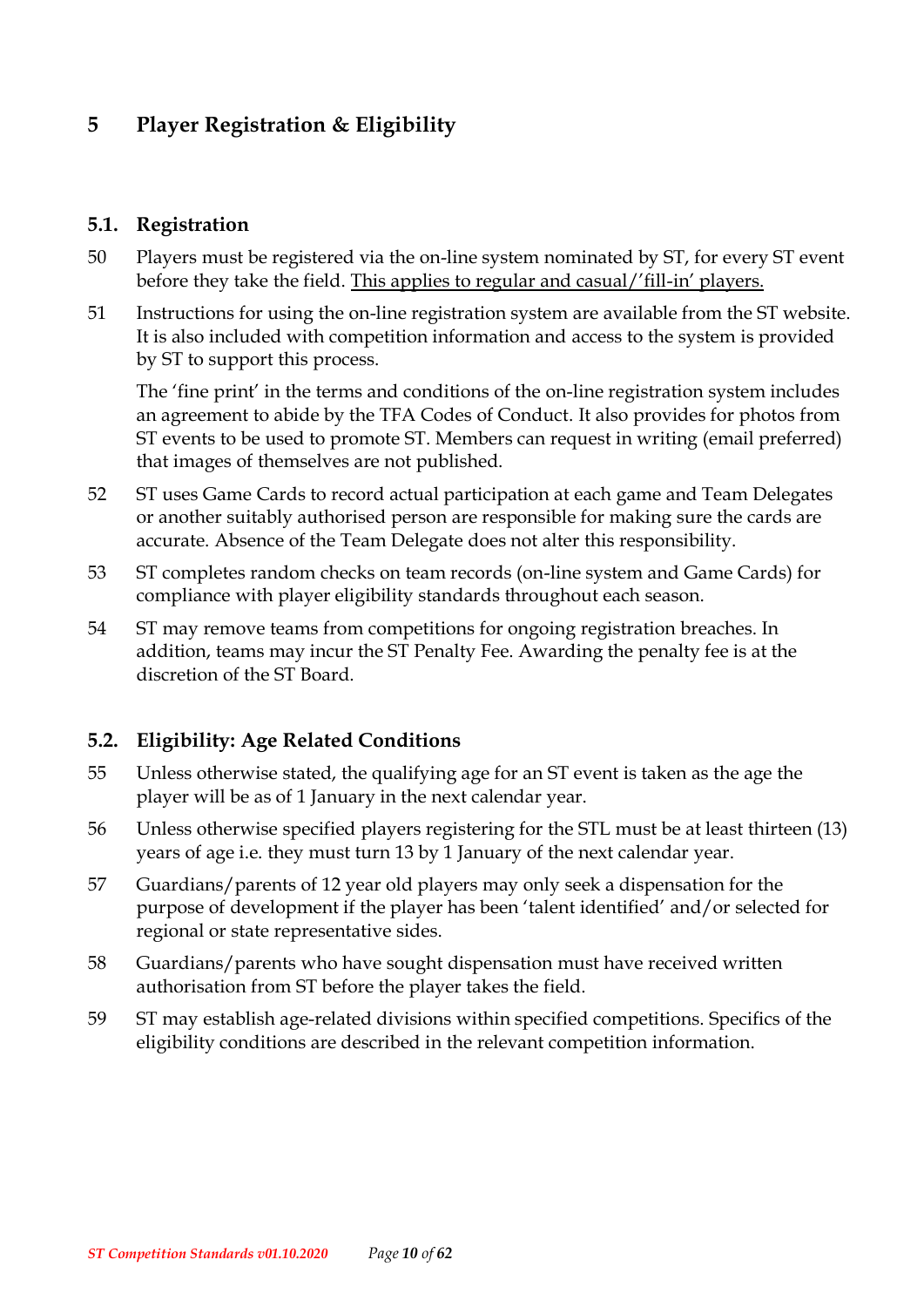### <span id="page-10-0"></span>**5.3. Eligibility: Other Provisions**

- 60 **Division 1 Provisions (Summer Season/s ONLY)**: Any player participating in Men's or Women's Division 1 in the current season may register and play in an additional team in Men's or Women's Division 2 or lower, in accordance with Standard 61.
- 61 **(Summer Season/s ONLY)** STL Men's and Women's teams in Division 2 and lower may register and/or play a combination of First Division and Representative Players (as defined in the *ST Competition Standards*) as long as they do not exceed the following restrictions for any one game:
	- Division 2: Up to three First Division/Representative Players
	- Division 3: Up to two First Division/Representative Players
	- Divisions beyond Division 3: Dispensations may be sought and will be considered on a case by case basis.
	- •

Nil First Division/Representative Players are permitted to participate in the lowest division in any competition unless their participation in that division is a direct result of their team being relegated through re-grading in accordance with their performance.

- 62 **(Summer Season/s ONLY)** The makeup of Mixed teams is subject to the following restrictions:
	- Division 2: A maximum of three players currently in Division 1 teams
	- Division 3: A maximum of two players currently in a Division 1 teams
- 63 **(Winter Season/s ONLY)** No more than five men's or women's *First Division/Representative Players* from the previous summer season (as defined in the *ST Competition Standards*) may register and/or participate in any one team in either the men's or women's competition/s.
- 64 **(Winter Season/s ONLY)** No more than five *First Division/Representative Players* from the previous summer season (as defined in the *ST Competition Standards*) may register and/or participate for any one mixed competition team, of which no more than three may be male.
- 65 **Player Movement Provisions:** To support development, players in Men's, Women's and Mixed divisions are permitted to participate in a different team in an alternative division instead of their usual team/division, so long as:
	- Player movement does not occur during Grading rounds i.e. players are only registered in one team during Weeks 1-4 of the event
	- Team lists are in accordance with Standards  $63 \& 64$  (Summer) or  $65 \& 66$  (Winter)
	- Players are considered ready and able to participate safely in the division; and
	- Players are registered on the team list using the on-line system by 4pm on the day of the game (so names print out on the relevant Game Card).
- 66 Teams are responsible for managing the impact of Player Movement Provisions (Standard 67) on Finals Eligibility.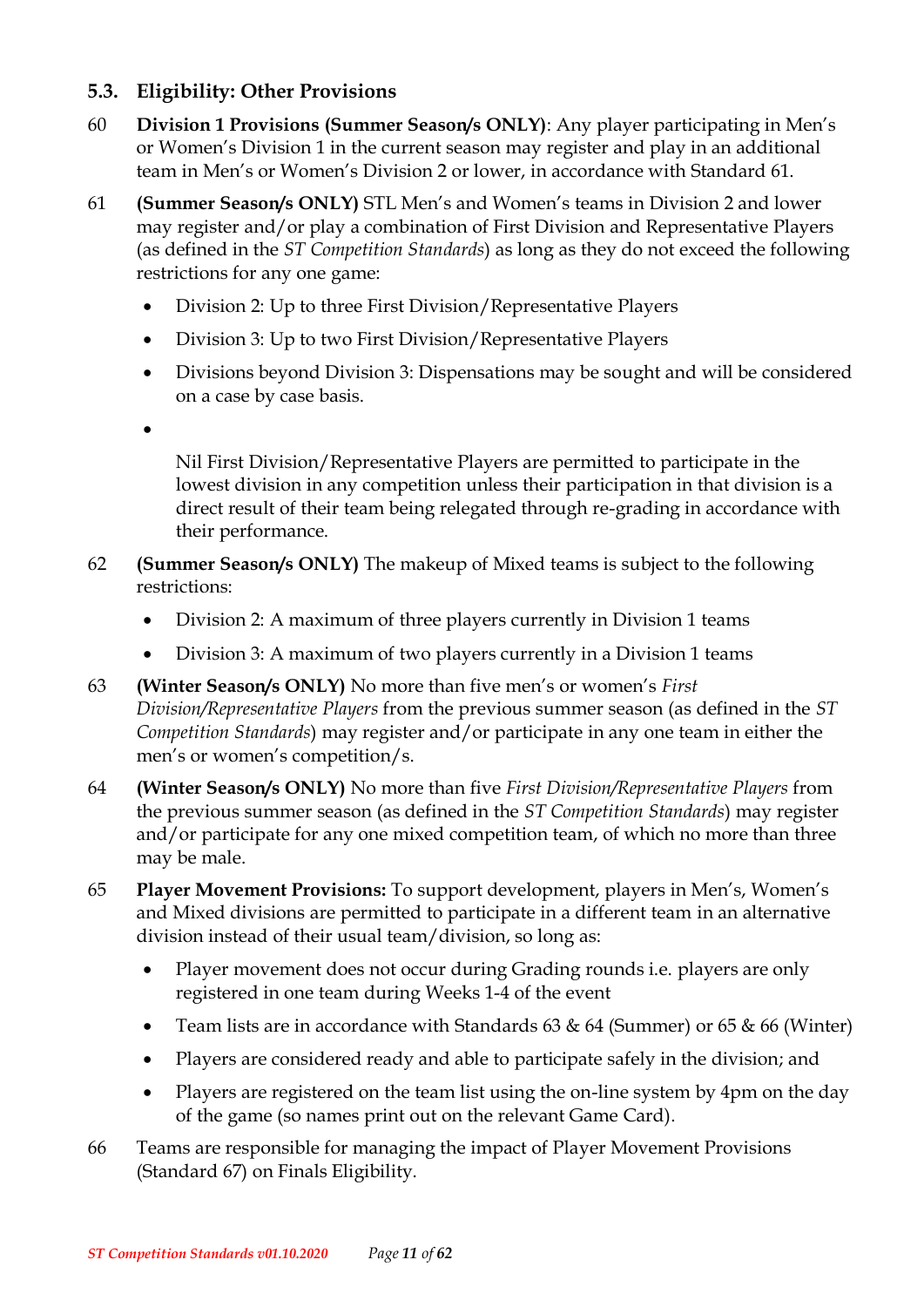67 ST reserves the right to refuse player registrations and/or apply penalty points if the intent of these Standards appears to be compromised.

### <span id="page-11-0"></span>**5.4. Equalisation Provisions & Player Transfers**

- 68 Teams that participated in the previous season's Division 1 Grand Final, may not recruit players from other club teams, unless a transfer occurs in accordance with Standard 73.
- 69 Clubs may not recruit junior players from other clubs for Junior events or divisions, where both clubs have the capacity to field a team for the event or division, unless a transfer occurs in accordance with Standard 73.
- 70 **Player transfer provisions are typically intended for players in Division 2 and lower.** Players may a request a transfer from one team to another, by applying in writing to ST (email preferred). This request may only be made once/event and it must be made in the first half of the event i.e. before more than half the rostered games have been played.
- 71 Transferring players is a discretionary service offered by ST and requests for Division 1 and Junior players are typically scrutinised more heavily:
	- Players seeking transfers between Men's and Women's Division 1 teams must provide ST with a written request that demonstrates there is agreement for the transfer from the club they are wishing to leave;
	- Players seeking transfers for players in Junior divisions must provide ST with a written request, which is supported by the relevant club presidents and parent/guardian of the junior player.

### <span id="page-11-1"></span>**5.5. Dispensations for Eligibility Standards (Grading & Premiership Rounds)**

- 72 ST player eligibility standards are designed to provide safe, competitive and enjoyable playing experiences for the majority of players and support club development. ST also acknowledges that from time to time unique circumstances can and do arise which may warrant additional consideration, and provides for this by maintaining this subsection.
- 73 ST expects that Coaches and guardians in particular are familiar with these Standards so ignorance/misunderstanding is not considered grounds for dispensation.
- 74 Dispensations requests can be submitted to ST as follows:
	- in writing (email preferred) explaining the situation and the desired outcome
	- for junior/youth player dispensation requests, ST will only consider the request when it is submitted by the player's parent/guardian
	- where the junior/youth player is also a club member, the request is either:
		- submitted by the Club president or the club's nominated delegate e.g. the Juniors Coach; and/or
		- clearly indicate that the Club is aware of, and supports, the request.
- 75 ST will consider dispensation requests where it considers that the circumstances are significantly beyond the influence of the player involved and that granting the request is highly likely to: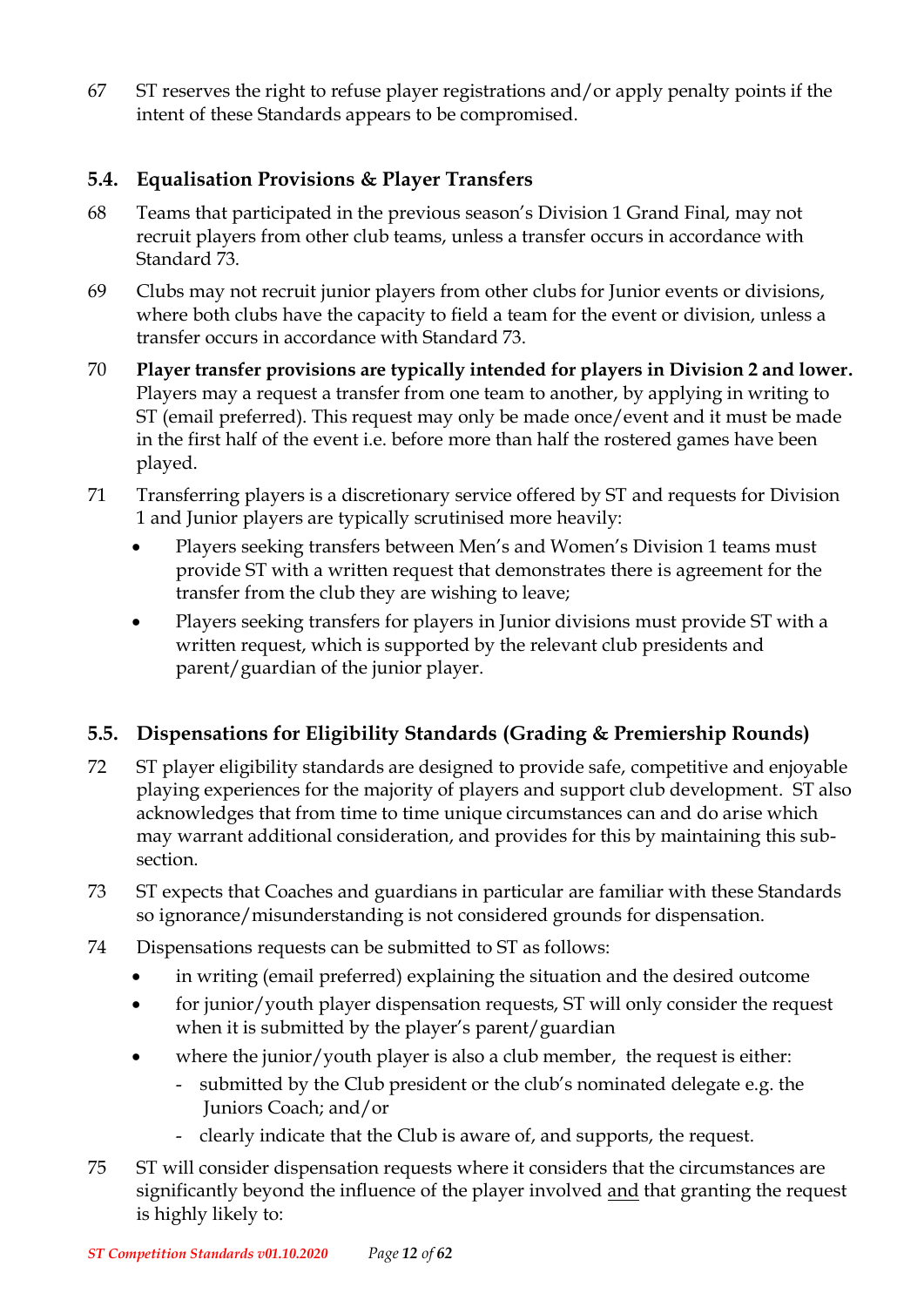- provide a playing environment that is conducive to the emotional, social and physical well-being of the player; and/or
- support other participants to have a safe, competitive and enjoyable playing experience (i.e. be for the benefit of the competition); and/or
- promote club development.
- 76 In particular for junior/youth players the following matters are considered:
	- if the junior/youth player has no other development options available
	- if the junior/youth player will be supervised/supported by a senior player (ideally the parent/guardian) for games, including travel to and from games.
- 77 ST will respond in writing (email preferred) to dispensation requests and aims to close out dispensation requests within two working weeks of receipt.
- 78 The ST General Manager is responsible for, and authorised to, deal independently with dispensation requests where:
	- the intent of the relevant standard/s is clearly linked to the circumstances of the request; and/or
	- there is no obvious benefit to the competition; and/or
	- there are no significant, mitigating circumstances.
- 79 At the ST General Managers discretion, he/she may seek assistance from relevant, current Board members to make determinations for dispensation requests.
- 80 Players/teams are expected to participate within the existing eligibility standards until the dispensation request is finalised.
- 81 Dispensations granted by ST are usually accompanied by conditions. The dispensation is invalid if the conditions are not accepted.
- 82 The scope of ST conditions is limited to development of the player, teams, clubs or ST e.g. nominating for ST State Cup sides, refereeing, assisting ST during events etc.
- 83 ST only considers a dispensation request once and will not accept appeals about them.

### <span id="page-12-0"></span>**5.6. Penalties for Breaches of Registration and Eligibility Standards**

- 84 ST may apply penalties to team results where they are found to be participating with unregistered players or breaching player eligibility standards (including standards for Finals eligibility).
- 85 Penalty points are at ST's discretion and may be either awarded as for a loss, a forfeit or an un-notified forfeit.

### <span id="page-12-1"></span>**5.7. Eligibility: Players in Finals**

- 86 ST determines player eligibility for the Finals series based on:
	- the printed material from the on-line system on the Game Card (not hand-written entries); and
	- player participation confirmed by the Team Delegates notes (i.e. name not 'crossed off').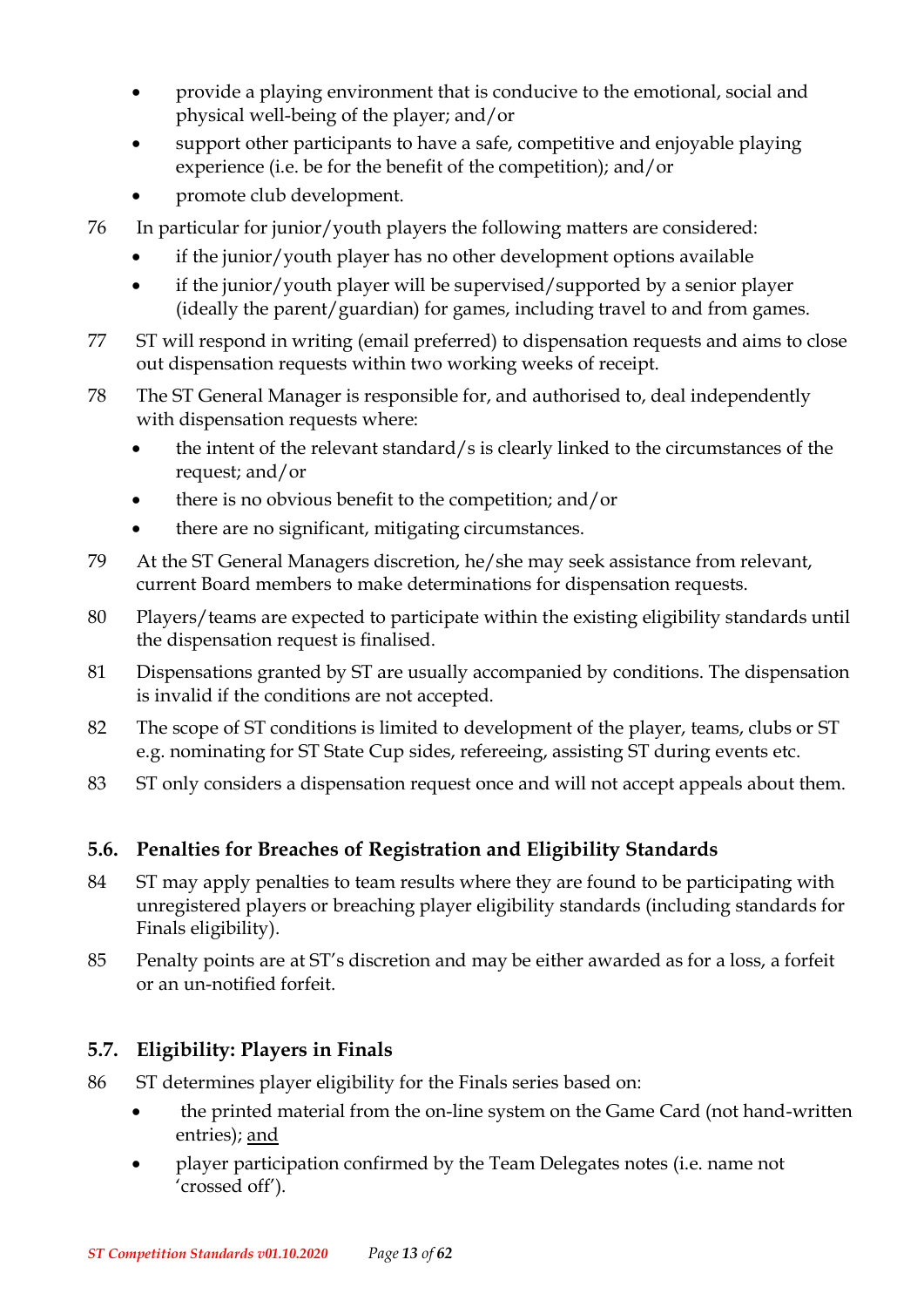- 87 Handwritten names on Game Cards are not counted for the purposes of Finals eligibility. Unless ST advises otherwise, player names must have been printed from the on-line system onto the Game Cards. For this to occur, players must be registered to their team using the online system by 4pm on the day of their game.
- 88 To be eligible for the Finals series, players must have played at least five (5) games for a team during the season, prior to the first game of the Finals series.
- 89 Team lists for the Finals series remain subject to Standards 63-66, regardless of the number of players who meet Standard 90.
- 90 Subject to Standard 90 and 91, where players have qualified for finals in multiple teams, the following provisions determine which teams they play with for the Finals series:
	- a) Division 1 players in Men's and/or Women's competitions are eligible to play in up to two Finals series in the relevant competitions in the highest possible grades
		- Example: A Division 1 Men's or Women's player has qualified for the finals in the relevant competition in Divisions 1, 2 and 3. He or she can play in the Finals Series for Divisions 1 and 2 only.
	- b) Mixed players in all divisions, and Men's or Women's players in Division 2 and lower, are eligible to play in one Finals series/per competition. NOTE: If a player in Division 2 or lower also qualifies for the Finals series in Division 1, then Standard 92 (a) prevails.
- 91 Where games are cancelled or a team receives a forfeit, the players listed as being registered for the team on the on-line system will be considered to have played that game for Finals series eligibility purposes.
- 92 It is the Team Delegates responsibility to make sure that only eligible players take the field, especially for the Finals series. ST reviews player eligibility for the Finals series and will liaise with Team Delegates to clarify any matters that come to the Association's attention and/or identifies the eligible players (for Referees) in the lead up to the Finals series.
- 93 ST does not accept dispensation requests related to eligibility for the Finals series.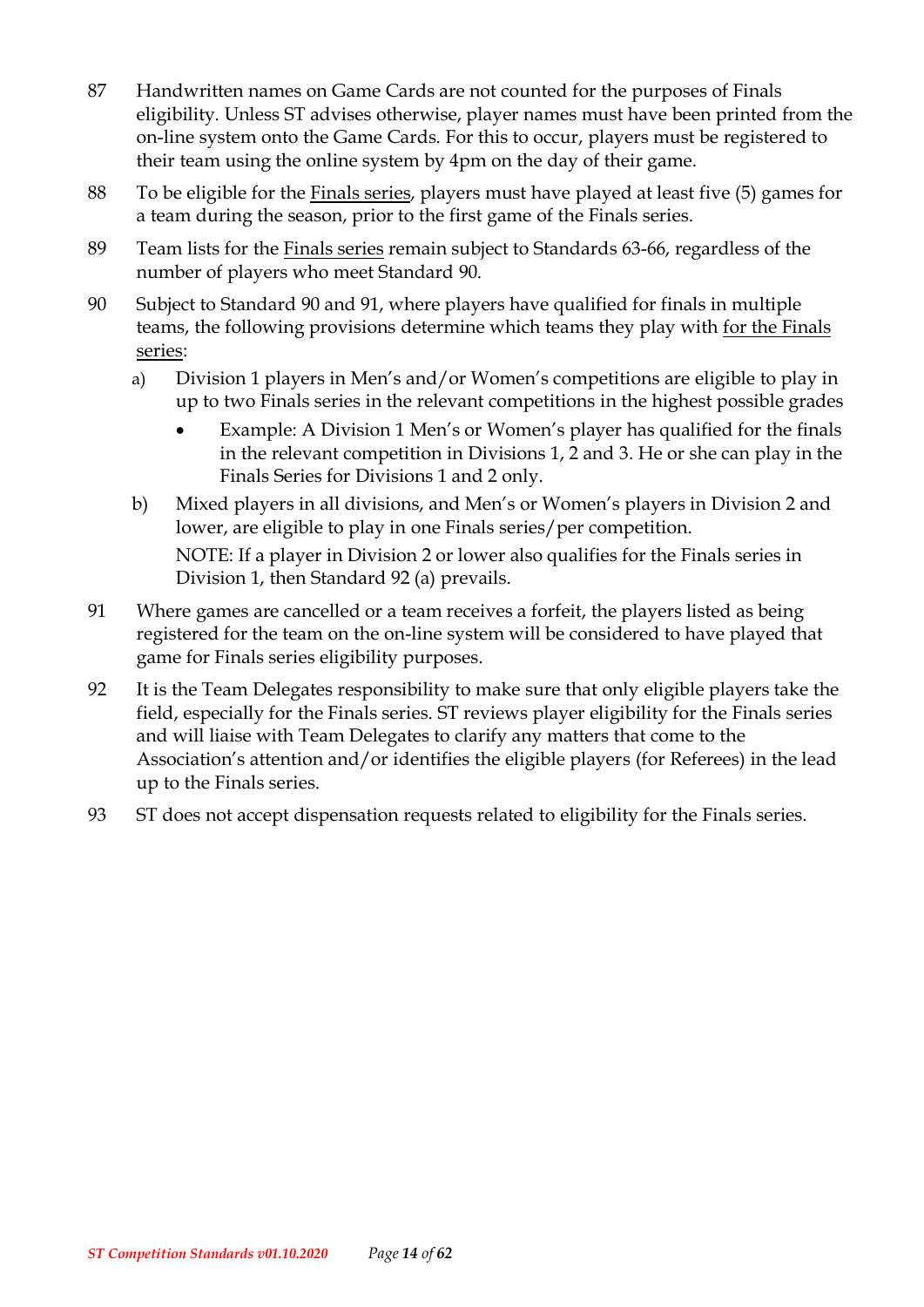### <span id="page-14-0"></span>**6 Attire**

#### <span id="page-14-1"></span>**6.1. General**

- 94 This section describes attire standards at ST and they are consistent with the current TFA Playing Rules.
- 95 From Round 5, unless otherwise specified, one touchdown will be awarded against each player that does not comply with these Standards. The touchdown penalty/s will be added by the referee to the Game Card for the opposing team's score.
- 96 Attire should be maintained in good repair. In particular, clothing that is obviously stained by blood/bodily fluids will not be permitted to be worn on the field.
- 97 In general terms, attire for games comprises a numbered top (shirt/singlet) and bottoms (shorts, bike pants/leggings or similar); or a bodysuit (one or two pieces) and shoes as described in the 'Safety & Security' section.
- 98 ST reserves the right to reject uniform designs that are considered offensive or inappropriate. This means teams may not take the field wearing the attire rejected by ST and any fees paid to date will not be refunded.
- 99 Appeals for penalties related to attire will not be accepted by ST.
- 100 There are additional standards for attire at ST which are safety-related (glasses, hats, shoes, hoodies, jewellery and nails). See the 'Safety & Security' section for more information.

#### <span id="page-14-2"></span>**6.2. Club Colours and Designs**

- 101 Clubs register their colours and any club design with their team entries each season.
- 102 ST reserves the right to reject club uniforms where it is deemed that they are the same or very similar to another club's colours/design.
- 103 A club's nominated colours and designs (including similar tones and designs) may not be used by another club, until the original nominating club does not submit team entries for two consecutive calendar years.
- 104 Clubs may change their colours and design between seasons without notice to ST so long as:
	- player's attire reflect the new colours and designs in line with ST standards e.g. by Round 5
	- they are not the same as, or very similar to, colours/designs as another club's colours/designs. Should an issue in this regard be identified, the onus for rectifying the matter rests with the club which is deemed by ST to have attempted to adopt an existing club' colours/designs.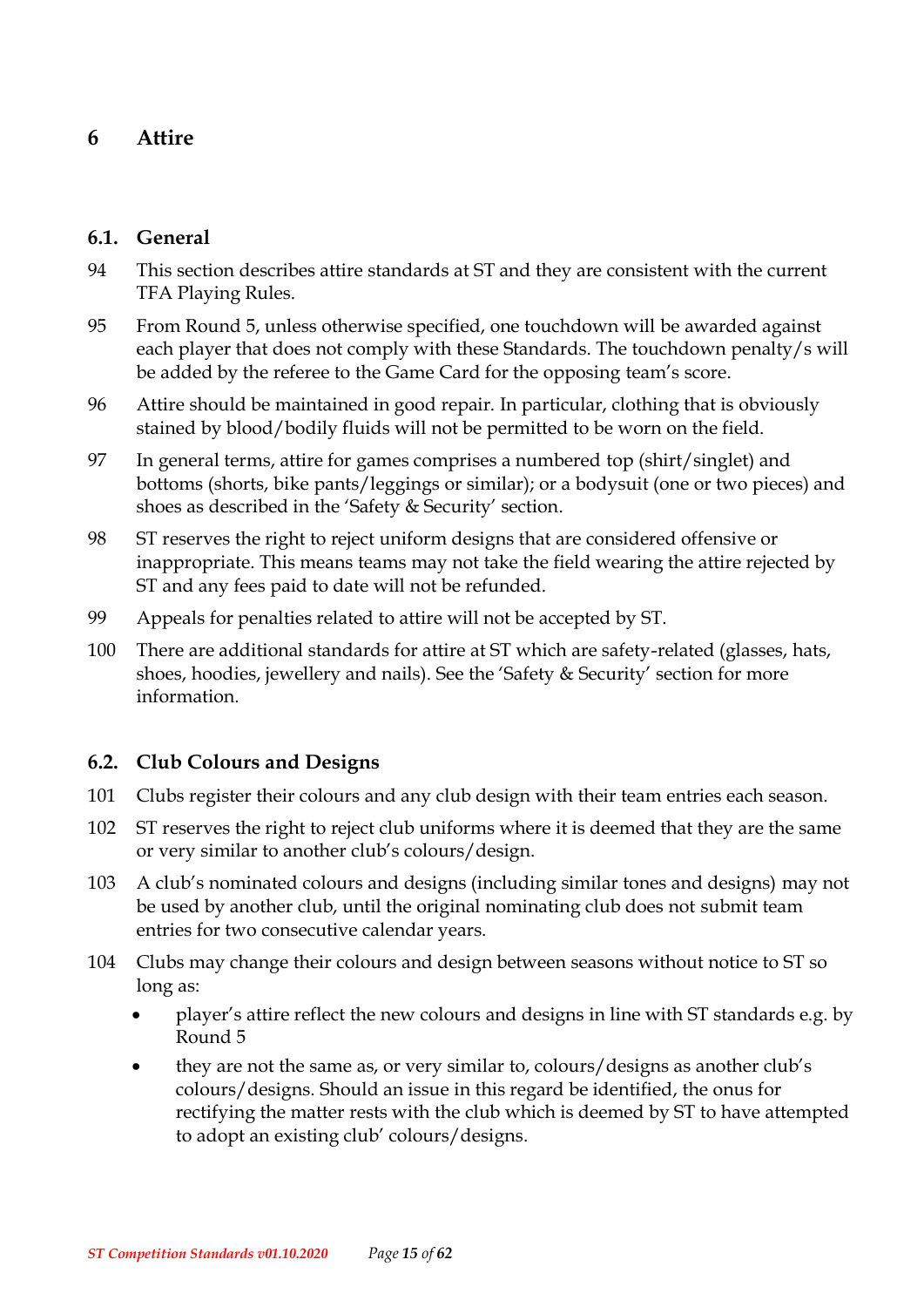### <span id="page-15-0"></span>**6.3. Player Shirts/Tops**

- 105 From Round 5, players in Men's and Women's teams must wear shirts/tops:
	- that are the same colour and design (Division 1 ONLY)
	- that are the same colour (Division 2 and lower)
- 106 From Round 5, all players in Mixed teams must wear shirts/tops:
	- that are the same colour and design (Division 1 ONLY)
	- that are the same colour (Division 2 and lower); and
	- where there are no more than two different styles e.g. one style may be sleeveless tops and one style may be tops with sleeves, with all male players wearing one style and all female players wearing the alternate style.
- 107 There are colour restrictions for tops at ST. Tops may not be more than 25% white. This is to assist the referees and the opposing team and is mandatory. This means teams may not take the field wearing the attire rejected by ST and any fees paid to date will not be refunded.
- 108 Tops must be numbered on the back. Numbering must be:
	- centred
	- consisting of one or two digits only i.e. 1-99 only. NOTE that the number '0' can only be used in the numbers 10, 20, 30, 40, 50, 60, 70, 80 or 90 and numbers do not need to be sequential
	- displayed in the same colour on all tops
	- permanently fixed to the top (not pinned or taped)
	- be a clear/sharp image at least 160 mm in height; and
	- unique, with no two players on the field wearing the same number.

### <span id="page-15-1"></span>**6.4. Player Shorts/Bottoms**

- 109 From Round 5, shorts/bottoms for players in Men's and Women's Division 1 are to be of the same colour and design.
- 110 From Round 5, shorts/bottoms for players in Mixed Division 1 are to be:
	- of the same colour and design; and
	- where there are no more than two different styles e.g. one style may be shorts and one style may be bike pants/leggings, with all male players wearing one style and all female players wearing the alternate style.
- 111 From Round 5, players in all Men's, Women's and Mixed teams in Division 2 and lower are encouraged to wear shorts/bottoms e.g. bike pants/leggings of the same colour. This is not mandatory and non-compliance will not be penalised.

### <span id="page-15-2"></span>**6.5. Undergarments**

112 From Round 1, undergarments worn by players in Men's, Women's and Mixed Division 1 are to be: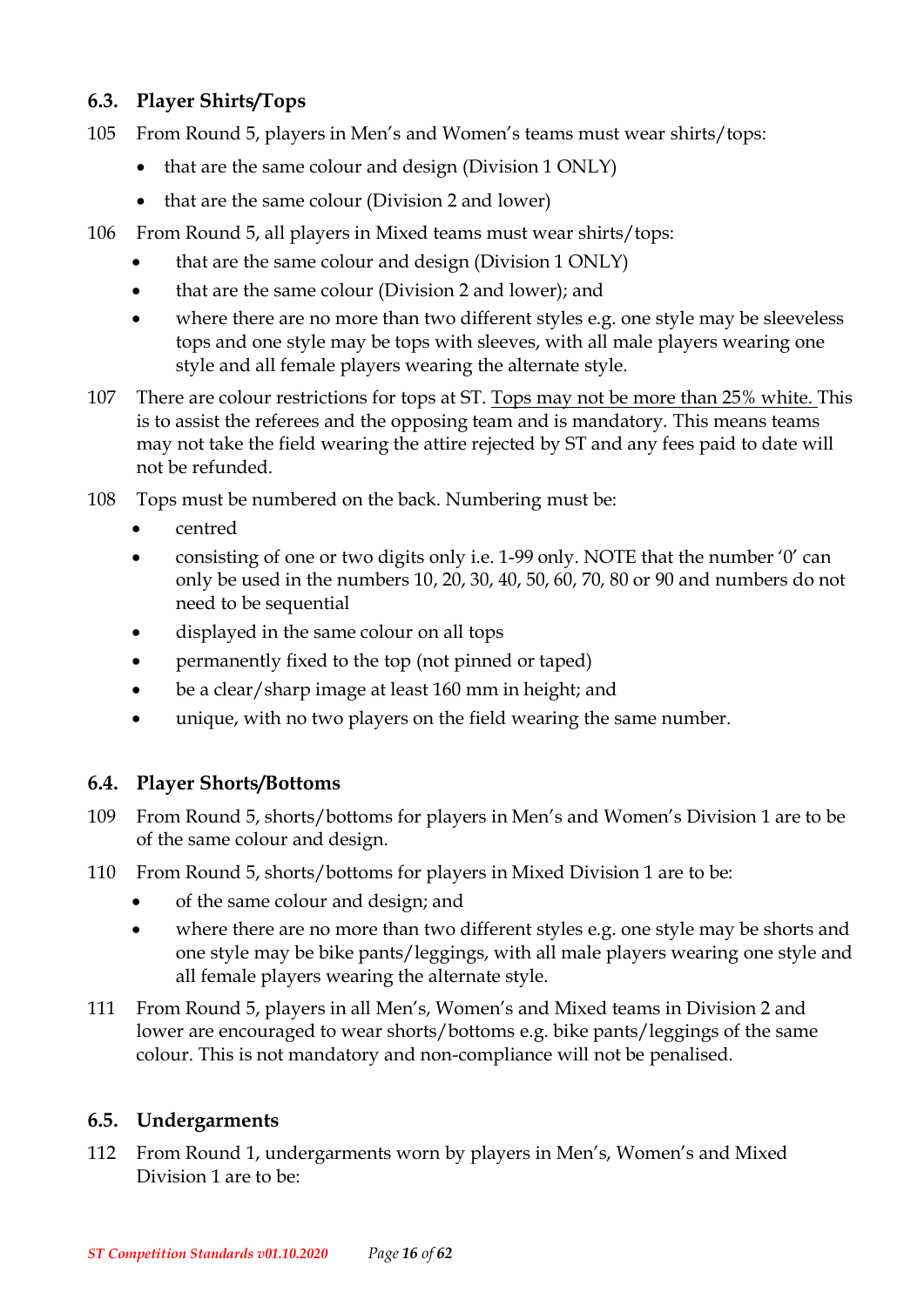- worn <u>under</u> playing tops and shorts/bottoms; and
- any neutral colour (i.e. tan/beige/black).
- 113 From Round 1, undergarments worn by players in Men's, Women's and Mixed teams in Division 2 and lower are to be worn under playing tops and shorts/bottoms.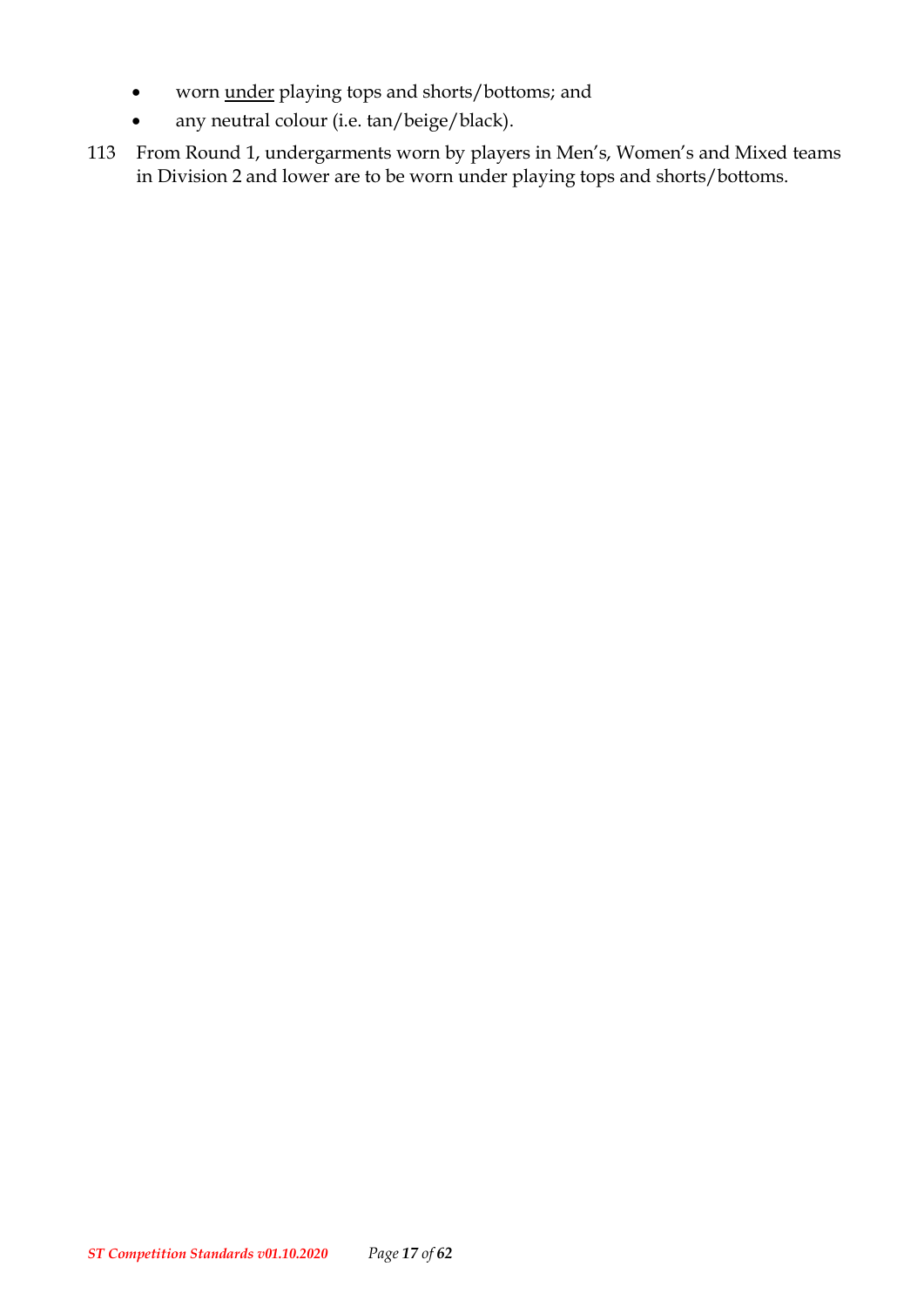### <span id="page-17-0"></span>**7 Rosters, Grading & Regrading**

#### <span id="page-17-1"></span>**7.1. Aim**

- 114 ST grades and regrades to:
	- provide a competitive game experience
	- afford the maximum number of games for all teams (byes are limited)
	- minimise disadvantage and maximise advantage for every team, however it is acknowledged that some teams will be unhappy with grading and regrading outcomes.
- 115 ST reserves the right to regrade at any time through a season. While it aims to limit this to the first half of the season, it may be required due to player movement/team withdrawals.

### <span id="page-17-2"></span>**7.2. Grading & Regrading**

- 116 For grading rounds, draft rosters are provided prior to the season commencing, based on team nominations and with any other information available at the time e.g. player development plans, previous competition results (if applicable) etc.
- 117 ST utilise an alternate ladder template for grading rounds in all Mixed divisions, also for Men's and Women's divisions 2 and below by awarding only 2 competition points for a win, this aims to reduce any disadvantage to teams who are subject to re-grading.
- 118 In Summer seasons, Division 1 in Men's and Women's competitions are for teams who nominate specifically to play in that division. The preference to play at this level should be submitted when nominating the team.
- 119 More generally, Team Delegates are encouraged to submit additional information about their team to ST (email preferred) e.g. composition/playing experience, number of seasons played together, preferred division, main reasons for playing etc.; i.e. any information that may assist ST to grade the team into an appropriate division is welcomed, although Team Delegates should not expect individual responses from ST.
- 120 The final roster for grading rounds is issued on the ST website and circulated electronically to Team Delegates.
- 121 Rosters for premiership rounds are circulated the same way once the regrading process has been applied. These rosters are also displayed in the clubhouse.
- 122 After Round 4, a regrading process is undertaken using the results of Rounds 1-4.
- 123 The general stages in regrading involve reviewing:
	- rank order of teams within divisions at the end of grading rounds
	- the number of wins and losses and which teams were played
	- 'for and against' scores and which teams were played, and where a bye or forfeit occurred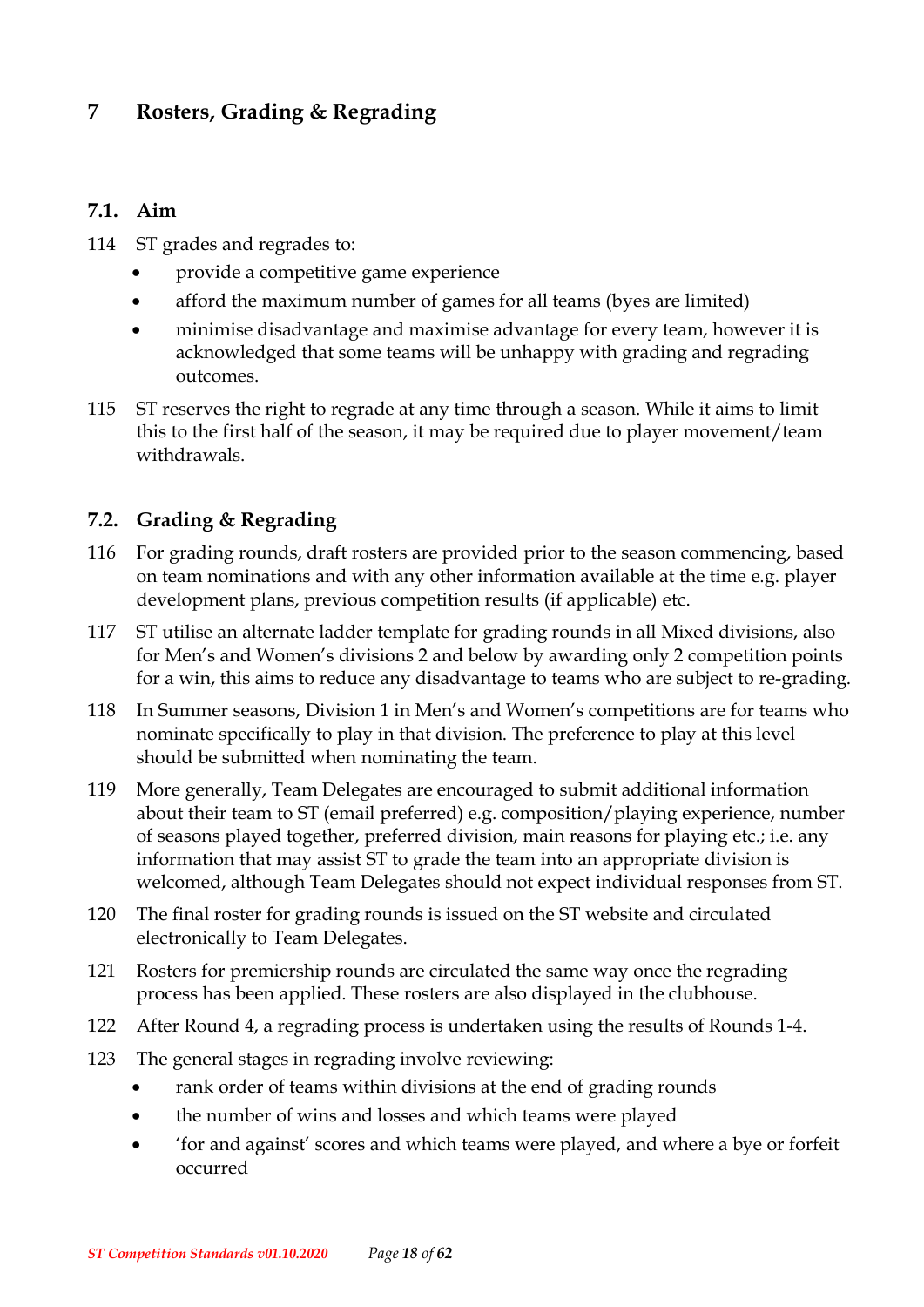- the impact of proposed team moves is assessed on the entire division e.g. will all teams have the same number of byes; or will teams play each other the same number of times etc.
- requests from teams/Clubs (these are considered, but not always accepted).
- 124 While ST aims to work with all teams to derive the best outcome for all parties, ST does not accept appeals related to grading/regrading.
- 125 ST's preferred practice is to establish divisions of 8 teams.
- 126 It is anticipated that regrading outcomes will be supported by all teams out of courtesy/respect for other teams in the competition. Teams that are dissatisfied may lodge a written enquiry with ST (email preferred). ST will endeavour to respond as soon as possible to the Team Delegate.
- 127 Divisional rosters are developed to provide a mix of game times and the most even/equitable spread of games and byes for all teams.
- 128 ST will usually aim to have two or more divisions per competition especially when the competition started with multiple divisions. If all teams are regraded into one division, then a Plate series is normally included in Finals arrangements.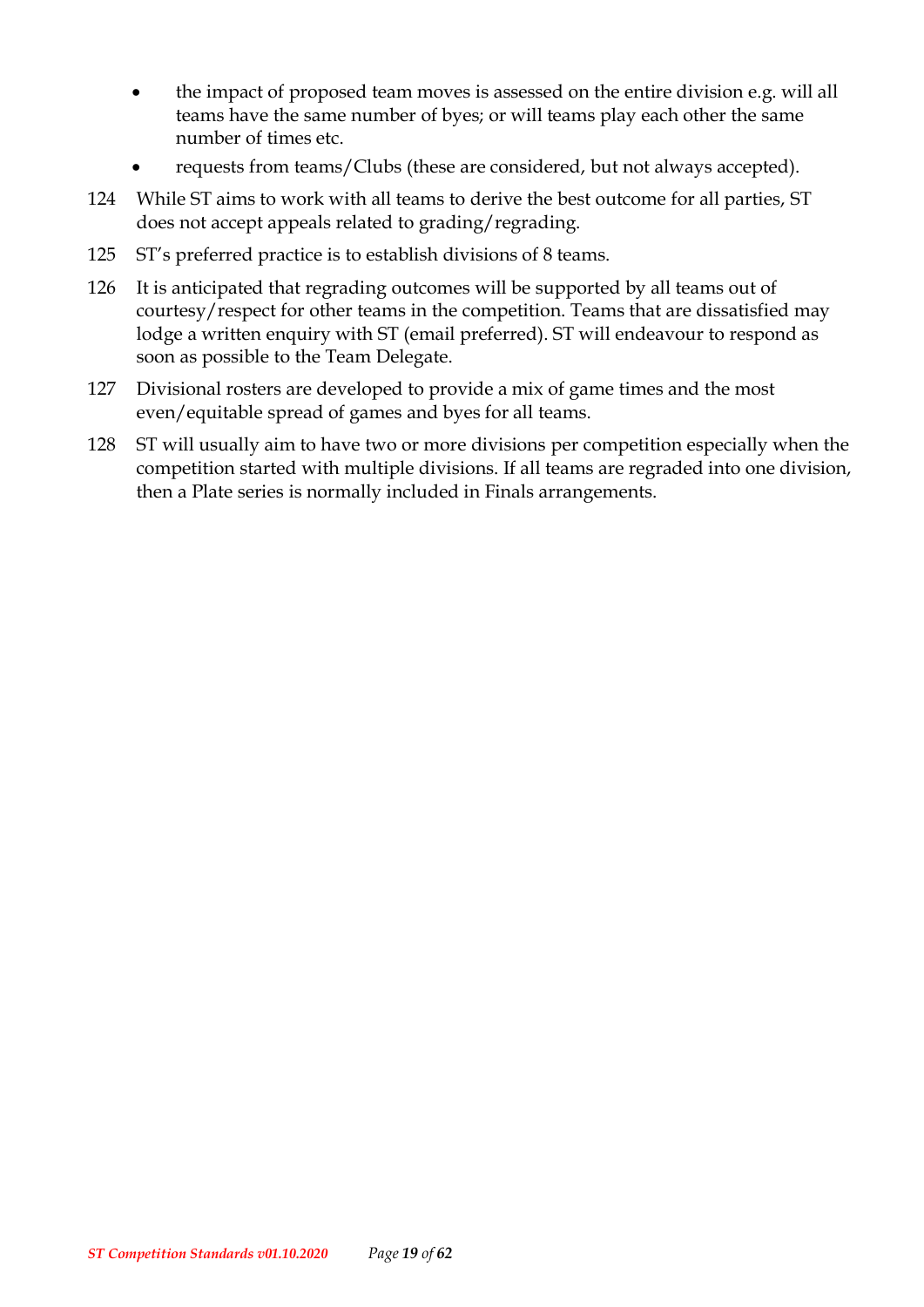### <span id="page-19-0"></span>**8 Game Results**

#### <span id="page-19-1"></span>**8.1. Referees**

- 129 The on-field/central referee (also called the 'controlling referee') is the sole person with the authority and responsibility to apply the current TFA playing rules and any additional ST Standard related to safety, security and misconduct during games.
- 130 Referees on the side-line are to assist the on-field/central referee on the field, as requested.
- 131 ST maintains specific objectives related to the number of accredited referees for each ST games (refer to the ST Technical Standards for more information).

#### <span id="page-19-2"></span>**8.2. Game Cards**

- 132 ST Game Cards are regarded as the complete and accurate record of the game including:
	- participating players, including any players using the Player Development provisions
	- game referees
	- game results game score and 'Best & Fairest' nominations (these are for Premiership rounds only, not grading rounds)
	- confirmation by the Team Delegates/Team Captain of the information on the Game Card, shown by their signature
	- any other information specific and relevant to the game e.g. injuries, matters that may require investigation e.g. a referee citing
- 133 Game Cards are usually prepared by ST for each game and are printed electronically using the on-line registration system.
- 134 In the event that ST is unable to provide prepared Game Cards, team sheets will be provided to each Team Delegate to complete. In this instance team sheets are considered to be the same as Game Cards although only names written that are consistent with the on-line record will count for Finals eligibility purposes.
- 135 Referees manage Game Cards during the game and Team Delegates/Team Captains should only hold or mark them following a request from, and in the direct presence of the referee.
- 136 Team Delegates are responsible for making sure the Game Card details are accurate as they relate to the game and their team. Absence of the Team Delegate at the game does not alter this responsibility.
- 137 If a Team Delegate/Team Captain disagrees with the game score recorded and it cannot be resolved with the referee, they should not sign the Game Card and instead lodge an appeal.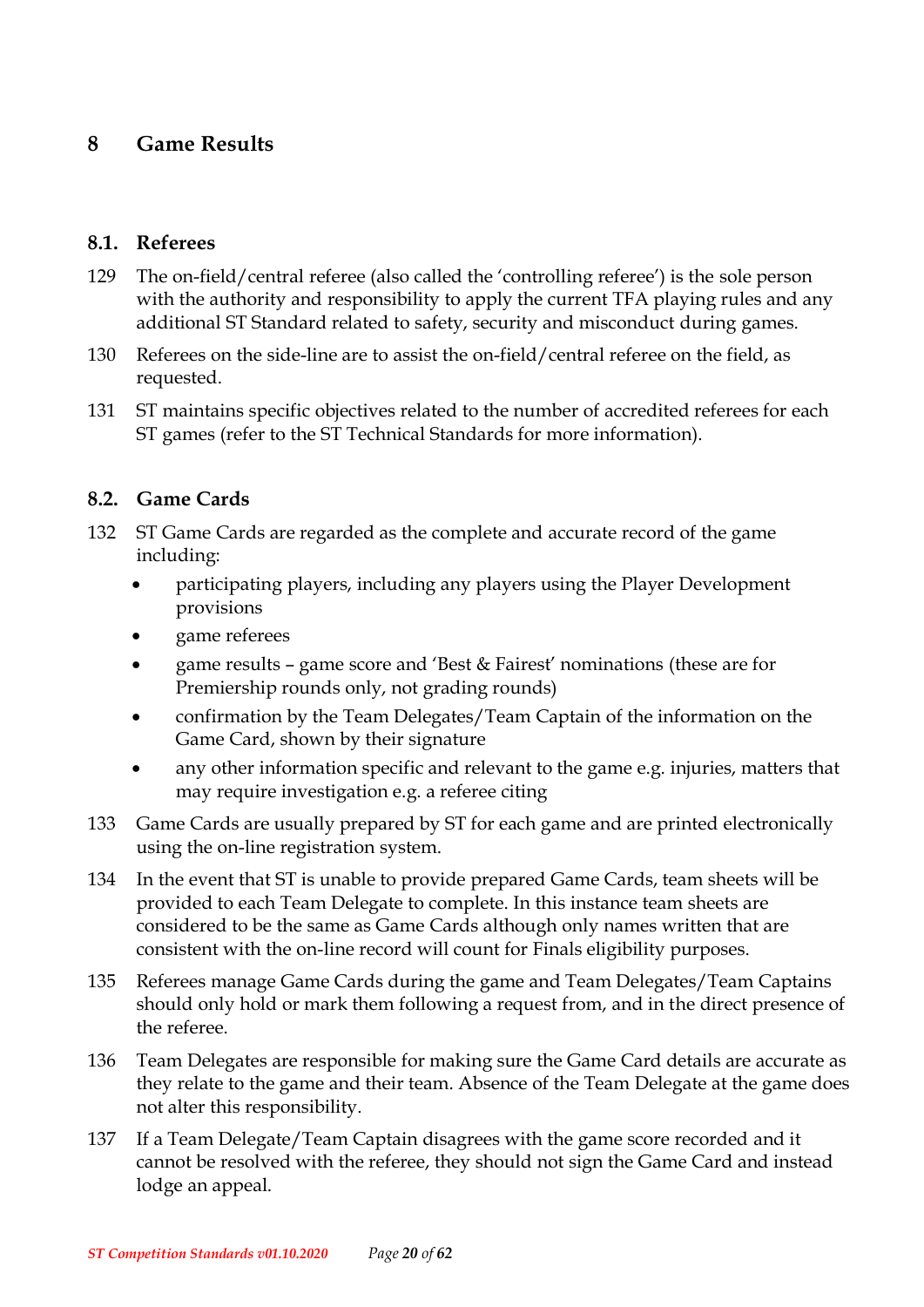138 For Finals eligibility requirements, ST encourages all Team Delegates to ensure that the correct player names are being routinely printed on the Game Cards from the on-line system. Hand-written entries are not accepted by ST for Finals eligibility purposes. If Team Delegates note ongoing inaccuracies on the Game Cards, they should first check their team's on-line record (update it as necessary) and then if required, request assistance from ST staff to rectify the issue (written request, email preferred).

#### <span id="page-20-0"></span>**8.3. Points**

- 139 Points for grading and premiership rounds are awarded for game results in line with the current TFA playing rules.
- 140 Points are used to determine team eligibility for Finals, with the highest rankings going to the teams with the highest points:
	- Win: 3 points (Premiership rounds) 2 points (Grading rounds)
	- Bye: 3 points
	- Draw: 2 points
	- Loss: 1 point
	- Forfeits:
		- Notified: 0 points
		- Un-notified forfeits: 3 point deduction.

NOTE: This penalty is established in accordance with the 'Park Administration' provisions for Rule 4 in the current TFA playing rules.

- Game scores are recorded in line with the sub-section for 'Forfeits'.

#### <span id="page-20-1"></span>**8.4. Forfeits**

- 141 In accordance with current TFA playing rules (Rule 5), at least four (4) players from each team must take the field within 5 minutes of the game siren sounding, for the game to be started. Teams who do not meet this standard, forfeit the game.
- 142 Team Delegates are to advise ST when they know in advance of the scheduled game that they will be forfeiting. Email advice is preferred to minimise inconvenience for other members and cost for the association.
- 143 Forfeit notifications should be provided at least one business days in advance of the scheduled game, but ST will accept this notification up until two hours prior to the scheduled game start time. This is referred to as a (notified) forfeit.
- 144 Where ST has less than 2 hours' notice that a team is forfeiting, this is referred to as an 'un-notified forfeit' and the penalty is a 3 points deduction from the team's total points. This includes the situation where three or less team members are at the ground for the scheduled game time.
- 145 ST accepts that circumstances can arise that may affect the majority of the team simultaneously e.g. accident causing a significant traffic disruption preventing arrival. ST will consider appeals against the penalty being applied when they are lodged in writing by the affected Team Delegate and demonstrate the team was affected by significant mitigating circumstances. ST does not usually consider injuries, illnesses,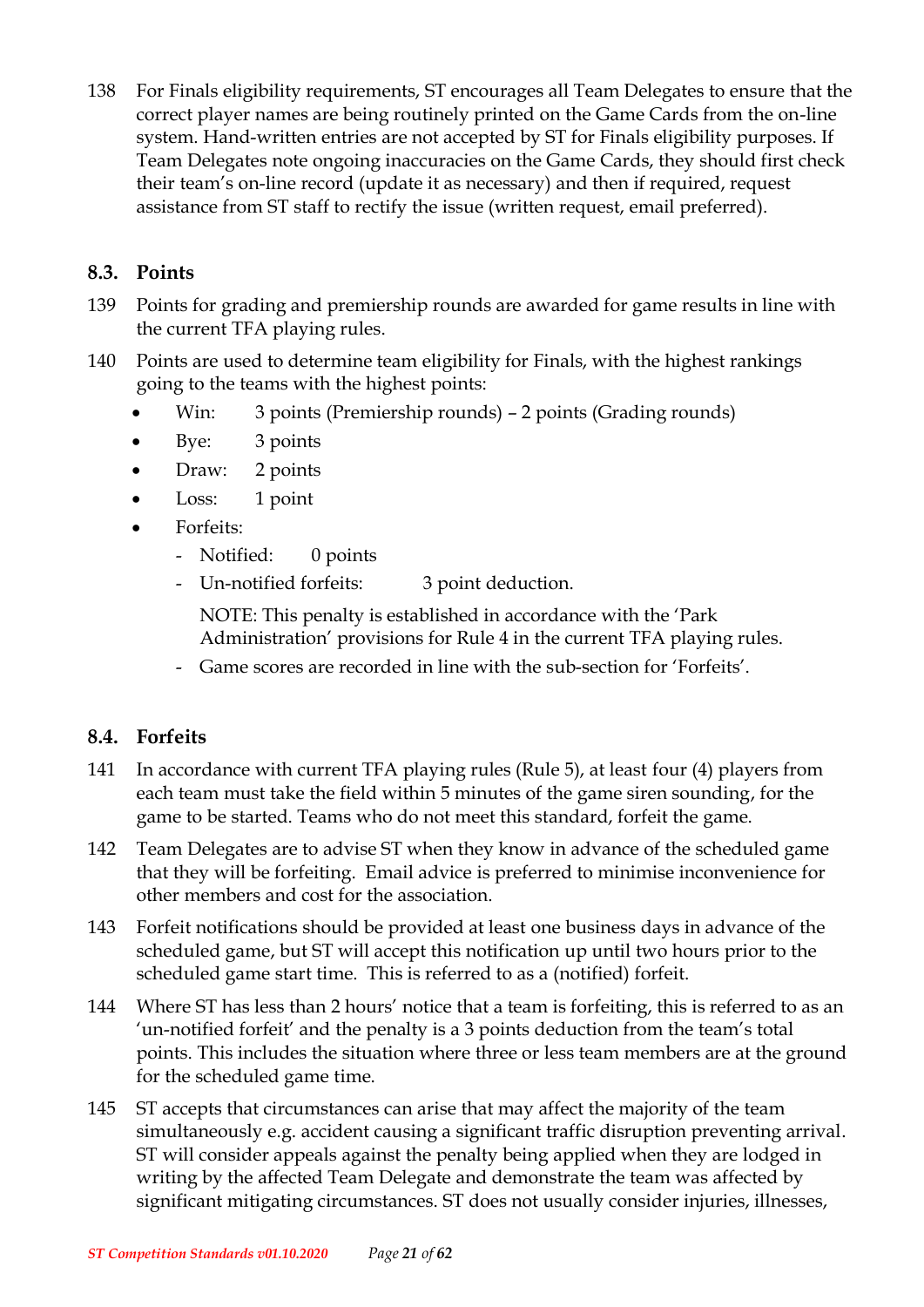confusion about game time or fields, 'everyone just running late' etc. to be significant, mitigating circumstances.

- 146 If a team forfeits three games in a season, they may be removed from the competition. All fees paid to that point in time will also be forfeited to ST and ST may also apply the ST Penalty Fee.
- 147 Points for forfeited games are awarded as follows:
	- Notified forfeits:
		- Offending/forfeiting team: 0 points
		- Non-offending team: 3 points (win).
	- Un-notified forfeit:
		- Offending/forfeiting team: 3 point deduction
		- Non-offending team: 3 points (win).
- 148 Game scores for forfeits or un-notified forfeits will be recorded as 6-0, in favour of the 'non-offending' team. If both teams forfeit (notified and/or un-notified), then the game score 0-0 is recorded.

#### <span id="page-21-0"></span>**8.5. Cancellations**

- 149 A cancelled game is a scheduled game that ST decides will not be played, before the scheduled start time.
- 150 Consideration by ST for cancelling games include but are not limited to:
	- council decisions to close grounds for any reason
	- weather (actual and/or forecast): temperatures, rain events (especially extended rain periods), lightning storms
	- air quality e.g. smoke/pollution levels (as advised by Tasmanian Government health agency)
	- other public health considerations (as advised by Tasmanian Government health agency)
	- other public safety considerations (usually advised by Tasmania Police).
- 151 If the temperature is between 31-35 degrees and relative humidity exceeds 50% at 4.30 pm, all games will operate as 4 x 8 minute quarters with 2 min breaks.
- 152 If the temperature exceeds 36 degrees with the relative humidity and 30% or higher at 4.30 pm (as recorded by the Bureau of Meteorology), all games will be cancelled. NOTES:

- a) Source: Sports Medicine Australia's 'Hot Weather Guidelines
- b) Decisions related to whether games go ahead may also consider other factors e.g. has there been extended periods of hot weather (people are more likely to be dehydrated)?; smoke/air quality etc.
- 153 If the relevant council closes the ground, ST staff will communicate the council decision to members as soon as possible using the most appropriate and available methods. This usually includes:
	- advice on the home page of the ST website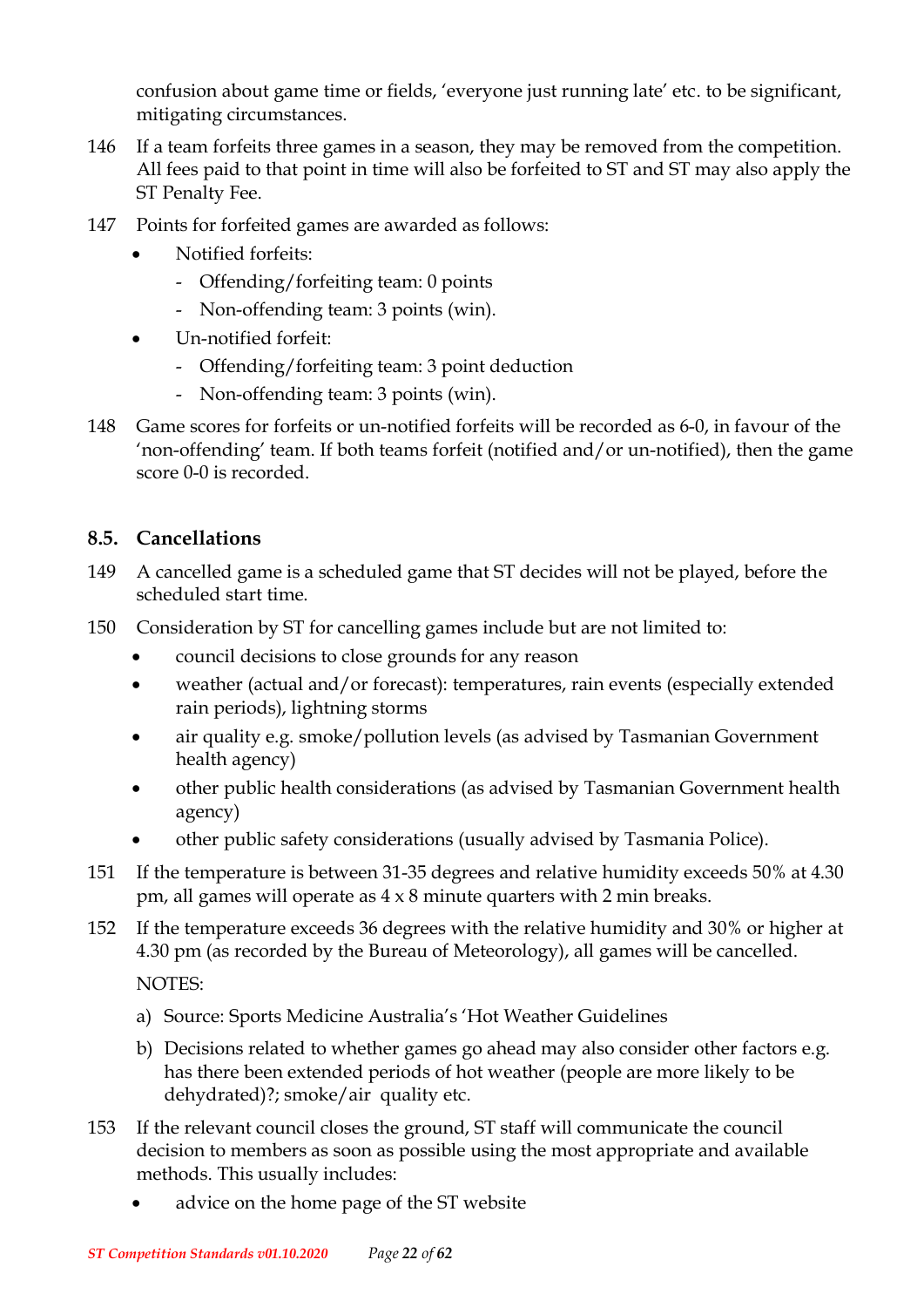- emails/texts to Team Delegates (Time permitting, Team Delegates may also be telephoned by ST)
- signage on the clubhouse doors
- recorded message on the ST phone line.
- 154 When cancellation are at ST's discretion, and where it considered to be in the best interests of members, the ST General Manager will usually consult with the Chairman/Competitions Director to confirm the decision and then advise members as soon as possible after the decision is made.
- 155 ST aims to make decisions to cancel games no later than 5:00 pm (1700 hrs) on the day of the scheduled games.
- 156 While working on the 'no news is good news' policy (i.e. assume games will be played as scheduled), members are encouraged to monitor the ST website, especially when weather conditions are likely to cause cancellations.
- 157 It is at ST's discretion whether to re-schedule cancelled games. Regardless of whether games are re-scheduled, the roster will continue to be implemented with the next round to be played as shown.
- 158 Where games are cancelled and not re-scheduled, the affected teams will be awarded two points each ('Draw' points) and game score of 6-6 will be recorded.
- 159 'Draw' points are awarded to affected teams, even if other teams in the same division were able to complete their games for that round.

#### <span id="page-22-0"></span>**8.6. Abandoned Games**

- 160 An abandoned game is a scheduled game that is underway and ST decides cannot continue, so it is concluded before the scheduled finish time.
- 161 Referees will advise players if the game is to be abandoned.
- 162 If a game is abandoned before the second half of play commences (i.e. any time before the half time break is finished) and not re-scheduled, draw points are awarded and a score of 0-0 is record.
- 163 If a game is abandoned after the second half of play starts and it is not re-scheduled, the score at the time the game is abandoned is recorded and points are awarded on that basis.
- 164 It is at ST's discretion whether to re-schedule abandoned games.

#### <span id="page-22-1"></span>**8.7. Rescheduled Games**

- 165 ST endeavours to re-schedule premiership games (i.e. not grading rounds) when teams have more than 2 games cancelled/abandoned.
- 166 Subject to grounds availability, ST may nominate 'replay' days as part of the season dates (usually one day in each half of the season, before Finals commence).
- 167 ST will advise affected teams of the replay roster, two weeks prior to the replay date.
- 168 Teams are anticipated to play on replay dates when they are included in the competition information at the start of the season.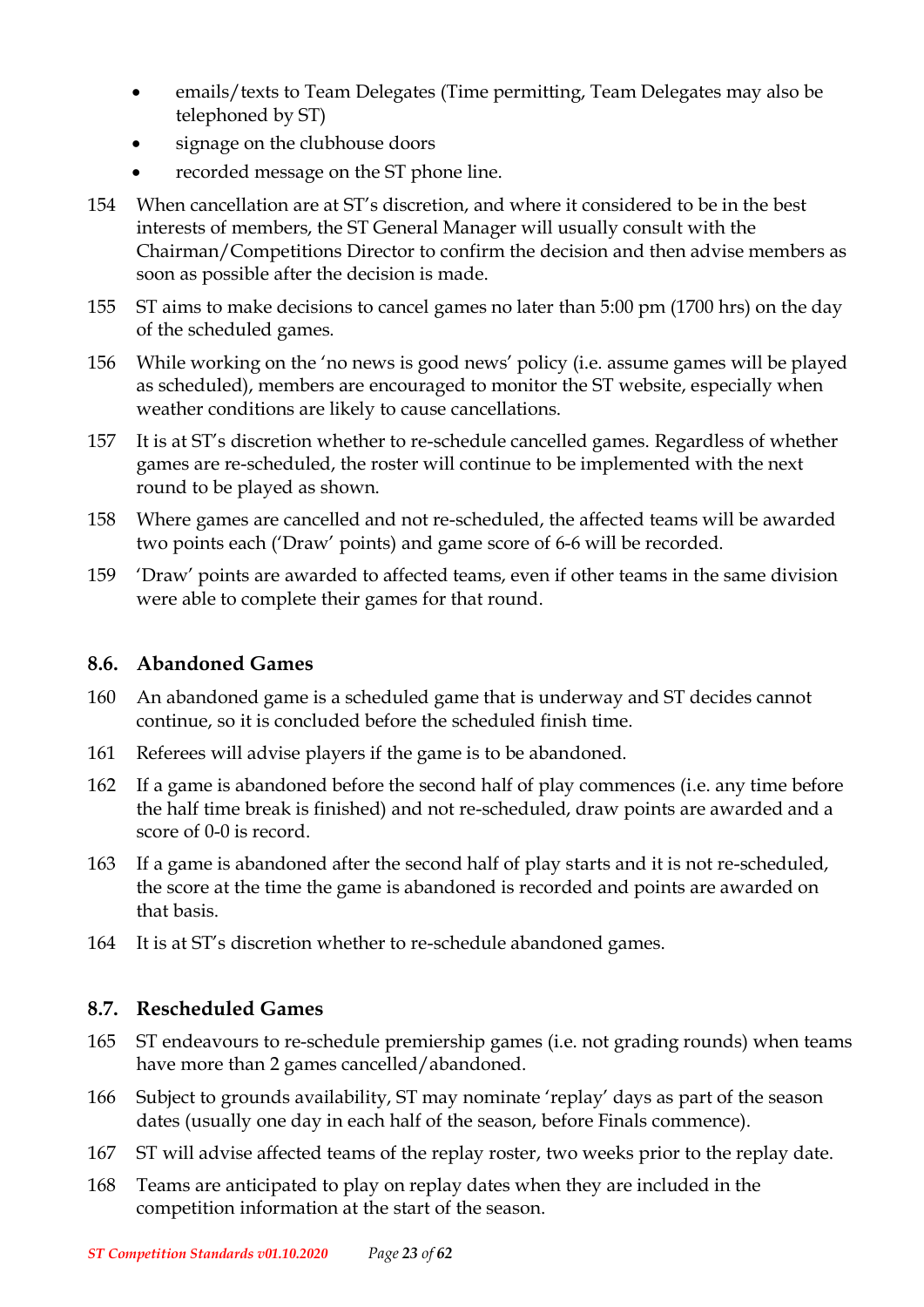- 169 Where ST does not nominate replay dates as part of the season dates or the replay dates are overridden by a higher authority e.g. council, arrangements to replay games will be developed in consultation with affected teams. If a teamis unable to play then the existing results will stand.
- 170 If ST is unable to re-schedule all cancelled and/or abandoned games, then the games originally set for the earliest point in the roster are re-scheduled e.g. if game in Rounds 5, 6 and 7 are cancelled/abandoned then a replay of Round 5 would be re-scheduled for the first replay date and Round 6 would be re-scheduled for the second re-play date.
- 171 If re-scheduled games are cancelled or abandoned, then the existing results will stand.

#### <span id="page-23-0"></span>**8.8. Appeals/Complaints**

172 Game results that are subject to appeal/complaints will stand until ST addresses the appeal/complaint.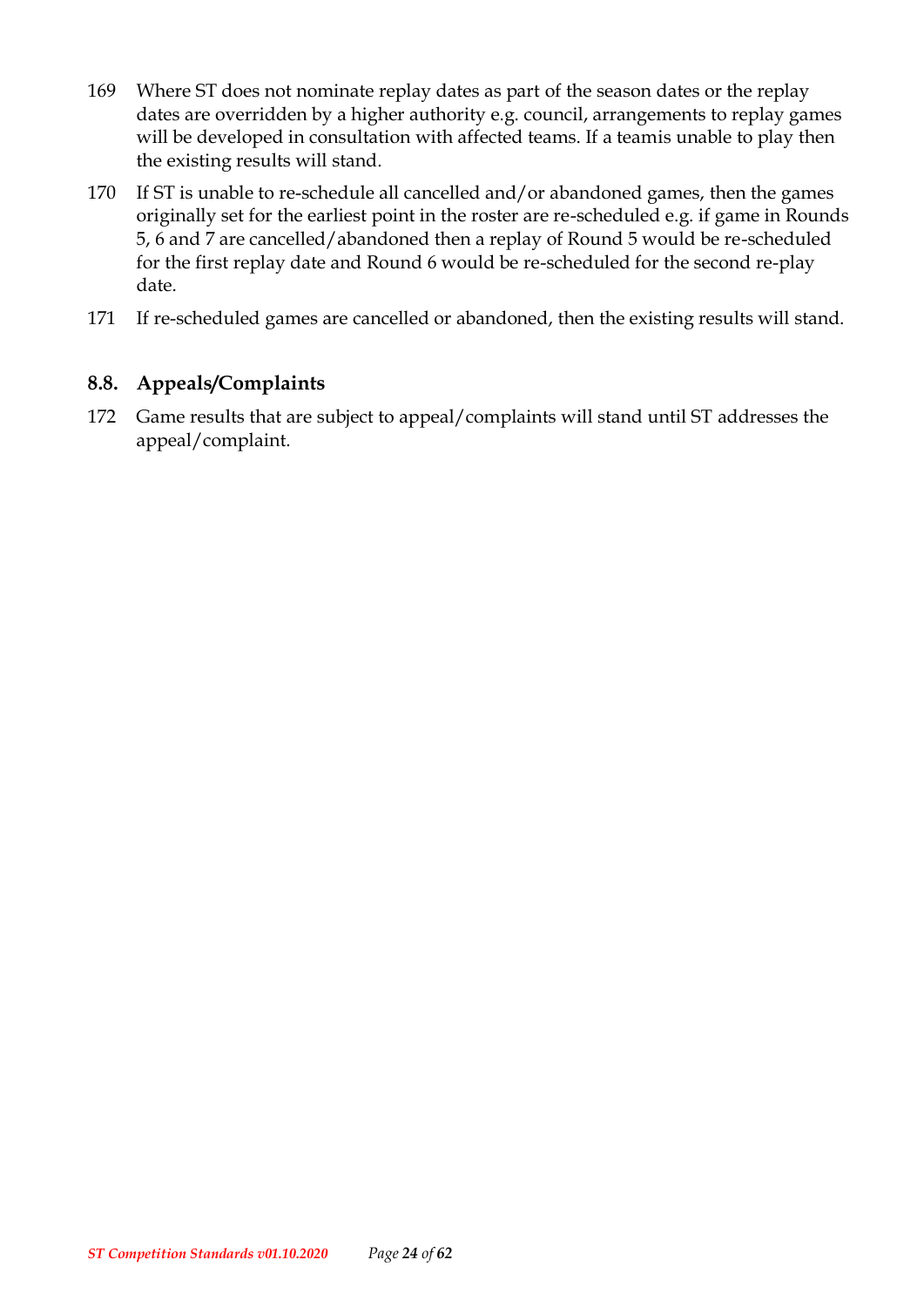### <span id="page-24-0"></span>**9 Safety & Security**

#### <span id="page-24-1"></span>**9.1. General**

- 173 Participants can assist with maintaining a safe environment by:
	- acting in such a way that limits other participants being unnecessarily exposed to hazards e.g. removing obvious hazards (e.g. broken glass, rubbish), where it is safe to do so
	- reporting potential hazards to ST staff immediately and where it is safe to do so, assisting ST staff to deal with the situation.

#### <span id="page-24-2"></span>**9.2. Safety During Competition**

- 174 The following Standards are required for the safety of all players , and as such they are non-negotiable.
- 175 Players are expected to abide by these Standards without prompting or reminding from ST staff or referees.

Where requests are made by ST staff or referees for these Standards, players are to abide by them i.e. the referee's request is final and players are not to take the field until they comply with these Standards.

- 176 Glasses (prescription/sunglasses) may only be worn during games if the lenses are plastic and the glasses are secured to the player's head.
- 177 Hats may be worn as long as they do not have any hard protrusions/fittings e.g. no pins, badges attached to them. Hats with soft/non-rigid brims are preferred.
- 178 Footwear: Sports shoes must be worn during games. This means shoes that fully enclose the feet, can be laced or tensioned so as to fully secure them to the feet, with a sole that provides for grip and support.
- 179 If ST declares the conditions to be 'wet conditions', only sports shoes designed for grass surfaces may be worn. This includes turf shoes, grass-cat shoes or shoes with moulded sole boots where the moulded studs are between 1-12mm (flat-soled sports shoes, cross-trainers, walking/running shoes or 'sneakers', and shoes with screw-in studs of any length are not permitted).
- 180 'Hoodies' are not permitted during any ST games.
- 181 Jewellery: Jewellery is not permitted to be worn during games. If it cannot be removed, it must be taped flat or covered.
- 182 Fingernails: Fingernails which are deemed to be too long for safety during the game must be covered by gloves or tape. As a guide, when finger nails are in line with, or extend passed the fingertip, they are likely to be deemed to long for safety during games.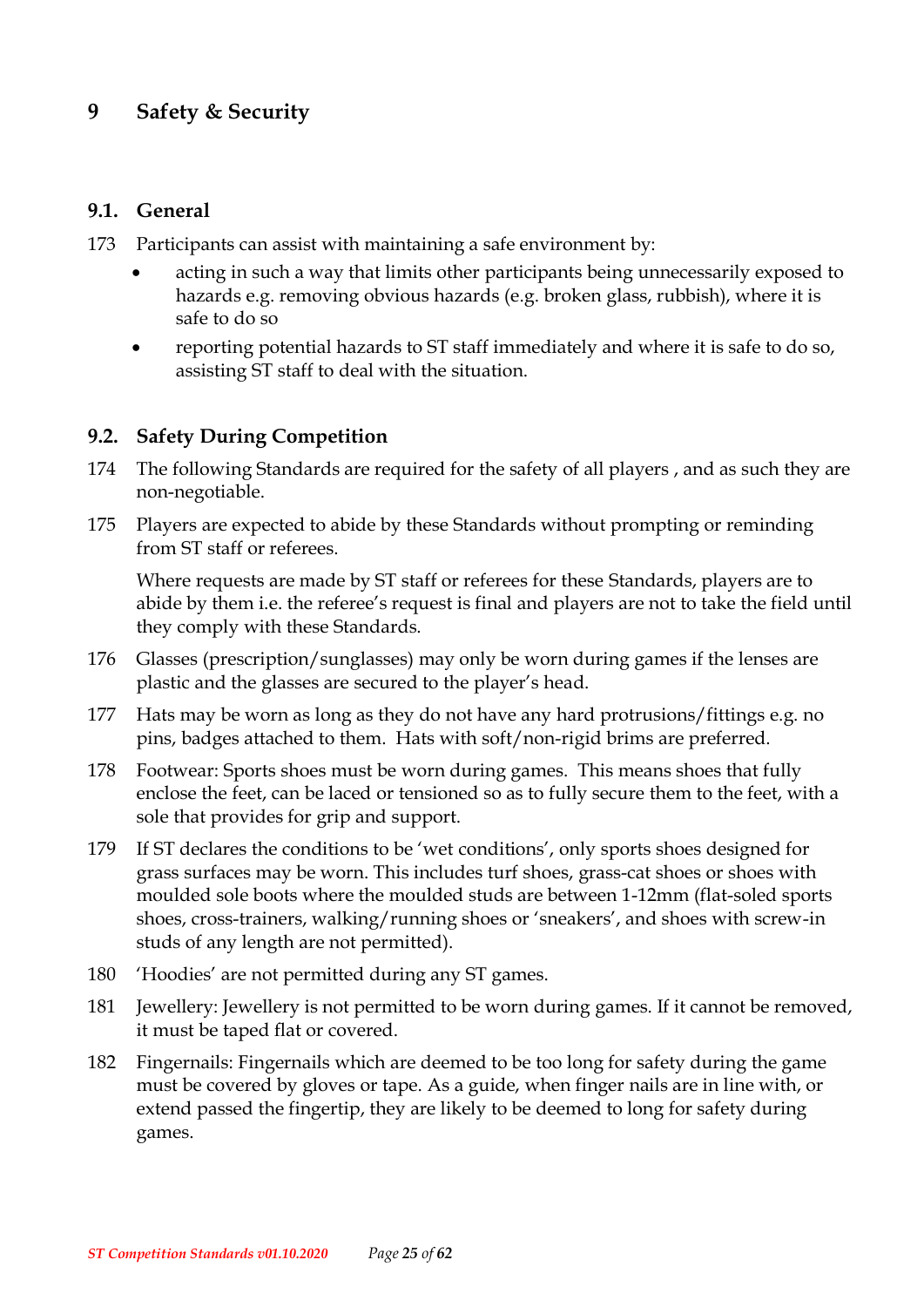#### <span id="page-25-0"></span>**9.3. Injury Management**

- 183 **First Aid & Ice:** Ice and basic first aid supplies are available at the venue to assist with immediate injury management. This does not include the provision of strapping tape.
- 184 **Injuries:** If a player is injured during a game, the Team Delegate or Captain is required to ask the game referee to record the following details on the Game Card (even if the injury is minor):
	- player name (not 'nick' names)
	- injured body part/s
	- approximate time of injury; and
	- first aid action taken.
- 185 Where the injury is an open wound, the player will need to leave the field of play until bleeding is controlled. Blood stained attire may not be worn on the field of play and the player is not to return to the field until bleeding can be shown to have stopped for at least two minutes while the player is running/jogging.
- 186 If required, ST staff will close the bar and office and assist/provide advice for the injured player/s.
- 187 Injured player/s may be able to access the national insurance for TFA members. It provides some assistance for injuries sustained while participating in ST events (games and training during the season). To access this support, players need to do two things within 30 days of the injury occurring:
	- complete the ST Injury Report Form (available from ST staff); and
	- register their injury with "Sports Cover" (contact details are on the ST form) and follow the instructions provided by 'Sports Cover".
- 188 If other non-playing participants are injured, it should be reported to ST staff. ST staff should assist where possible and complete an ST Injury Report form.
- 189 **Ambulance:** Advise ST staff if an ambulance or any other emergency service is needed, or has been called.

#### <span id="page-25-1"></span>**9.4. Emergencies During Events**

- 190 If the safety of participants appears to be broadly compromised or that appears imminent, the priority is to isolate members from the hazard/threat as quickly as possible by:
	- containing it; and/or
	- relocating participants from its vicinity (clubhouse/change rooms/building may be the safest place to shelter); and/or
	- requesting assistance from the emergency services using Triple Zero ('000').
- 191 Unless otherwise agreed/specified, ST staff are responsible for coordinating the initial response. Where ST staff are not present, any other ST official who is able may assume command within the limits of safety and their own training, until relieved by another relevant authority.
- 192 The usual method is to use the siren and loudspeaker systems to alert and instruct participants using simple, outcome-based messages, repeatedly.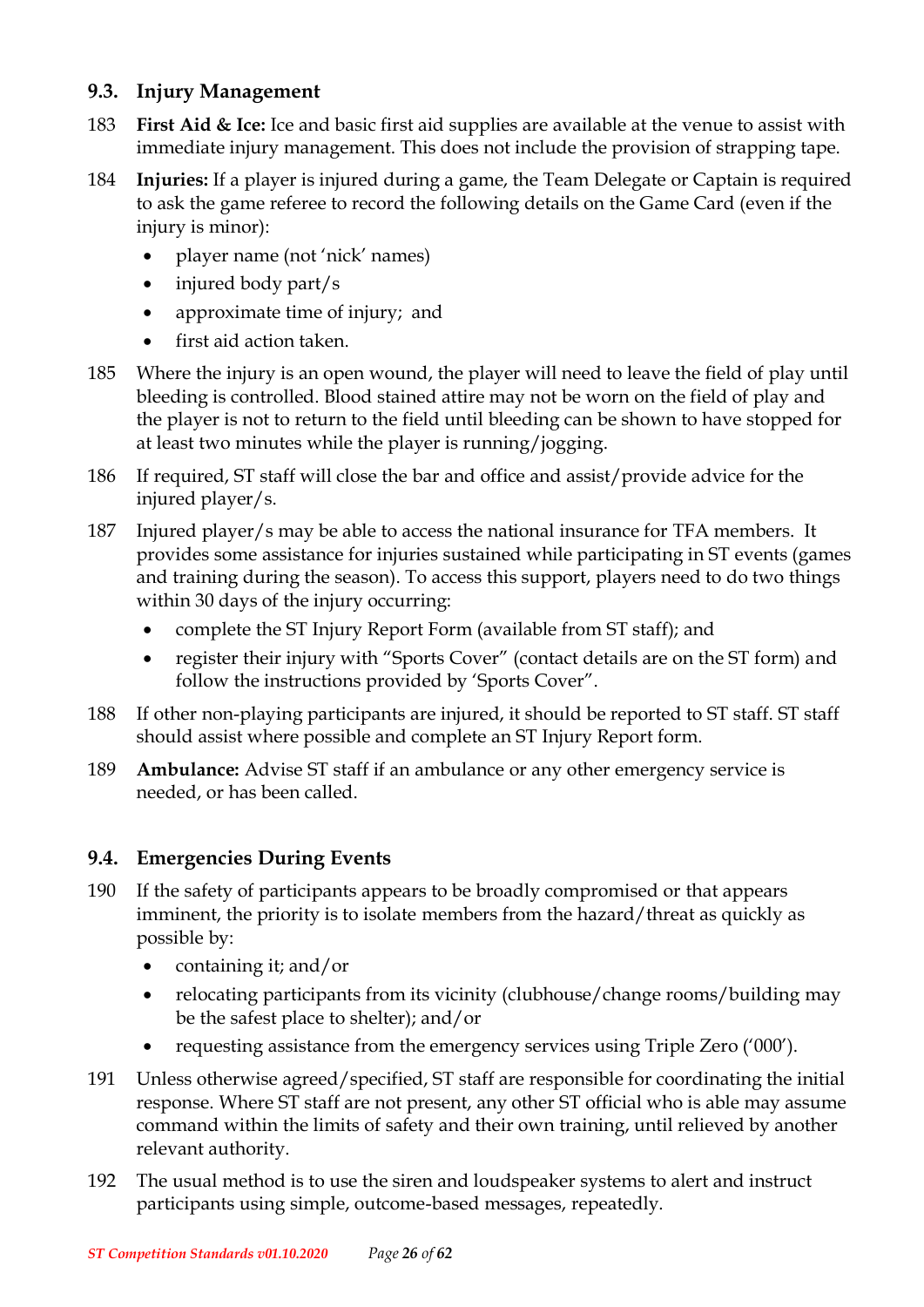For example: -

- "Attention, Attention:
- Games have been suspended.
- This is not a drill.
- For your own safety please move immediately to the …club house, car park/beach side of the clubhouse/Howrah Beach etc.
- I repeat, games have been suspended. This is not a drill. For your own safety please move immediately to the …".
- 193 If the siren/loudspeaker system is not available, and where it safe to do so, other ST members may be able to assist with communicating the message.
- 194 Ideally an ST official should be deployed to the nominated assembly point to assist with information flow between ST and participants.
- 195 ST members should work cooperatively and/or follow instructions from the relevant authorities e.g. emergency services, council staff so as contribute toward injured participants being assisted and a safe environment being re-instated as soon as possible.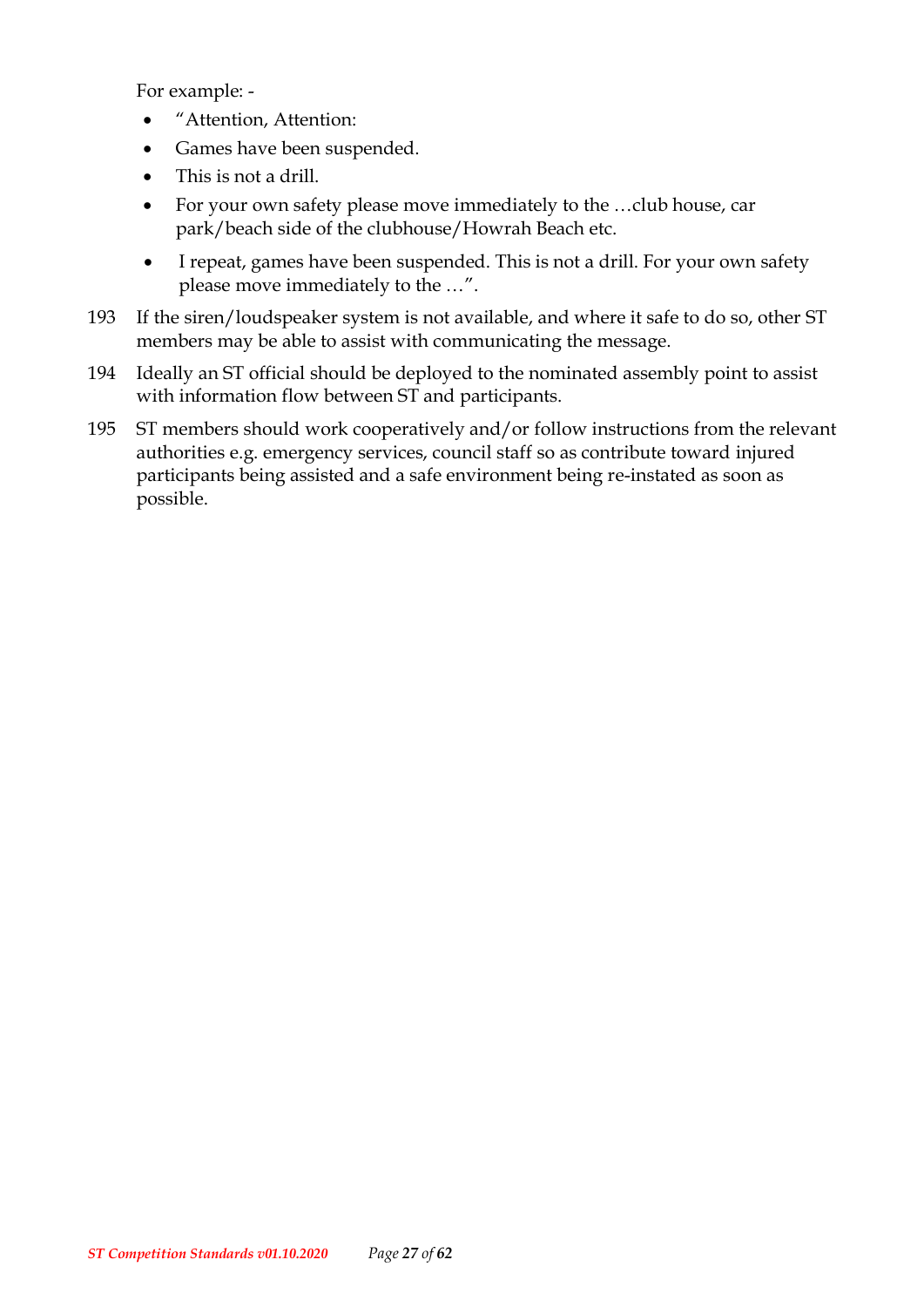# <span id="page-27-0"></span>**10 Managing the Code of Conduct**

#### <span id="page-27-1"></span>**10.1. ST's Position & Expectations**

- 196 ST's position and expectations regarding the Code of Conduct are consistent with TFAs policies, namely the current version of the Member Protection Policy and Disciplinary Regulations Manual. ST's position is based on the core philosophies of Touch Football being a community minded, family orientated and participation-driven sport.
- 197 This section summarises key elements from the TFA policies, relevant to senior ST events. For details, the relevant policies should be accessed. They are freely available from the TFA website and links to them are maintained on the ST website.
- 198 ST members need to be familiar with, and demonstrate the behaviours outlined in, the TFA Code of Conduct and to ensure they do not engage in misconduct during ST events or ST sanctioned events.
- 199 ST members are also encouraged to familiarise themselves with the free resources available at Play by the Rules [\(www.playbytherules.net.au\)](http://www.playbytherules.net.au/) for supporting guidance on their rights and responsibilities as players, administrators, coaches, officials and spectators.
- 200 This is ST's position because it fundamentally believes that:
	- managing misconduct is a shared responsibility, starting with each member
	- 'prevention is better than a cure' for all members
	- the lowest level at which a matter can be dealt with is always preferred.

### <span id="page-27-2"></span>**10.2. Applying the Codes of Conduct at ST**

- 201 ST requires its members and staff to:
	- actively discourage any player, official, spectator/visitor to the grounds, from engaging in misconduct during ST events, when it is safe to do so
	- treat each other with dignity and respect at all times
	- report details of alleged misconduct to ST in an objective and timely manner (written complaint, ST form and email preferred).
- 202 Member agreement to abide by the Codes of Conduct is incorporated into the on-line registration process.
- 203 Referees manage misconduct or potential misconduct by applying the current TFA playing rules during games.
- 204 When any member believes misconduct has occurred they are obliged to make a written complaint promptly after the alleged misconduct occurred, providing specific information so ST is able to investigate it.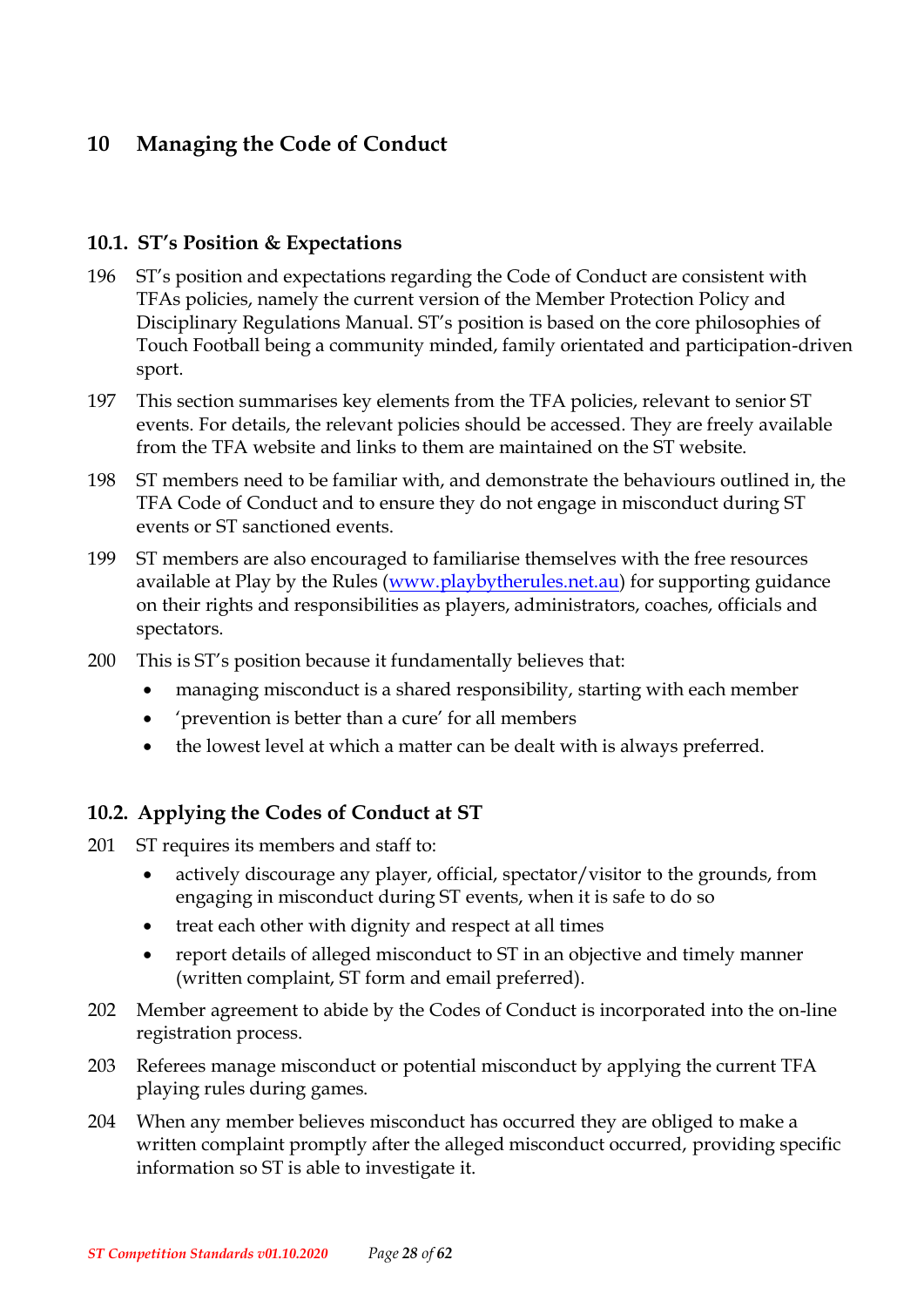- 205 While members should note the significant resource impost that Disciplinary Tribunal hearings generate, they are not discouraged from seeking this recourse.
- 206 ST is obliged and authorised to investigate complaints lodged against ST members and determine an appropriate response.
- 207 Supporting principles of complaint handling (which includes Disciplinary Tribunal matters) includes:
	- safety of members first
	- natural justice i.e. procedural fairness
	- discretion/privacy for those involved
	- expediency for determining an outcome
	- clear and timely communication with those directly involved
	- outcomes that support the development of Touch Football and the majority of ST members, over those of any individual.
- 208 Alleged misconduct related to member protection matters may also be reported by ST to Tasmania Police or other relevant authorities.

### <span id="page-28-0"></span>**10.3. Managing Misconduct during Competitions**

- 209 ST actively promotes player knowledge of rules of the game using a variety of strategies including but not limited to:
	- providing an unambiguous indication of ST's position regarding misconduct and its management, which is directly aligned with TFA policies and these are consistent with principles promoted by the Australian Sports Commission and Sport & Recreation Tasmania (SRT)
	- providing updated competition information to members each season/event, made available in a number of ways including Team Delegates information session
	- making official TFA resources readily available to members e.g. links to the current TFA playing rules on the ST web-site, provision of DVDs
	- maintenance of a broad program to support ST referees and improve the quality of refereeing at ST events e.g. Board position focused on referee development, referee awards, forums, peer support etc.
	- maintaining an open relationship with members to answer queries on a case-bycase basis whenever possible, where they are asked respectfully and provide no disruption to competition operations.
- 210 Players are encouraged to seek clarification of referee rulings during games to enhance their own knowledge of the game.
- 211 These queries should be raised by the Team Captain with the referee respectfully and at a time that does not disrupt the game.
- 212 Referees are expected to answer reasonable queries that are asked respectfully, as soon as possible.
- 213 Once a referee has addressed the query, the same (or very similar) query should not be repeated during the game.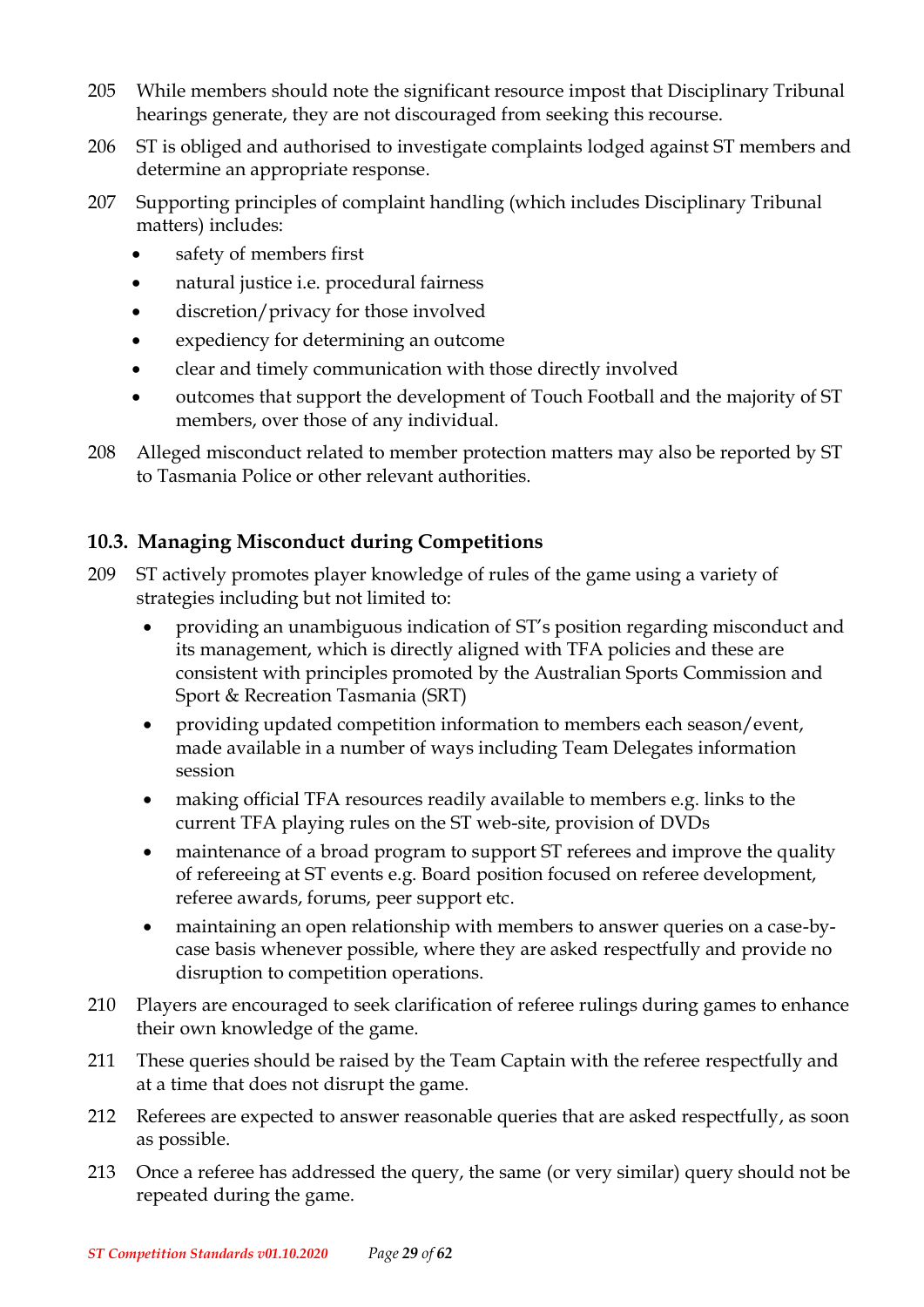- 214 Players who infringe the playing rules of touch football are usually first penalised by the referee in accordance with the current TFA playing rules, as the referee is the sole person with the authority and responsibility to do so during games.
- 215 At referees/ST discretion, games may be suspended or terminated if alleged breaches of the Codes of Conduct occur, especially where the safety of other members appears compromised. Further, referees may lodge complaints about player/s. This is referred to as 'citing a player/s'.
- 216 A simple summary of usual penalties/actions during games is shown in the Appendices noting:
	- if any conflict occurs with the TFA Disciplinary Regulations Manual, the TFA regulations prevail
	- the summary does not necessarily represent a linear or sequential procedure for actions. It is a guide only, as actions for managing misconduct are to clearly demonstrate a 'safety first' approach.

#### <span id="page-29-0"></span>**10.4. Forced Substitutions**

*NOTE: Current TFA playing rules do not include provisions for forced substitution, however it is a practice at ST. If TFA playing rules are amended, then ST will review these Standards accordingly.* 

- 217 Regardless of whether a team has substitute players available, at the discretion of the referee, a player may be requested to leave the field for an infringement of the current TFA playing rules and/or ST Standards, although this is not typically the first way a referee would penalise a team.
- 218 If requested, the player must leave the field of play for the interchange area. If available a replacement player ('sub') may take the field.
- 219 The referee may also award a 10 metre penalty when a forced substitution is requested.
- 220 The player who was forced to substitute may return to the game after substituting with another player; or, if there was no substitute player, after the next break in play e.g. touch made, dropped ball, change of possession etc.
- 221 A player can only receive one forced substitution request/game. A second request for a forced substitution will at least take the form of being sent from the field for a period of time.
- 222 Written complaints from referees are not usually required following forced substitutions, unless requested by ST staff or current Board members.

#### <span id="page-29-1"></span>**10.5. Summary of ST Disciplinary Tribunal Arrangements**

- 223 ST establishes Disciplinary Tribunals a case-by-case basis, as needed and in accordance with the TFAs Disciplinary Regulations Manual.
- 224 The aim of the Disciplinary Tribunal is to provide a fair and impartial hearing to ensure the highest ideals of sportsmanship and fair play are adhered to for the benefit of all members.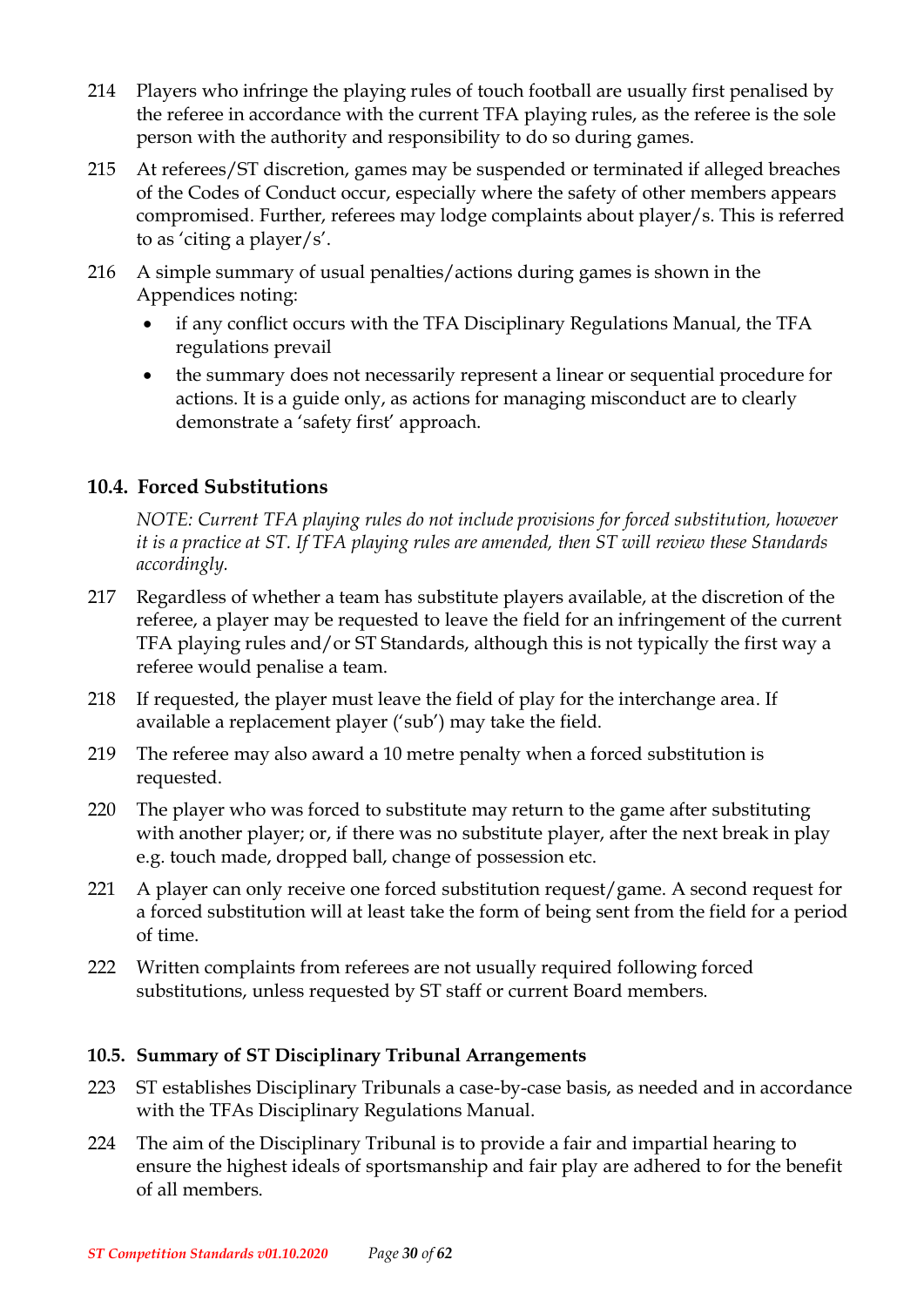- 225 The Disciplinary Tribunal is authorised to, and responsible for, requiring any member to appear before it, in order to have access to information that it believes is relevant to the complaint.
- 226 Advice is provided in writing (email preferred) to members of relevant Judiciary Tribunal activities. The TFA Disciplinary Regulations Manual include specifications for when advice is to be sent by affiliates (i.e. ST) and when it is considered to be received by members.
- 227 If a member refuses to appear or repeatedly fails to appear without reasonable cause for the Disciplinary Tribunal, the complaint can be considered in their absence or consideration can be adjourned to another date. Note that a member can:
	- appoint a representative if there is no intention to contest charges, or
	- apply in writing (email preferred) to have the Tribunal's considerations adjourned. Reasons are to be included and it is at ST's discretion whether to accept the application.
- 228 Full details of the disciplinary process, including how to appeal a decision is outlined in the Touch Football Australia – Disciplinary Regulations Manual.

#### <span id="page-30-0"></span>**10.6. Penalties & Suspension Periods**

- 229 Where ST finds that misconduct has occurred, binding penalties/consequences will be imposed to address it.
- 230 Suspension periods are served on the next scheduled games for the roster, noting that rostered byes and any games lost on forfeit/un-notified forfeit do not count for the suspension period.
- 231 Members who are suspended by a Disciplinary Tribunal may not participate in ST events in player or official capacities for the suspension period.
- 232 While ST will address reports/occurrences of misconduct, this does not prevent Tasmania Police or any other authorised body also taking action.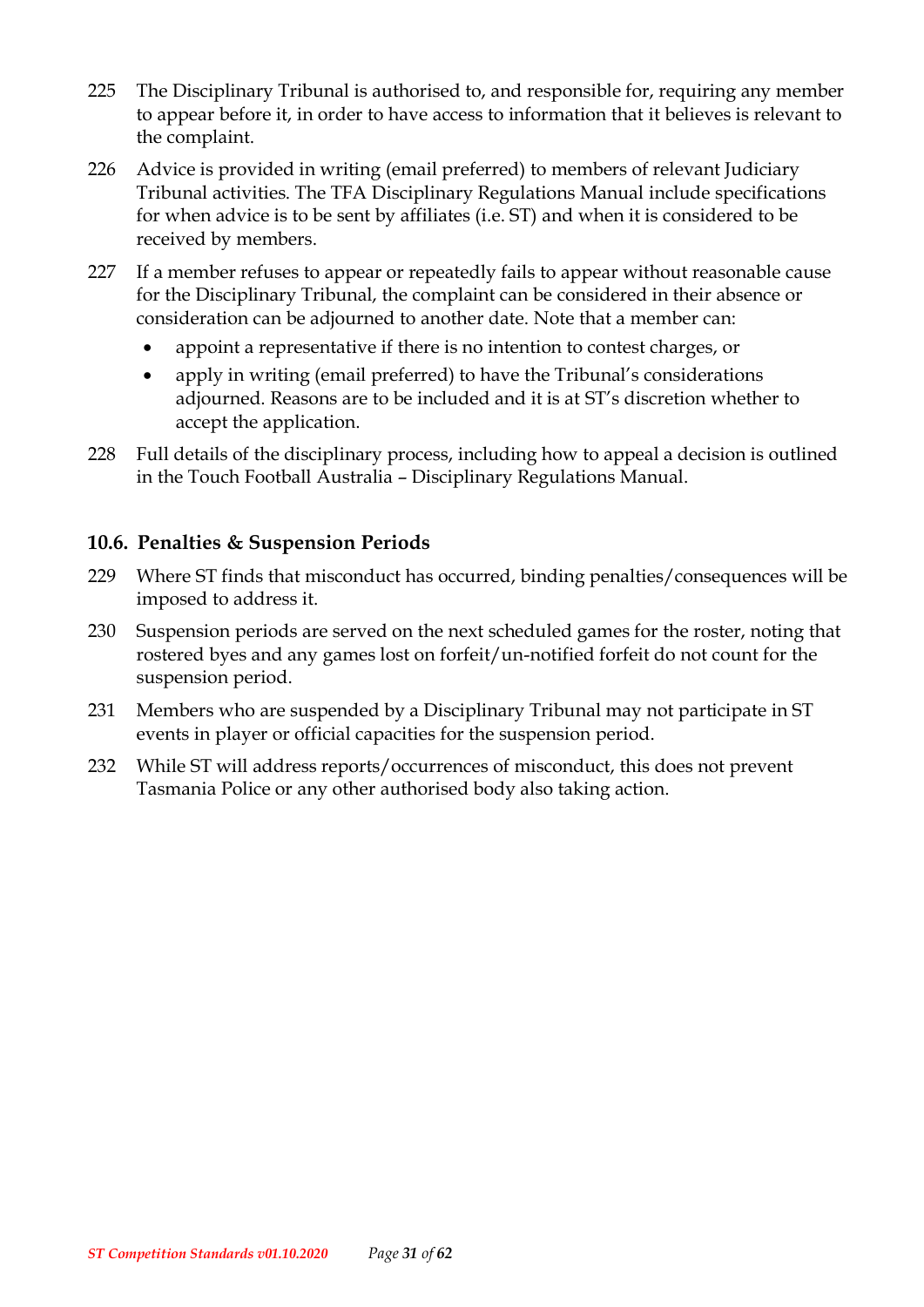### <span id="page-31-0"></span>**11 Finals**

### <span id="page-31-1"></span>**11.1. Player Eligibility**

233 Player eligibility for Finals is described in Section 5 'Player Registration & Eligibility'.

### <span id="page-31-2"></span>**11.2. Team Eligibility**

- 234 After the last premiership rounds have been played (i.e. the last round of the roster) and where there are five or more teams in a division, the four teams with the highest points scores in each division qualify for Finals. If a Plate series is also being played, ST will nominate the placings that will qualify teams for the Plate.
- 235 If at the end of the premiership rounds, any teams have points equal to any of the four highest point scores, then the 'For and Against' percentages of all contending teams for the premiership rounds shall be applied to determine the four qualifying teams. If this method does not differentiate the contending teams by at least 1%, then teams with the greatest number of touchdowns scored 'for' in the premiership rounds shall qualify.

### <span id="page-31-3"></span>**11.3. Finals Format**

- 236 Finals are the games played in a structured elimination format to determine the winning teams of each ST division for the ST event. They consist of:
	- Semi-Finals
	- Preliminary or Elimination Finals
	- Grand Finals.
- 237 Finals may also include a Plate series.
- 238 A winning score must be achieved in each game in Finals to award Premiership titles in each division. The TFA 'Drop-Off' procedure is the usual method for determining final scores.

### <span id="page-31-4"></span>**11.4. Semi-Finals (Top 3 or 4 Teams)**

- 239 Semi-Finals are the first round of scheduled games in the Finals played between the top four ranked sides in each division. Where there are more than four teams in the Division, it consists of two games as follows:
	- Major Semi-Final: 1 v 2. The winning team progresses automatically to the Grand Final. The losing team progresses to the Preliminary Final.
	- Minor Semi-Final: 3 v 4. The winning team progresses to the Preliminary Final. The losing team is eliminated.
- 240 Semi-Finals are usually followed by Preliminary Finals, however if both the Semi-Finals are cancelled and/or abandoned with a drawn score/'no result', the Elimination Finals format is usually played instead.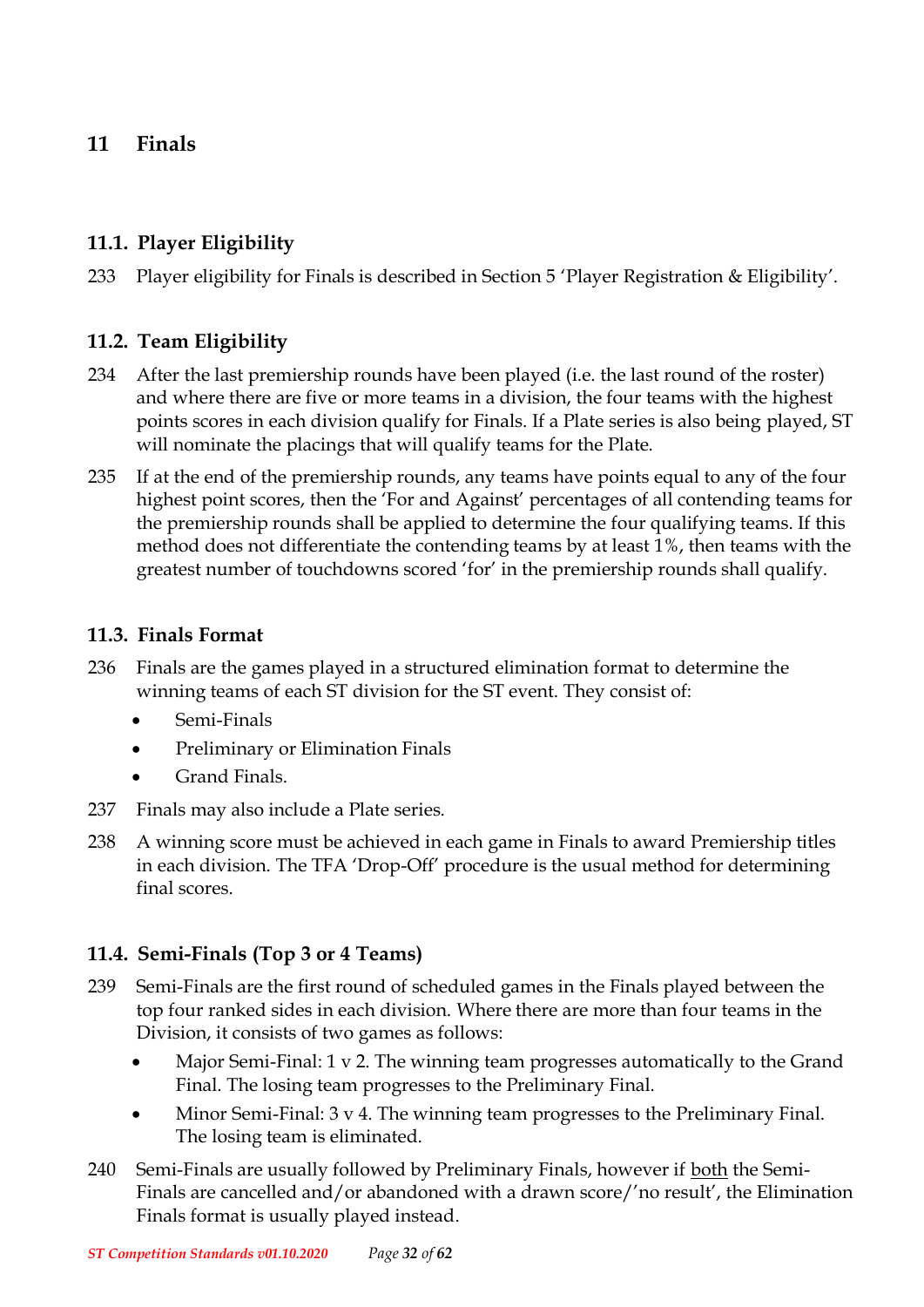- 241 A drawn score or 'no result' can occur when:
	- a Semi-Final game is cancelled; and/or when
	- a Semi-Final game is abandoned before the second half of play commences; and/or when
	- the scores are level at the time in the second half of play that a Semi-Final game is abandoned.
- 242 Where only one Semi-Final game is cancelled and/or abandoned with a drawn score/'no result' then the higher ranked team at the start of the game is declared the winner and proceeds to the Preliminary Final.
- 243 Where there are only four teams in a Division, the Semi-Finals format is at STs discretion and may be as follows:
	- Fourth placed team does not contest finals
	- First placed team progresses automatically to the Grand Final
	- Semi-Final: 2 v 3. The winning team progresses to the Grand Final. The losing team is eliminated.

### <span id="page-32-0"></span>**11.5. Semi-Finals (2 Qualifying Teams)**

- 244 Semi-Finals are the second round of scheduled Games in the final series. It consists of one Games/division which is played between:
	- the losing team from the 1 v 2 Quarter Final Games, and
	- the winning team from the  $3 \times 4$  Quarter Final Games.
- 245 The winning team progresses to the Grand Final. The losing team is eliminated.

### <span id="page-32-1"></span>**11.6. Elimination Finals (May replace Semi-Finals)**

- 246 Elimination Finals replace the Semi-Final series when both of those games are cancelled and/or abandoned with a drawn score/'no result'.
- 247 Elimination Finals consist of two games using the original Semi-Final rankings as follows:
- 248 Elimination Finals are played as follows:
	- $1 \times 4$
	- $2 \text{ v } 3$ .
- 249 The winning teams progress automatically to the Grand Final. The losing teams are eliminated.
- 250 If either or both of the Elimination Finals are cancelled and/or abandoned with a drawn score/'no result' then the original Semi-Final rankings stand and the top two ranked teams progress automatically to contest the Grand Final.

### <span id="page-32-2"></span>**11.7. Grand Final (Top 2 Teams)**

251 The Grand Final is the last round of scheduled games in Finals and its outcomes determines the division's premier team for the event/season.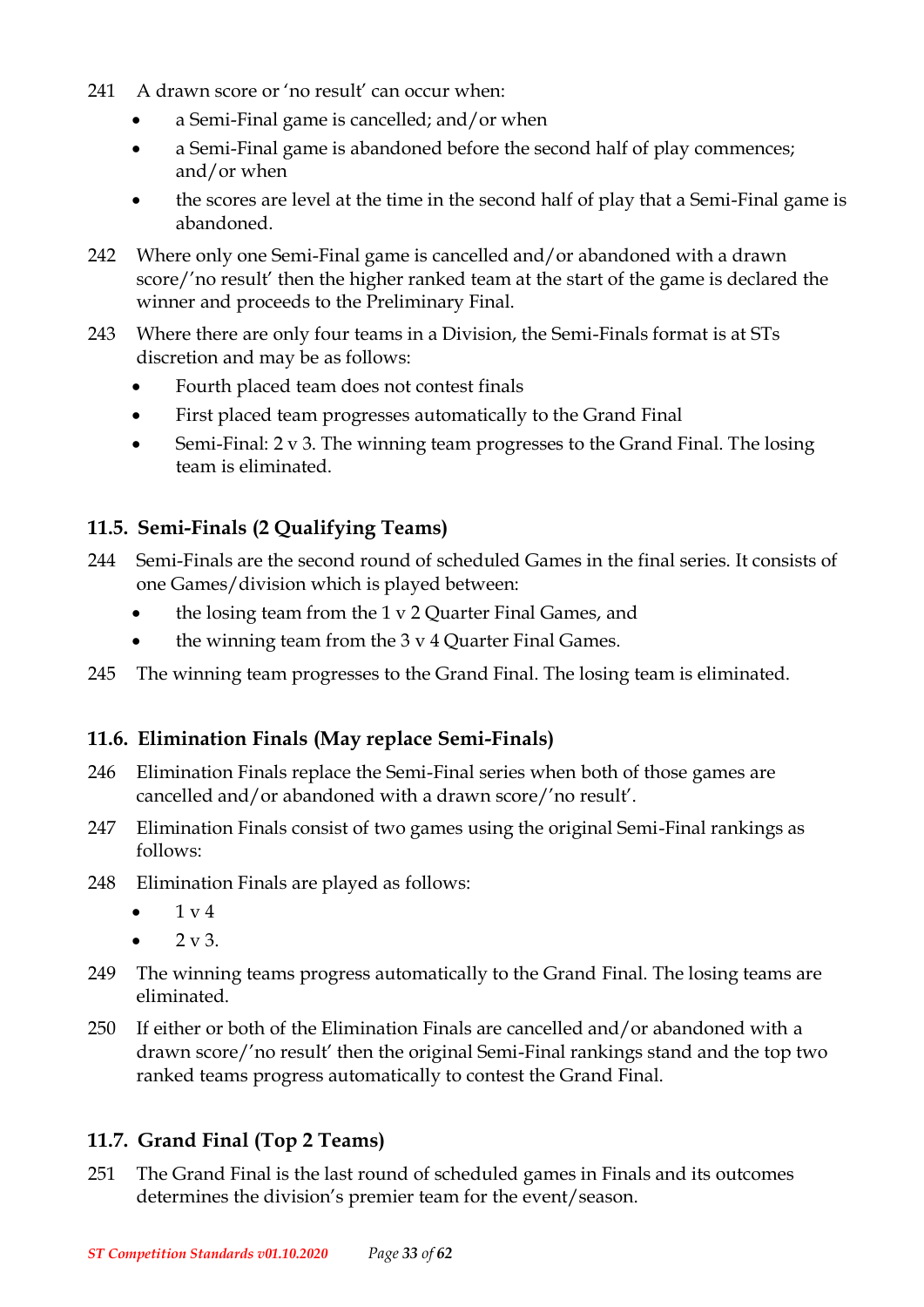- 252 It consists of one game/division and is played between:
	- the winning teams from the 1 v 2 Semi-Final game and the Preliminary Final; OR
	- the winning teams from the Elimination Final; OR
	- the top two ranked teams at the start of Finals, as a result of cancellations and/or abandonments affecting the Semi-Finals and/or the Preliminary Finals.
- 253 The winning team is awarded the Premiership for the division. The losing team is acknowledged as the 'runners-up' (2nd place overall for the division in that season).
- 254 If a Grand Final is cancelled and/or abandoned with a drawn score/'no result', ST's preferred position is to re-schedule the game/s aiming to provide teams with a minimum of 24 hrs notice, unless both teams agree to a lesser period. If the ST Board determines the game/s cannot be re-scheduled, the higher ranked team will be declared the Premiers for that division.

#### <span id="page-33-0"></span>**11.8. Plate Series**

- 255 A Plate series is an additional Finals series played within a division. It is at ST's discretion as to when to include a Plate series, but it is usually included when a division has 10 or more teams.
- 256 Plate series apply the same standards as Semi-Finals, Preliminary Finals/Elimination Finals and Grand Finals for the four identified teams.
- 257 When introducing a Plate series, ST will nominate the rankings that will qualify teams for the Plate series and they are usually the four teams ranked below the mid-point of the division i.e.:
	- $\bullet$  10-11 team division: Teams placed 6<sup>th</sup>-9<sup>th</sup> qualify for the Plate series
	- 12-13 team divisions: Teams placed  $7<sup>th</sup>$ -10<sup>th</sup> qualify for the Plate series
	- 14-15 team divisions: Teams placed  $8<sup>th</sup>$ -11<sup>th</sup> qualify for the Plate series.

### <span id="page-33-1"></span>**12 ST Association Awards**

- 258 ST provides for a range of awards related to its events and members.
- 259 At ST's discretion, it may vary the Association Awards, their criteria and/or other characteristics.

### <span id="page-33-2"></span>**13 Force Majeure**

- 260 If ST is unable to uphold these Standards, in whole or in any part due to a force majeure event, then ST is relieved of its obligations to the extent, and the period that it is unable to perform.
- 261 ST has no obligation to refund any fees if it is unable to perform due to a force majeure event.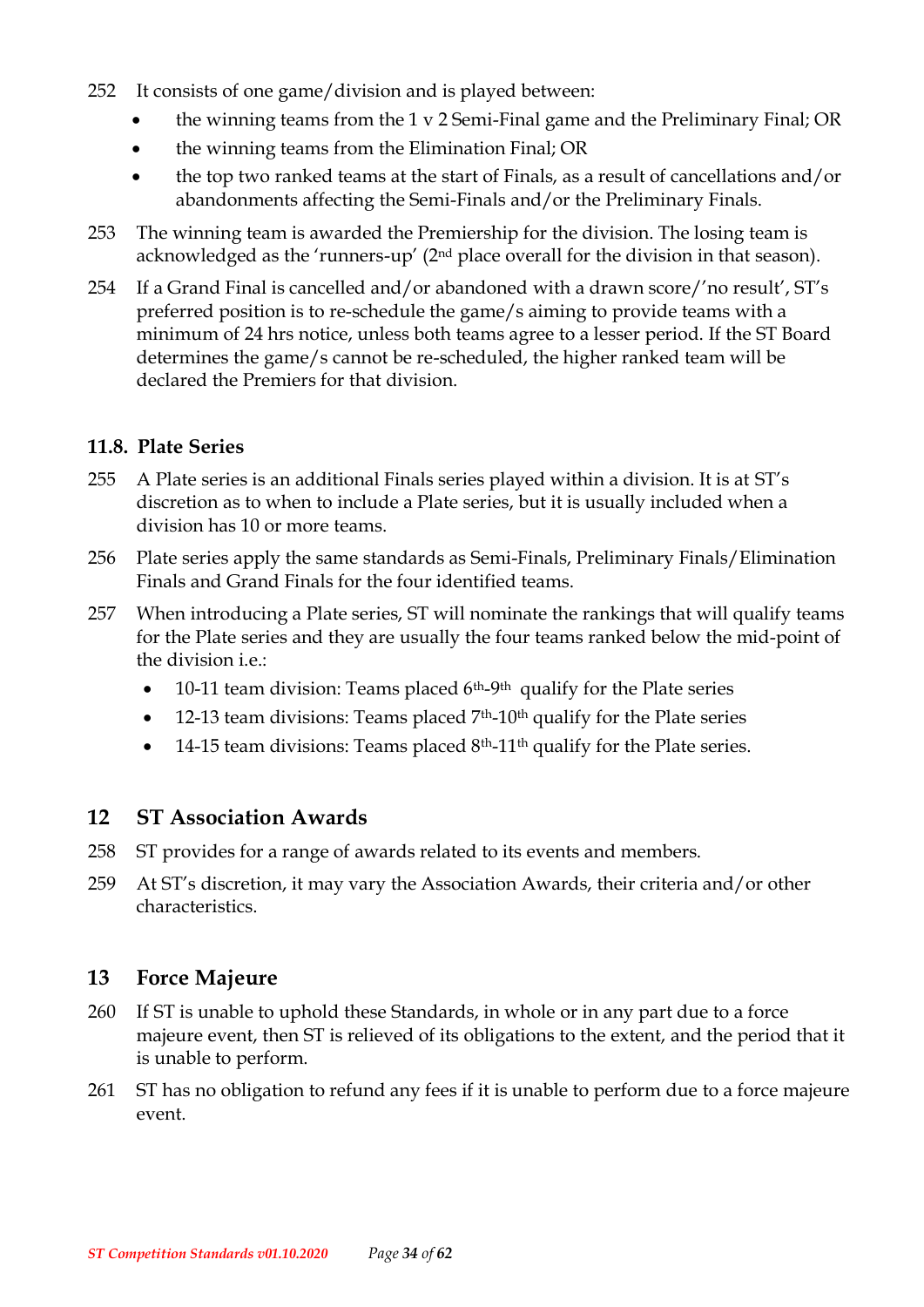### <span id="page-34-0"></span>**14 Document Administration**

#### <span id="page-34-1"></span>**14.1. Contact**

262 This Standards is maintained by Southern Touch Inc (ST). The current version of this document is available from the ST website. Initial enquiries should be directed to:

E-MAIL: [admin@southerntouch.com.au](mailto:admin@southerntouch.com.au)

PHONE: (03) 6244 1130 WEBSITE: [www.southerntouch.com.au](http://www.southerntouch.com.au/)

POSTAL: PO Box 229 Rosny Park TAS 7018

263 Versions are uncontrolled when printed.

#### <span id="page-34-2"></span>**14.2. Review Arrangements**

- 264 This document can be reviewed at any time by the ST Board and must be developed in consultation with the ST General Manager.
- 265 Changes to these Standards are not effective until they are accepted/approved by the ST Board, as well as issued with advice to current members.
- 266 This document should be reviewed in its entirety every two years after its last issue date and re-issued.
- 267 This document should only be issued as a whole document i.e. updates to sections only should not occur and the most recent version entirely supersedes any previous versions.

#### <span id="page-34-3"></span>**14.3. Review History**

268 The table below shows the development history of this document. It should be updated each time this document is reviewed.

| Row | <b>Title</b>                       | <b>Issue Details</b> |                                                                                                        | <b>Summary of Content/Material Changes</b>                                                                                                                                                                                                |
|-----|------------------------------------|----------------------|--------------------------------------------------------------------------------------------------------|-------------------------------------------------------------------------------------------------------------------------------------------------------------------------------------------------------------------------------------------|
| 1   | <b>ST</b> Competition<br>Standards | 15 September<br>2013 | June 2012: Full review of existing ST documents<br>$\bullet$<br>as well as input from other affiliates |                                                                                                                                                                                                                                           |
|     |                                    |                      | $\bullet$                                                                                              | Jan-Feb 2013: Updated drafts incorporated all<br>comments provided by the ST Reference Group,<br>considered relevant, although not all comments<br>were accepted and input from Competitions<br>Director 2012-2012 and ST General Manager |
|     |                                    |                      | $\bullet$                                                                                              | June 2013: Draft released for members comment,<br>incorporating ST Board decisions regarding<br>format for senior competitions for 2013-2014.                                                                                             |
|     |                                    |                      | $\bullet$                                                                                              | July-September 2013: Board Approval version<br>incorporating final comments in readiness for<br>Summer 2013-2014.                                                                                                                         |
|     | <b>ST</b> Competition              | 27 September         | $\bullet$                                                                                              | Section 5 Player Registration & Eligibility                                                                                                                                                                                               |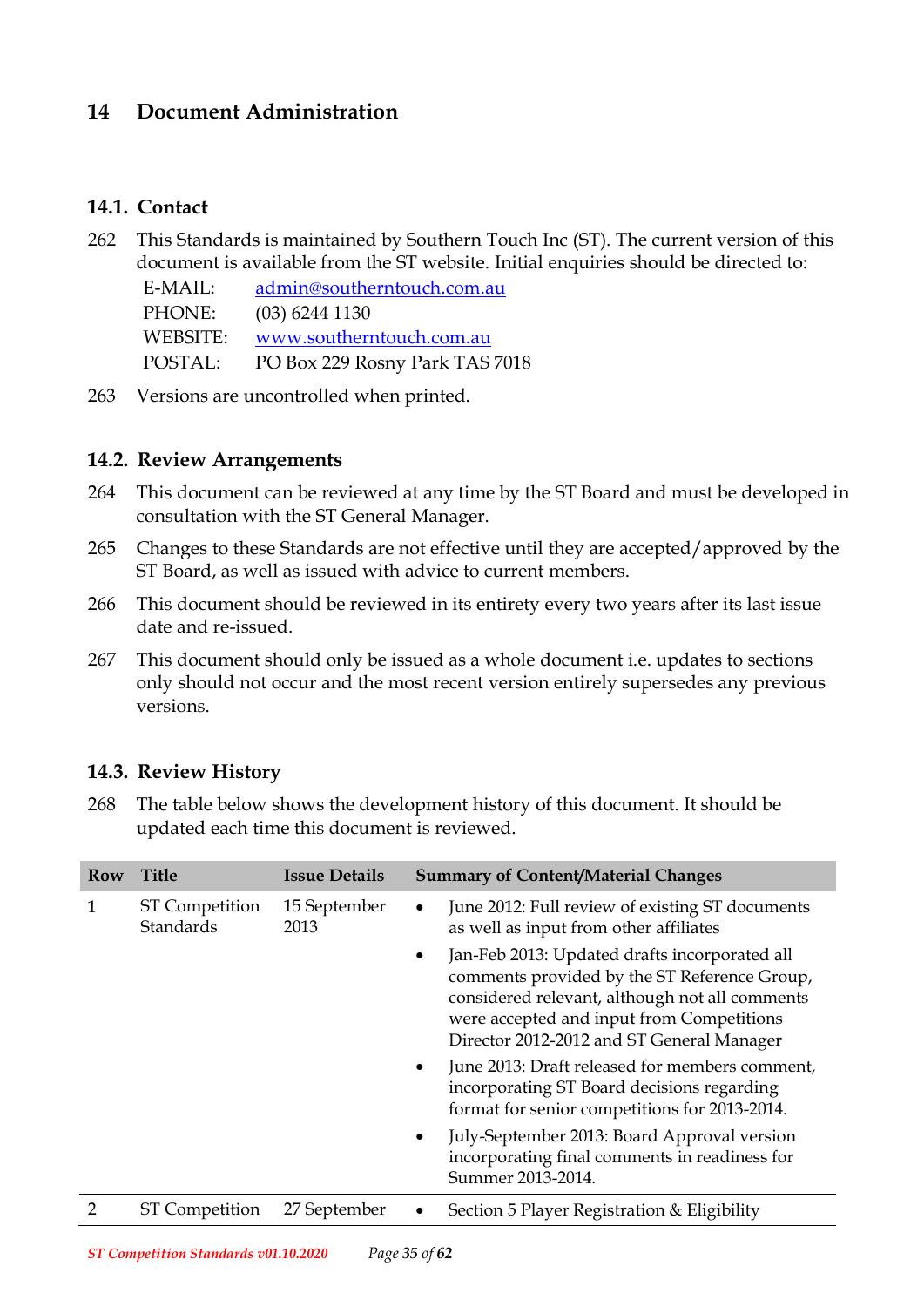| <b>Row</b>     | <b>Title</b>          | <b>Issue Details</b> | <b>Summary of Content/Material Changes</b>                                                                                                                                                                                                                                                                                                                                                                                                                                                                                                                                                                                                                                                                    |
|----------------|-----------------------|----------------------|---------------------------------------------------------------------------------------------------------------------------------------------------------------------------------------------------------------------------------------------------------------------------------------------------------------------------------------------------------------------------------------------------------------------------------------------------------------------------------------------------------------------------------------------------------------------------------------------------------------------------------------------------------------------------------------------------------------|
|                | Standards             | 2013                 | Section 5.4 'Visiting Player' and 5.5 'Youth<br>Club Player' provisions in the 15.09.13<br>version, were replaced by 'Player<br>Development' provisions following feedback<br>provided by club representative on 23 Sept<br>2013.<br>STD 68 from version 15.09.13, related to<br>player recruitment provisions has been<br>removed, as a result of Board deliberations<br>related to matters raised by club<br>representative on 23 Sept 2013.<br>Penalties for breaches of STDs related to<br>registration and eligibility (including finals<br>eligibility) were elevated into a new sub-<br>section, for ease of use/reference. In the<br>15.09.13 version they were included in the<br>first sub-section. |
| 3              | <b>ST Competition</b> | 05 November          | Section 6.4 Player Shorts/Bottoms                                                                                                                                                                                                                                                                                                                                                                                                                                                                                                                                                                                                                                                                             |
|                | <b>Standards</b>      | 2013                 | In v 27.09.13, STD 107 required players in<br>Division 1 to have 'shorts/bottoms of the<br>same colour and style'. This STD has been<br>removed in the 5 Nov version, effective from<br>Round 5 Summer 2013-2014.                                                                                                                                                                                                                                                                                                                                                                                                                                                                                             |
| $\overline{4}$ | ST Competition        | 09.09.014 for        | Section 5 Player Registration and Eligibility                                                                                                                                                                                                                                                                                                                                                                                                                                                                                                                                                                                                                                                                 |
|                | Standards             | Summer 14-15         | 'Player Development' provisions removed                                                                                                                                                                                                                                                                                                                                                                                                                                                                                                                                                                                                                                                                       |
|                |                       |                      | NEW DEFINITION of 'First Division Player'                                                                                                                                                                                                                                                                                                                                                                                                                                                                                                                                                                                                                                                                     |
|                |                       |                      | Men's and Women's Division 1 players<br>$\qquad \qquad \blacksquare$<br>provided with the opportunity to play in<br>Division 2 or lower (subject to restrictions on<br><b>First Division Players)</b>                                                                                                                                                                                                                                                                                                                                                                                                                                                                                                         |
|                |                       |                      | Player restrictions described as a 'sliding<br>scale' for Men's, Women's and Mixed<br>competitions                                                                                                                                                                                                                                                                                                                                                                                                                                                                                                                                                                                                            |
|                |                       |                      | Player movement provided for development<br>between different divisions only (note games<br>are played instead of usual game)                                                                                                                                                                                                                                                                                                                                                                                                                                                                                                                                                                                 |
|                |                       |                      | Players must be registered using the on-line<br>system by 4pm on game days for player<br>movements to be allowed                                                                                                                                                                                                                                                                                                                                                                                                                                                                                                                                                                                              |
|                |                       |                      | Finals eligibility adjusted to address player<br>-<br>movement and Division 1 provisions.                                                                                                                                                                                                                                                                                                                                                                                                                                                                                                                                                                                                                     |
|                |                       |                      | Equalisation provisions established to<br>$\overline{\phantom{a}}$<br>support club development, especially with<br>regard to juniors                                                                                                                                                                                                                                                                                                                                                                                                                                                                                                                                                                          |
|                |                       |                      | Player transfer provisions supplemented to<br>-<br>support equalisation provisions.                                                                                                                                                                                                                                                                                                                                                                                                                                                                                                                                                                                                                           |
|                |                       |                      | Section 6.4-6.5 Attire - Player shirts/tops and                                                                                                                                                                                                                                                                                                                                                                                                                                                                                                                                                                                                                                                               |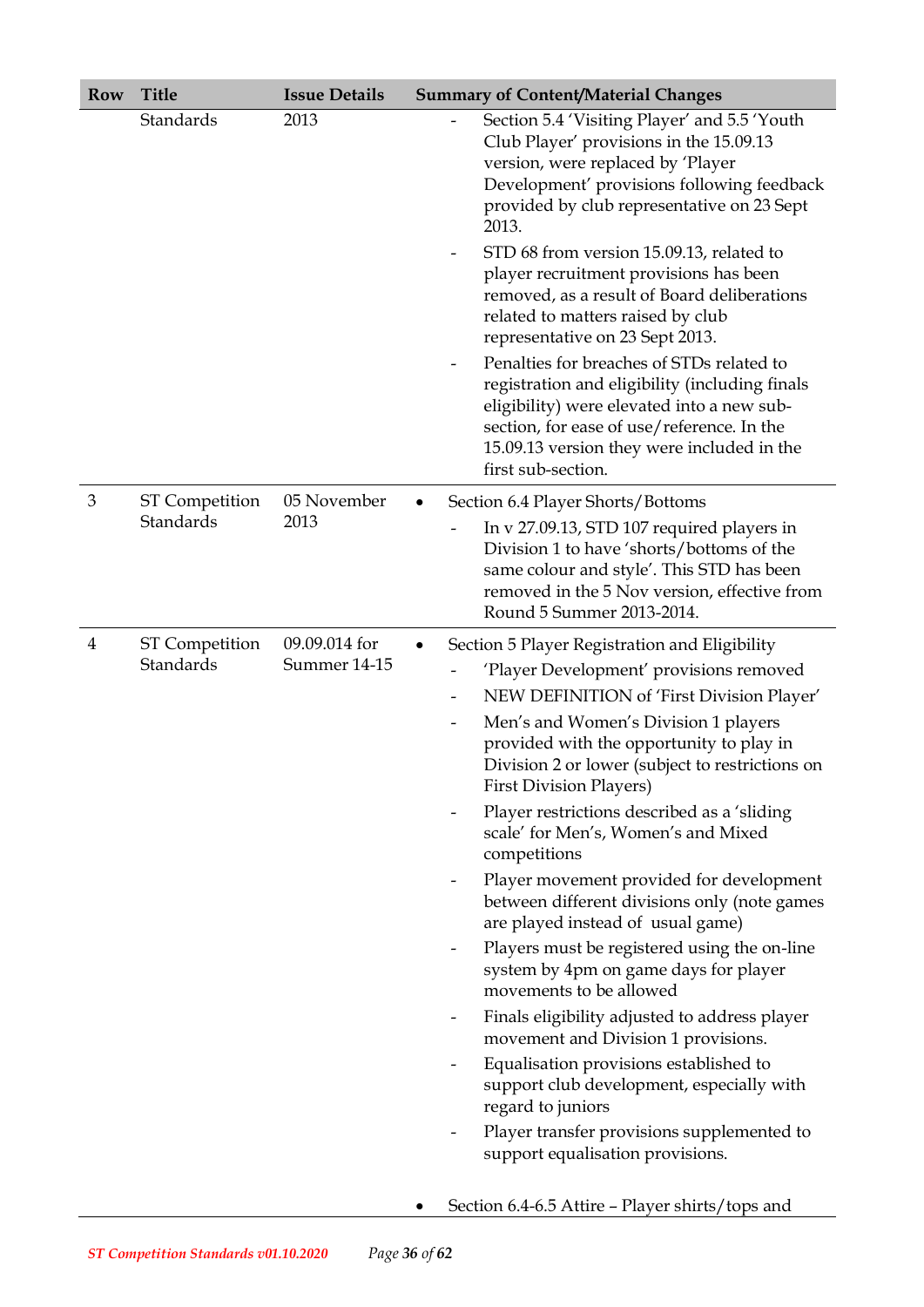#### **Row Title Issue Details Summary of Content/Material Changes**

Player shorts/bottoms

- Men's and Women's Division 1 requirements separated from Division 2 and lower
- Provisions related to tops made more flexible to provide for greater choice for players without impacting on player identification during games.
- '0' added as a legitimate number
- Section 7.2 Grading
	- Especially for Summer seasons, Men's and Women's teams seeking top level games are to register for Division 1, specifically
- Section 8.5 Cancellations
	- Guidelines relating to hot weather provisions updated in line with Sports Medicine Australia guideline
- Section 9 Safety & Security
	- Onus placed on players to abide by safety rules (Not on the referees to implement them)
	- Restrictions on hats reduced
	- Fingernail length described.
- Finals Eligibility:
	- Was in Section 11 in Nov 2013 version, but moved to Section 5 (Eligibility)
	- Finals eligibility standards adjusted to account for the changes in new Player Eligibility provisions
- Section 10.4 Forced Substitution
	- Wording revised to clarify that any player may be 'force-subbed', irrespective of whether their team has substitute players or not.
- Section 11.4 Semi-Finals
	- Includes a new format for divisions with four teams (Only the top three teams play finals)
- Section 15.1 ST Terms and Meanings
	- New definition: First Division Player.
- Section 15.2 & 15.3 ST Event Information
	- Competition nights and format revised to reflect format for Summer 2014-15
- Section 15.4 ST Event Fees
	- Youth Development Team fee/discount removed as ST maintains a 'minimum cost' principle for all junior teams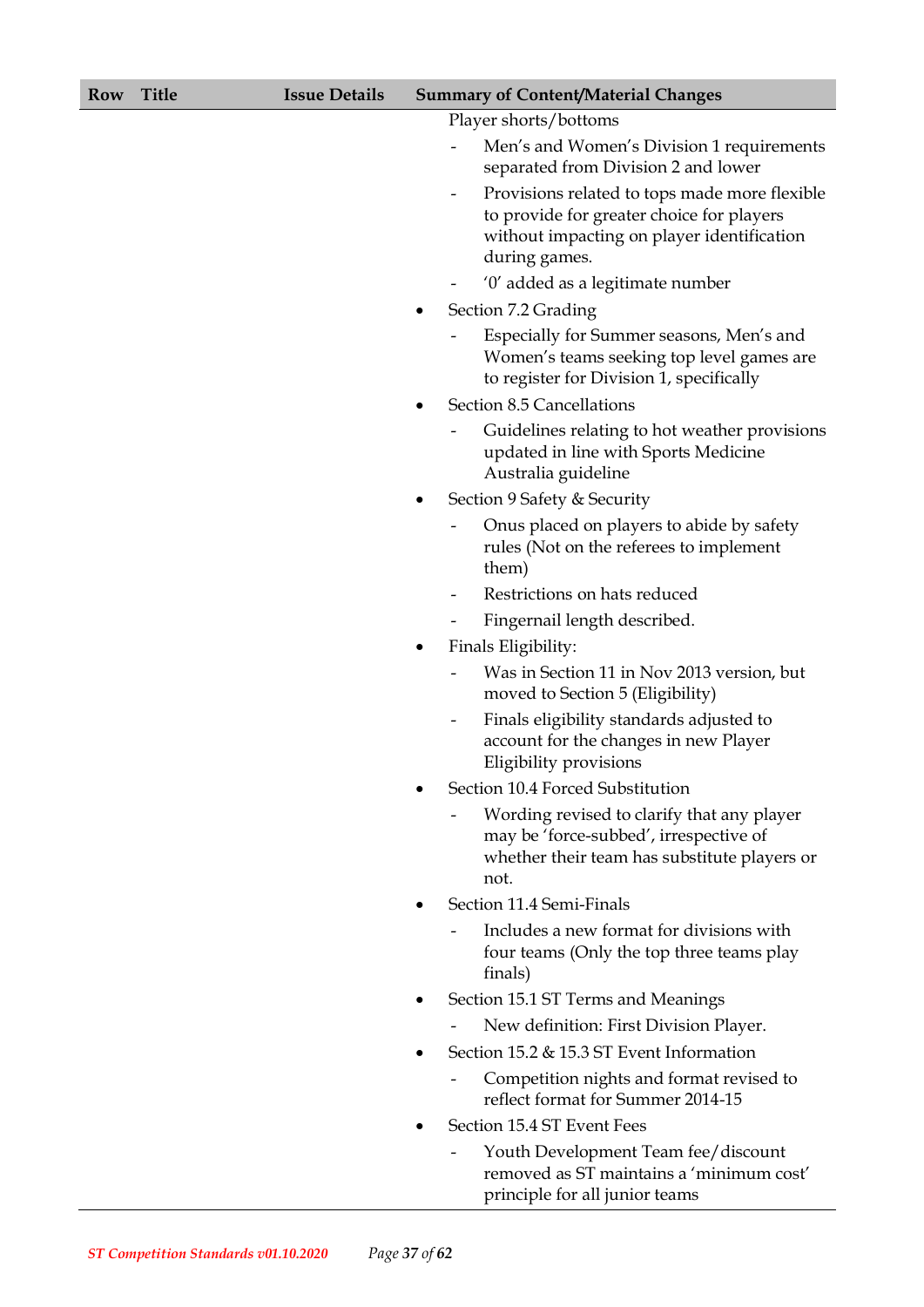| Row | <b>Title</b>                       | <b>Issue Details</b> | <b>Summary of Content/Material Changes</b>                                                                                                                                                                                                                                          |  |
|-----|------------------------------------|----------------------|-------------------------------------------------------------------------------------------------------------------------------------------------------------------------------------------------------------------------------------------------------------------------------------|--|
|     |                                    |                      | Section 15.7 ST Association awards:<br>$\bullet$                                                                                                                                                                                                                                    |  |
|     |                                    |                      | GENERAL: Wording updated                                                                                                                                                                                                                                                            |  |
|     |                                    |                      | Club Championships criteria and points<br>revised for 2014-15 competition format                                                                                                                                                                                                    |  |
|     |                                    |                      | ST Association Merit Award: Changed to<br>reflect ST Board decision on 2013-14 that<br>from 2014-15, nominations for this award is<br>to be determined by member votes                                                                                                              |  |
|     |                                    |                      | Player and Technical awards (coaching and<br>$\qquad \qquad \blacksquare$<br>refereeing) recognition updated to include<br>financial support with conditions                                                                                                                        |  |
| 5   | <b>ST</b> Competition<br>Standards | 20 February<br>2015  |                                                                                                                                                                                                                                                                                     |  |
| 6   | <b>ST</b> Competition              | 9 September          | Section 5.3 Eligibility: Other Standards                                                                                                                                                                                                                                            |  |
|     | Standards                          | 2015                 | (Summer Season/s ONLY) The makeup of<br>Mixed teams is subject to the following<br>restrictions:                                                                                                                                                                                    |  |
|     |                                    |                      | Division 2: A maximum of three players<br>$\overline{\phantom{a}}$<br>currently in Division 1 teams                                                                                                                                                                                 |  |
|     |                                    |                      | Division 3: A maximum of two players<br>currently in a Division 1 teams                                                                                                                                                                                                             |  |
|     |                                    |                      | Section 6.5 Undergarments<br>$\bullet$                                                                                                                                                                                                                                              |  |
|     |                                    |                      | From Round 1, undergarments worn by<br>players in Men's and Women's Division 1 are<br>to be:                                                                                                                                                                                        |  |
|     |                                    |                      | worn under playing tops and<br>shorts/bottoms                                                                                                                                                                                                                                       |  |
|     |                                    |                      | be barely visible (i.e. short thigh length<br>bottoms/short sleeve tops); and                                                                                                                                                                                                       |  |
|     |                                    |                      | any neutral colour (i.e. tan/beige/black)                                                                                                                                                                                                                                           |  |
|     |                                    |                      | Section 7.2 Grading & Regrading                                                                                                                                                                                                                                                     |  |
|     |                                    |                      | ST utilise an alternate ladder template for<br>grading rounds in all Mixed divisions,<br>also for Men's and Women's divisions 2<br>and below by awarding only 2<br>competition points for a win, this aims to<br>reduce any disadvantage to teams who<br>are subject to re-grading. |  |
|     |                                    |                      |                                                                                                                                                                                                                                                                                     |  |
| 7   | <b>ST</b> Competition<br>Standards | 16 August<br>2016    | STDs 19 & 20 have been rescinded from<br>version 9.9.2015, regarding Discounting Team<br>Registration Fees, as a result of Board<br>deliberations.                                                                                                                                  |  |
|     |                                    |                      | Any reference to how ST makes payments has<br>been updated to include EFTs.                                                                                                                                                                                                         |  |
|     |                                    |                      | STD 44 has been revised to depict a new ST                                                                                                                                                                                                                                          |  |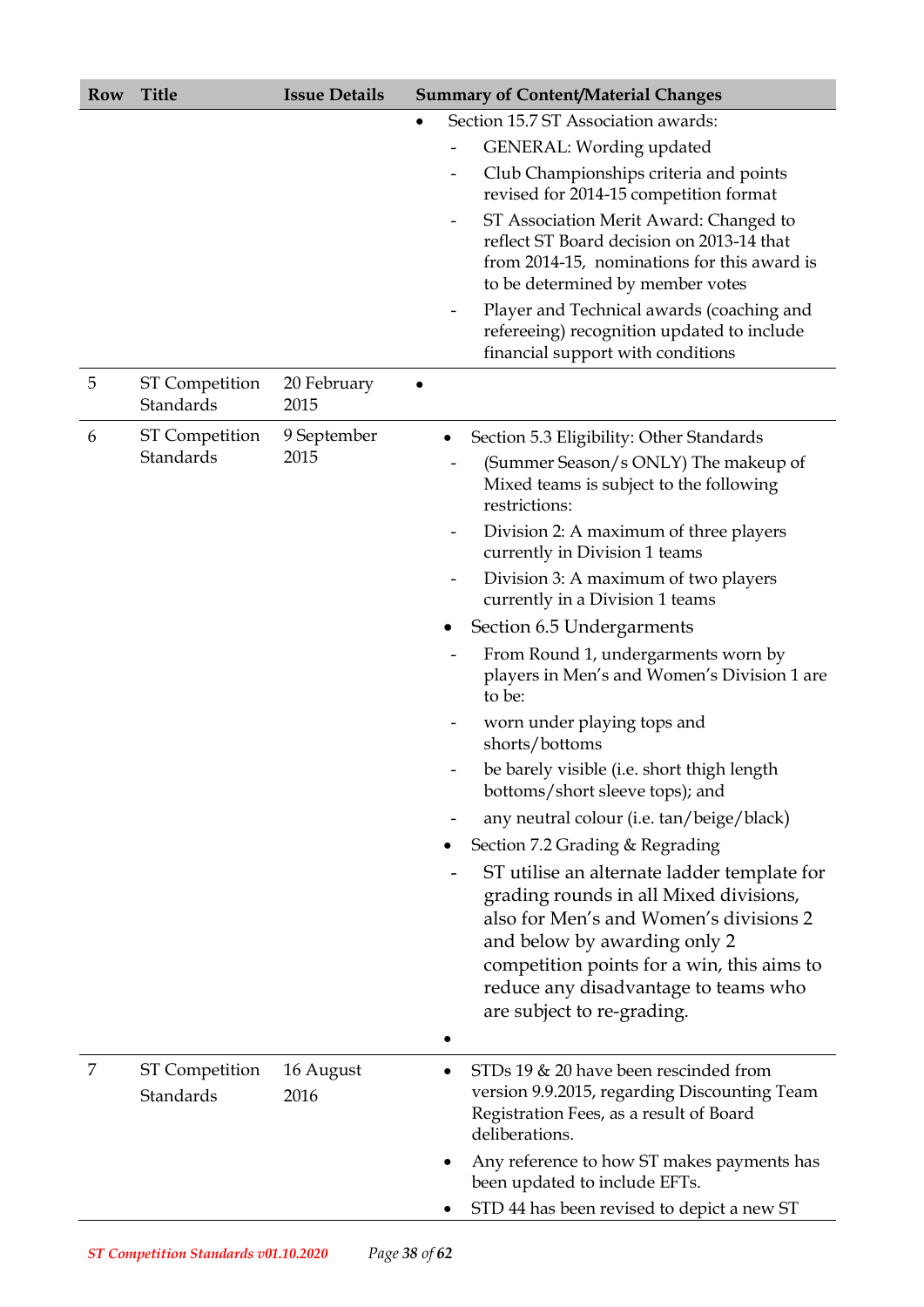| <b>Title</b> |
|--------------|
|              |

|                          | process to help individuals locate a team to |  |
|--------------------------|----------------------------------------------|--|
| $\cdot$ $\cdot$<br>101n. |                                              |  |

- Section 5.3 Eligibility: Other Provisions
- Inclusion of a newly defined 'Representative Player' (new addition to Comp Stds)
- Revised wording to provide further clarity to the provisions for First Division/Representative players to participate in alternate divisions/competitions (i.e. register and/or play)
- An update/revision of the fore mentioned provisions
- 15.1 Schedule 1: ST Terms & Meanings

|   |                                           |                   |           | 'First Division Player' - update to the<br>definition to not include/classify players<br>participating at that level for the first time<br>'Representative Player' - new addition to ST<br>Terms & Meanings as follows:<br>"A Representative (Rep) Player is a ST<br>Member who in the past 12 months has<br>participated as a player at Tasmanian State<br>Cup Open level or at an equivalent level or<br>above outside of Tasmania."<br>15.3 Schedule 3: Usual ST Competition<br>Timings |
|---|-------------------------------------------|-------------------|-----------|--------------------------------------------------------------------------------------------------------------------------------------------------------------------------------------------------------------------------------------------------------------------------------------------------------------------------------------------------------------------------------------------------------------------------------------------------------------------------------------------|
|   |                                           |                   |           | Updated to reflect a new competition<br>scheduling format for the 2016/17 summer<br>season, as a result of Board deliberations<br>related to feedback received by ST<br>Membership.                                                                                                                                                                                                                                                                                                        |
| 8 | <b>ST Competition</b><br><b>Standards</b> | 13 August<br>2019 | ٠<br>٠    | Section 7.2 Grading & Regrading<br>Updated wording in line with ST board of<br>Directors determination to introduce a new<br>points system for grading rounds.                                                                                                                                                                                                                                                                                                                             |
|   |                                           |                   |           | 15.7 Schedule 7: ST Association Awards                                                                                                                                                                                                                                                                                                                                                                                                                                                     |
|   |                                           |                   | $\bullet$ | Mixed Competitions updated to include both<br>male and female B&F Awards                                                                                                                                                                                                                                                                                                                                                                                                                   |
|   |                                           |                   | $\bullet$ | Update to Referee Awards, new awards<br>included                                                                                                                                                                                                                                                                                                                                                                                                                                           |
| 9 | <b>ST Competition</b>                     | 1 October 2020    | ٠         | Section 6.3 Player Shirts/Tops                                                                                                                                                                                                                                                                                                                                                                                                                                                             |
|   | <b>Standards</b>                          |                   |           | Re-defined wording to clearly separate<br>Division 1 from Division 2 and below                                                                                                                                                                                                                                                                                                                                                                                                             |
|   |                                           |                   |           | Re-defined Mixed team standard to include<br>Division 1 and thus allowing additional time<br>to adhere to standards                                                                                                                                                                                                                                                                                                                                                                        |
|   |                                           |                   |           | Section 6.4 Player Shorts/Bottoms                                                                                                                                                                                                                                                                                                                                                                                                                                                          |
|   |                                           |                   |           |                                                                                                                                                                                                                                                                                                                                                                                                                                                                                            |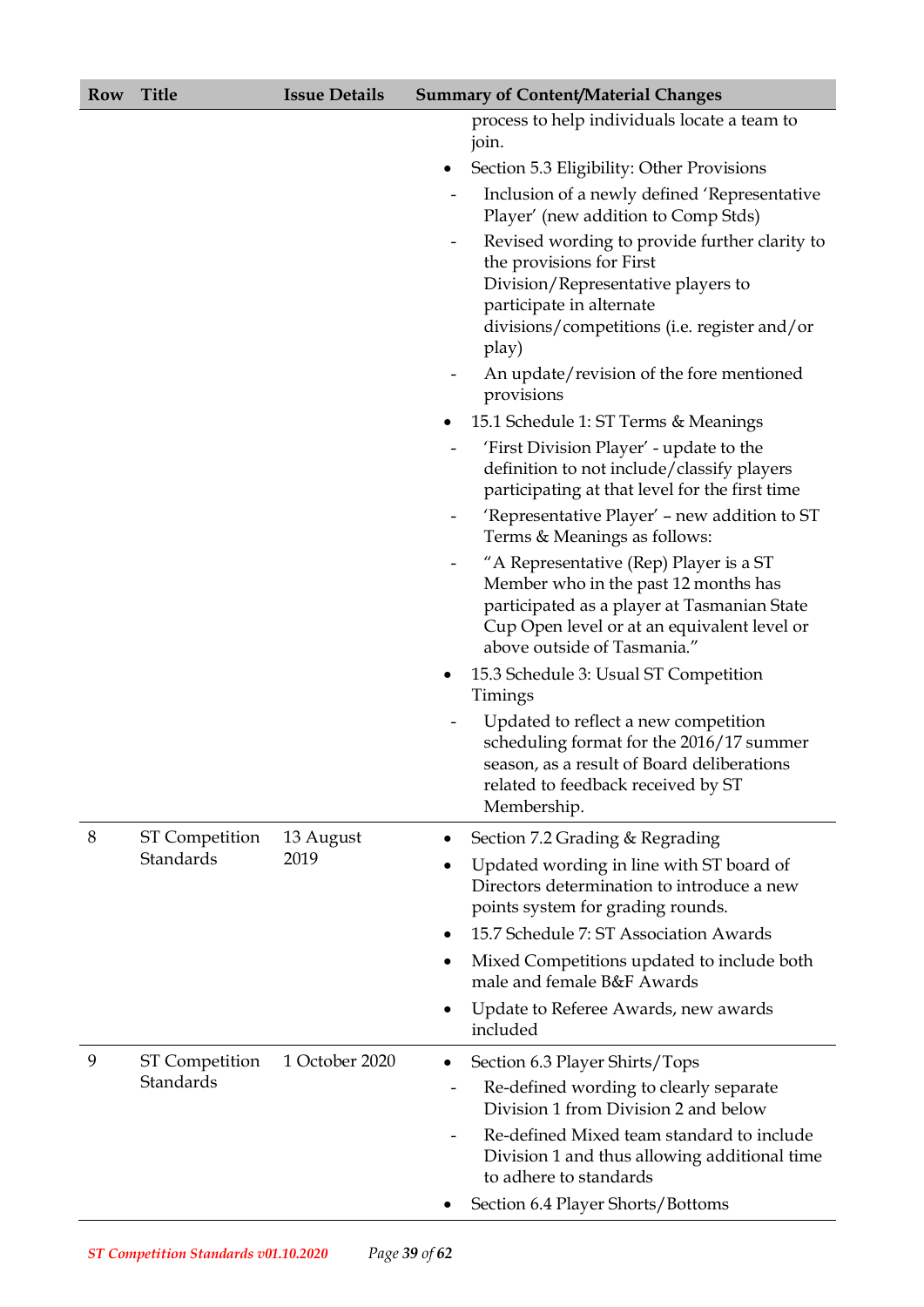| Row | <b>Title</b> | <b>Issue Details</b> | <b>Summary of Content/Material Changes</b>                                                                                   |
|-----|--------------|----------------------|------------------------------------------------------------------------------------------------------------------------------|
|     |              |                      | Included and specified standard for Mixed<br>$\qquad \qquad \blacksquare$<br>Division 1                                      |
|     |              |                      | Section 6.5 Undergarments<br>$\bullet$                                                                                       |
|     |              |                      | Relaxing of standard, removed specification<br>-<br>of 'barely visible' in light of members<br>susceptibility to skin damage |
|     |              |                      | 15.7 Schedule 7: ST Association Awards<br>$\bullet$                                                                          |
|     |              |                      | Updated to include Toby Burgess Medal<br>-<br>(First Division Mixed Best & Fairest Award)                                    |
|     |              |                      | Update to wording of Youth Achievement<br>-<br>Award                                                                         |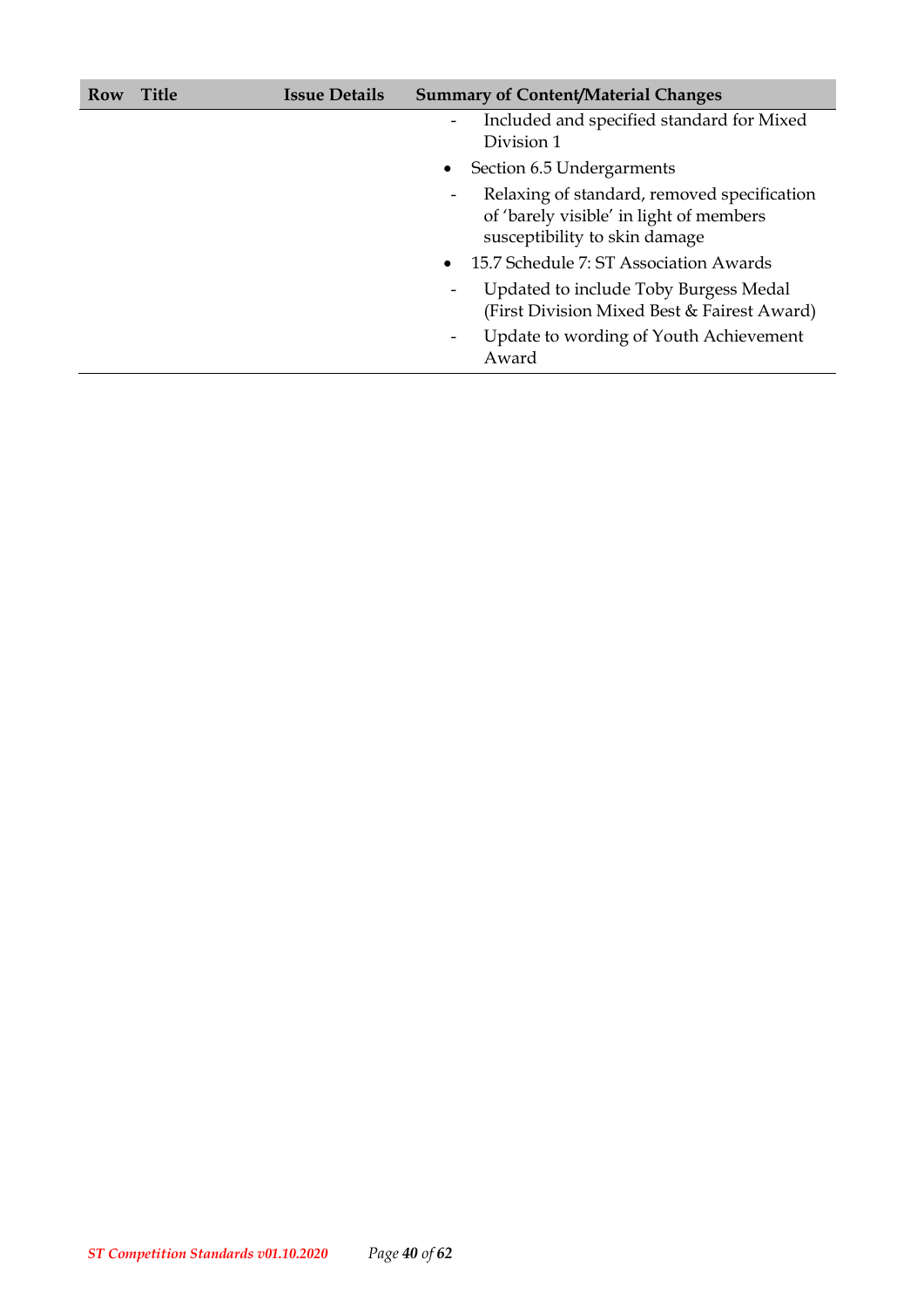#### <span id="page-40-0"></span>**14.4. Associated Documents:**

The following documents are guiding documents for these **Standards**. These documents should be used in subsequent reviews of these **Standards** and this list should be updated.

| Row            | <b>Document Title</b>                                                      | Status/Year          | Custodian                                      | Comment                                                                                                                                                                                    |
|----------------|----------------------------------------------------------------------------|----------------------|------------------------------------------------|--------------------------------------------------------------------------------------------------------------------------------------------------------------------------------------------|
| 1              | Constitution of<br>Southern Touch<br>Incorporated                          | 24.09.13             | Southern<br><b>Touch Board</b><br>of Directors | Describes the core authorities and<br>responsibilities of Southern Touch<br>Incorporated.                                                                                                  |
| $\overline{2}$ | <b>Hot Weather</b><br>Guidelines                                           | 2007                 | <b>Sports</b><br>Medicine<br>Australia         | Describes guidelines for sporting<br>organisation related to decision-<br>making affected by hot weather.                                                                                  |
| 3              | Touch Football<br>Australia (TFA)<br>Disciplinary<br>Regulations<br>Manual | 2013                 | Touch Football<br>Australia                    | Describes processes endorsed by<br>TFA to manage reports of<br>misconduct.                                                                                                                 |
| 4              | <b>TFA</b> Member<br><b>Protection Policy</b>                              | February 2014        | Touch Football<br>Australia                    | Describes principles and processes<br>endorsed by TFA to manage<br>member protection matters. It<br>includes guidance for complaint<br>handling, codes of conduct and child<br>protection. |
| 5              | <b>TFA Playing</b><br>Rules                                                | 8th Edition,<br>2020 | <b>TFA</b>                                     | Describes the playing rules for<br>Touch Football.<br>It includes notes for players, referees                                                                                              |
|                |                                                                            |                      |                                                | and the Park Competition (ST).                                                                                                                                                             |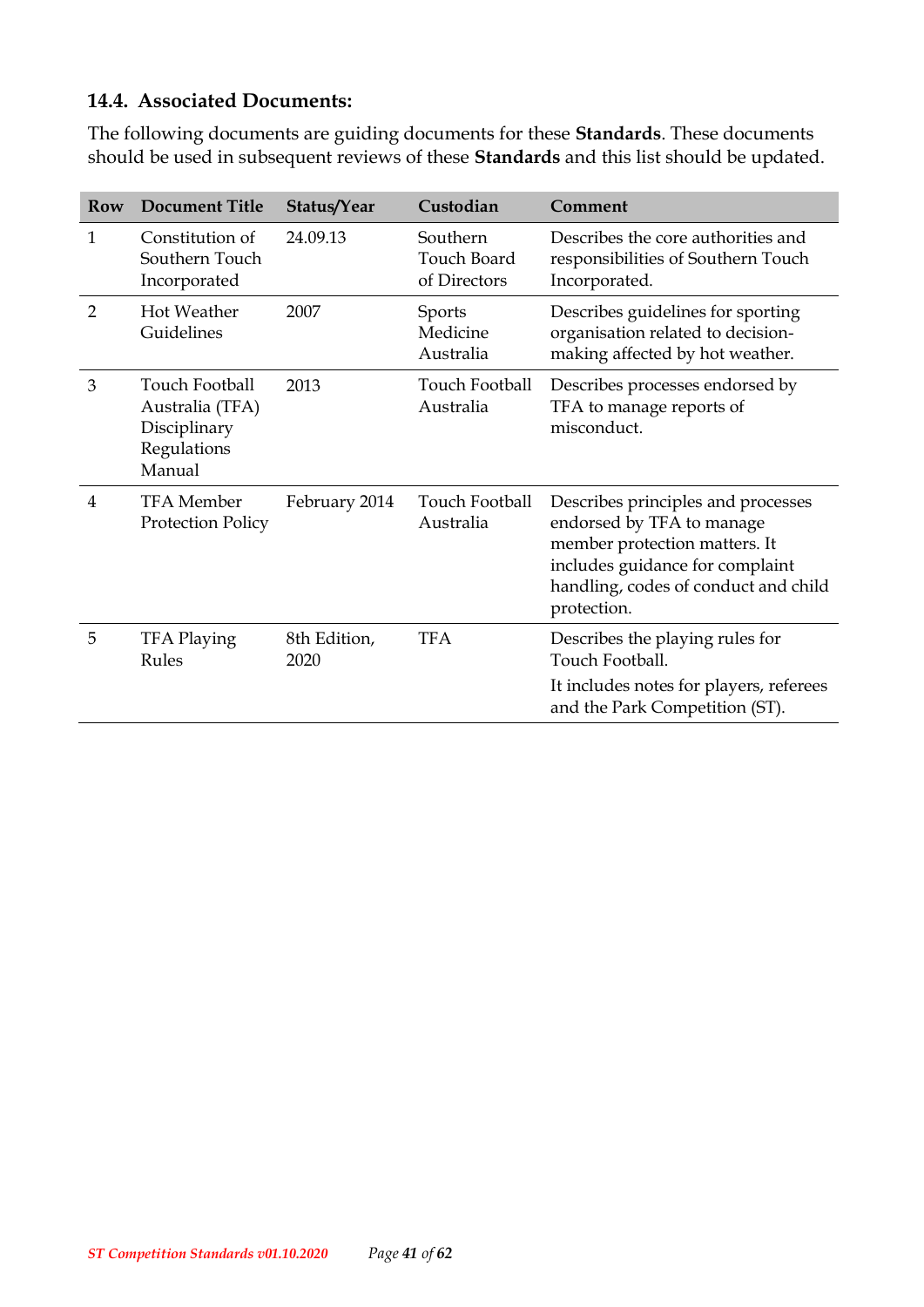# <span id="page-41-0"></span>**15 Appendices**

| Term                                                                        | At Southern Touch this means                                                                                                                                                                                                                                                                               |
|-----------------------------------------------------------------------------|------------------------------------------------------------------------------------------------------------------------------------------------------------------------------------------------------------------------------------------------------------------------------------------------------------|
| Board/ST Board/                                                             | The group of ST members who form the Board as per the processes<br>provided for in the ST Constitution.                                                                                                                                                                                                    |
|                                                                             | The ST Board is the primary decision making body for ST events and staff.                                                                                                                                                                                                                                  |
| <b>Bye</b>                                                                  | A bye means a rostered game where a team has no scheduled opposition.<br>They usually occur when a division has an uneven number of teams in it<br>e.g. 5 teams, 7 teams etc. ST aims to limit the number of byes and actively<br>seeks to form divisions that have even numbers, so as to not incur byes. |
| Club                                                                        | Three or more teams registered in ST events under a common name.                                                                                                                                                                                                                                           |
|                                                                             | ST is supportive of club formations and strongly recommends all clubs are<br>incorporated.                                                                                                                                                                                                                 |
| Competition                                                                 | Means touch football rosters developed in groups of Men's, Women's or<br>Mixed teams, as per the current TFA Playing Rules.                                                                                                                                                                                |
| Complaint<br>A complaint prepared by                                        | Means a written objection lodged with ST by a member (email preferred)<br>about an alleged misconduct.                                                                                                                                                                                                     |
| a referee, may be referred<br>to as a 'referees                             | Complaints may only be accepted by ST when they are lodged in writing<br>(email preferred).                                                                                                                                                                                                                |
| report/citation'.<br>A complaint may also be<br>referred to as a 'protest'. | Complaints for any activities except games in Finals, must be lodged<br>within 48 hours of the alleged misconduct occurring.                                                                                                                                                                               |
|                                                                             | Complaints related to Finals games must be lodged within one (1) hour of<br>the game's actual finish time.                                                                                                                                                                                                 |
|                                                                             | ST does not accept:                                                                                                                                                                                                                                                                                        |
|                                                                             | complaints related to individual referee decisions during games<br>more than one complaint/s being lodged by the same<br>member/members from the same team about the same matter.<br>At ST, complaints are managed using the principles described in the<br>current TFA Member Protection Policy.          |
| Dispensation                                                                | Means specific approval given to a member/clubs to vary specified ST<br>Standards before a breach occurs.                                                                                                                                                                                                  |
|                                                                             | Dispensation requests can only be sought (and provided) for player<br>eligibility Standards.                                                                                                                                                                                                               |
| <b>Division</b>                                                             | Means teams deemed by ST to be of a similar, competitive standard                                                                                                                                                                                                                                          |
| May also be known as                                                        | grouped within a competition for rostering.                                                                                                                                                                                                                                                                |
| 'Div' or 'Divs'.                                                            | Divisions at ST are identified numerically i.e. Division 1, Division 2 etc.                                                                                                                                                                                                                                |
| Event                                                                       | An event is a scheduled set of competitions conducted by ST for a<br>specified period of time.                                                                                                                                                                                                             |

# <span id="page-41-1"></span>**15.1. Schedule 1: ST Terms & Meanings**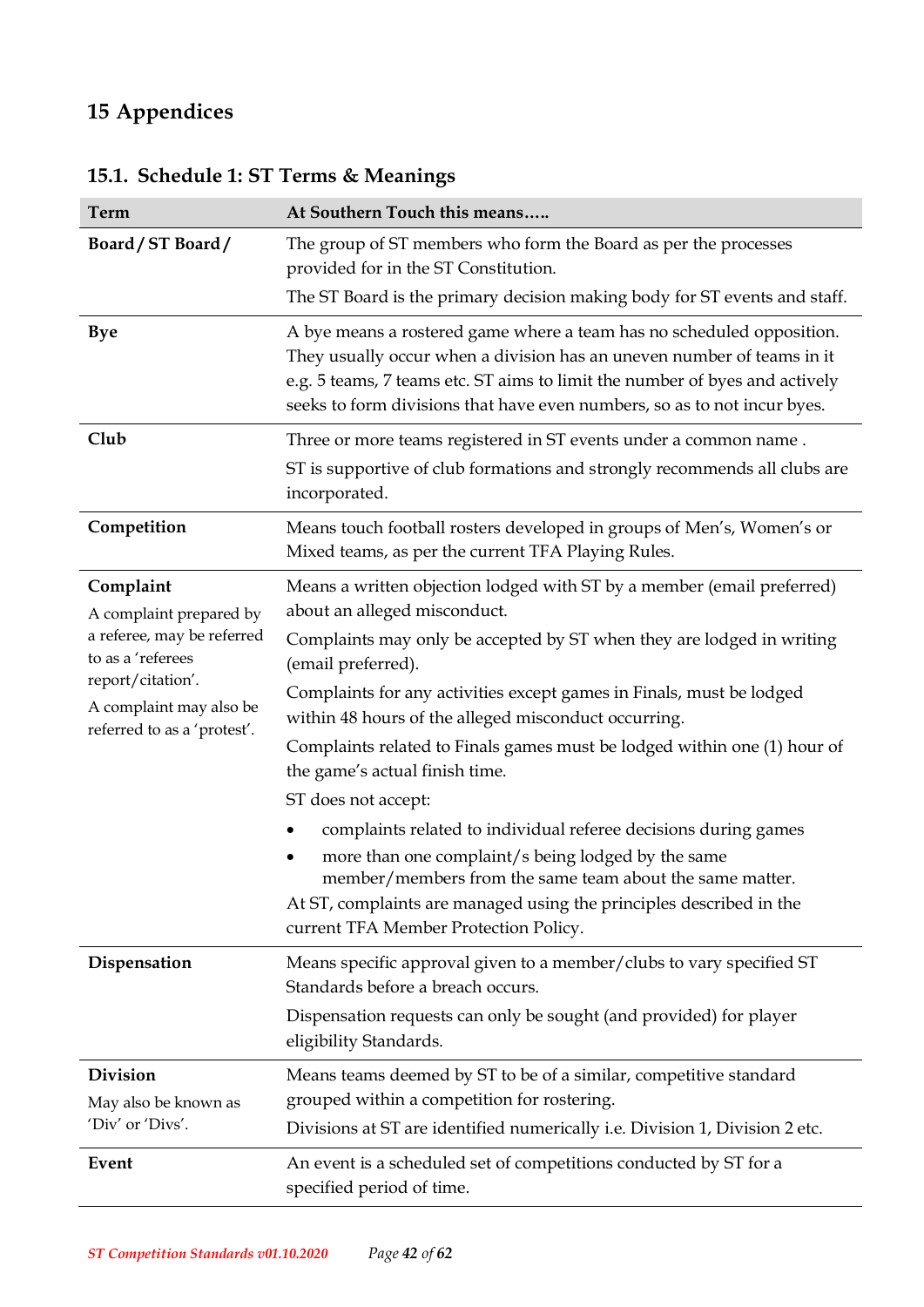| Term                                | At Southern Touch this means                                                                                                                                                                                                                                                                                                                                                                                                                                                                                                                                                            |
|-------------------------------------|-----------------------------------------------------------------------------------------------------------------------------------------------------------------------------------------------------------------------------------------------------------------------------------------------------------------------------------------------------------------------------------------------------------------------------------------------------------------------------------------------------------------------------------------------------------------------------------------|
| <b>Fees: Competition</b>            | An ST fee for a team to be included in a competition roster and it is<br>additional to the registration fee.                                                                                                                                                                                                                                                                                                                                                                                                                                                                            |
| <b>Fees: Penalty</b>                | An ST fee which is applied at ST's discretion to members/teams. It is<br>usually applied to contribute to additional costs generated by the<br>member/team.                                                                                                                                                                                                                                                                                                                                                                                                                             |
| <b>Fees: Registration</b>           | An ST fee for nominating a team in an ST event. This is usually non-<br>refundable. May also be referred to as the 'deposit'.                                                                                                                                                                                                                                                                                                                                                                                                                                                           |
| Finals                              | The rounds that provide for the final placings/results in each division.<br>This series usually consists of three rounds (Semi-Finals, Preliminary or<br>Elimination Finals and the Grand Final).                                                                                                                                                                                                                                                                                                                                                                                       |
| Finals: Semi-Final                  | The first round of scheduled games in Finals played between the top four<br>ranked sides in each division. It consists of two games:<br>Major: 1 v 2<br>Minor: $3 \text{ v } 4$<br>Unless Elimination Finals are played, the winning team of the major Semi-<br>Final progresses automatically to the Grand Final and the losing team of<br>the minor Semi-Final is eliminated.<br>Semi-Finals are usually followed by the Preliminary Final, however if<br>either of the Semi-Final Games are cancelled or abandoned, an Elimination<br>Final is played instead of Preliminary Finals. |
| <b>Finals: Elimination</b><br>Final | Elimination Finals replace Preliminary Finals only when the Semi-Final<br>round is affected by cancellations or abandonments. It consists of two<br>games (four teams) where the two winning teams qualify for the Grand<br>Final.                                                                                                                                                                                                                                                                                                                                                      |
| <b>Finals: Grand Final</b>          | The last round of scheduled games in the Finals. It consists of one<br>games/division and is played between the qualifying teams from the<br>Semi-Finals and Preliminary Finals OR the winning teams from the<br><b>Elimination Finals.</b><br>The winning team is awarded the Premiership for the division. The losing<br>team is acknowledged as the 'runners-up' (2 <sup>nd</sup> place overall for the<br>division in that season).                                                                                                                                                 |
| <b>Finals: Plate Series</b>         | A Plate Series is an additional Finals series played within a division. It is at<br>ST's discretion as to when to include a Plate series but it is usually<br>included when a division has 10 or more teams, using the same protocols<br>as Semi-Finals, Preliminary Finals/Elimination Finals and Grand Finals for<br>the four identified teams.                                                                                                                                                                                                                                       |
| <b>Finals: Preliminary</b><br>Final | The second round of scheduled games in Finals played by the losing team<br>of the major Semi-Final $(1 \vee 2)$ and the winning team of the minor Semi-<br>Final (i.e. $3 \vee 4$ ). The winning team progresses to the Grand Final. The<br>losing team is eliminated.                                                                                                                                                                                                                                                                                                                  |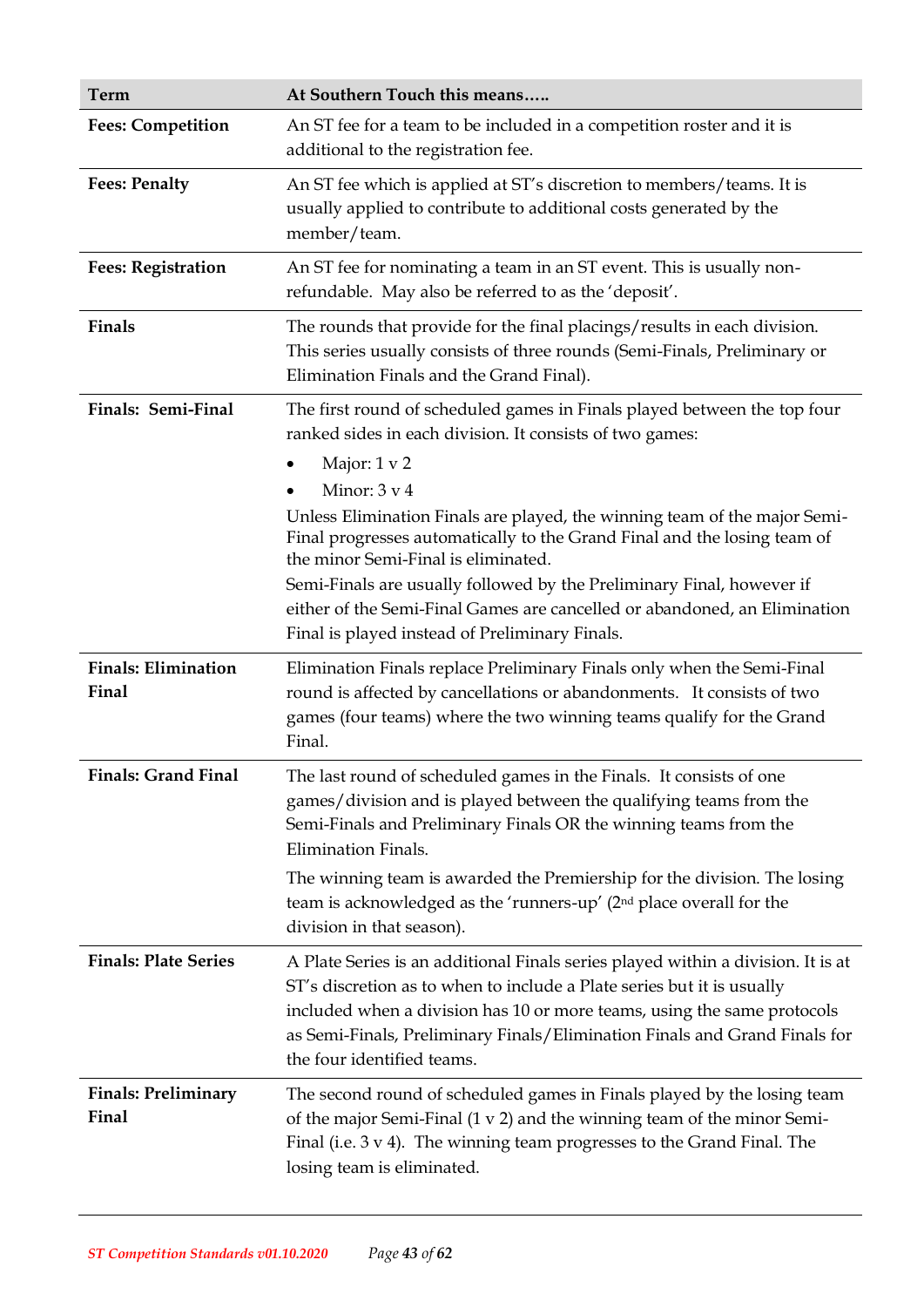| Term                         | At Southern Touch this means                                                                                                                                                                                                                                                                                                                                                                                                                                                                                                                                                                                             |  |
|------------------------------|--------------------------------------------------------------------------------------------------------------------------------------------------------------------------------------------------------------------------------------------------------------------------------------------------------------------------------------------------------------------------------------------------------------------------------------------------------------------------------------------------------------------------------------------------------------------------------------------------------------------------|--|
| <b>First Division Player</b> | A First Division Player is an ST member who has met the eligibility criteria<br>to participate for the Finals Series in the highest graded ST competition (or<br>equivalent) for Men's or Women's in the previous Summer season (i.e.<br>played at least five matches for one team in that division), unless it is the<br>first season participating at that level at which point will not be defined.<br>On a case-by-case basis, ST may also classify new members as First<br>Division players, should their playing credentials meet or exceed the<br>standard of play in Division 1 from the previous Summer season. |  |
| 'For and Against'            | 'For and Against' scores are the total number of touchdowns a team has<br>made ('For') and the number of touchdowns that have been scored against<br>them ('Against'), which is calculated/shown as a percentage (%).                                                                                                                                                                                                                                                                                                                                                                                                    |  |
| <b>Force Majeure</b>         | A force majeure event includes but is not limited to any or all of the<br>following:<br>emergency events: natural disasters/weather events e.g. fires,<br>flooding, drought, earthquake, landslide, cyclone, tsunami, public<br>health emergency e.g. epidemic<br>civil unrest and/or politically motivated violence including war<br>٠<br>a permanent injunction issued by any court of competent jurisdiction<br>an act, fact, circumstance, matter or thing beyond the reasonable control of<br>ST.                                                                                                                   |  |
| <b>Forced Substitution</b>   | A substitution of a player during a game at the request of the referee.<br>May also be referred to as 'force/d sub'.                                                                                                                                                                                                                                                                                                                                                                                                                                                                                                     |  |
| <b>Game Card</b>             | The record of information about ST games. It shows the participating<br>players and referees, game score etc.<br>May also be referred to as the 'score card'.                                                                                                                                                                                                                                                                                                                                                                                                                                                            |  |
| Game                         | A game is a single match played by two teams in accordance with ST<br>scheduling and the current TFA playing rules.<br>Teams are usually scheduled to play one game per week and games are<br>not usually scheduled on Public Holidays.                                                                                                                                                                                                                                                                                                                                                                                  |  |
| Game: abandoned              | A scheduled game that is underway which ST decides cannot continue, so<br>it is concluded before the scheduled finish time.                                                                                                                                                                                                                                                                                                                                                                                                                                                                                              |  |
| Game: cancelled              | A scheduled game that ST decides will not be played                                                                                                                                                                                                                                                                                                                                                                                                                                                                                                                                                                      |  |
| Game: forfeited              | A scheduled game that is cancelled because at least one team is unable<br>and/or decides not to play                                                                                                                                                                                                                                                                                                                                                                                                                                                                                                                     |  |
| Grading                      | Grading is the process used by ST to develop rosters for competitions<br>before the start of each season. See also 'Regrading'.                                                                                                                                                                                                                                                                                                                                                                                                                                                                                          |  |
| Judiciary Tribunal           | A group of members that form a panel to assess complaints lodged against<br>other members.                                                                                                                                                                                                                                                                                                                                                                                                                                                                                                                               |  |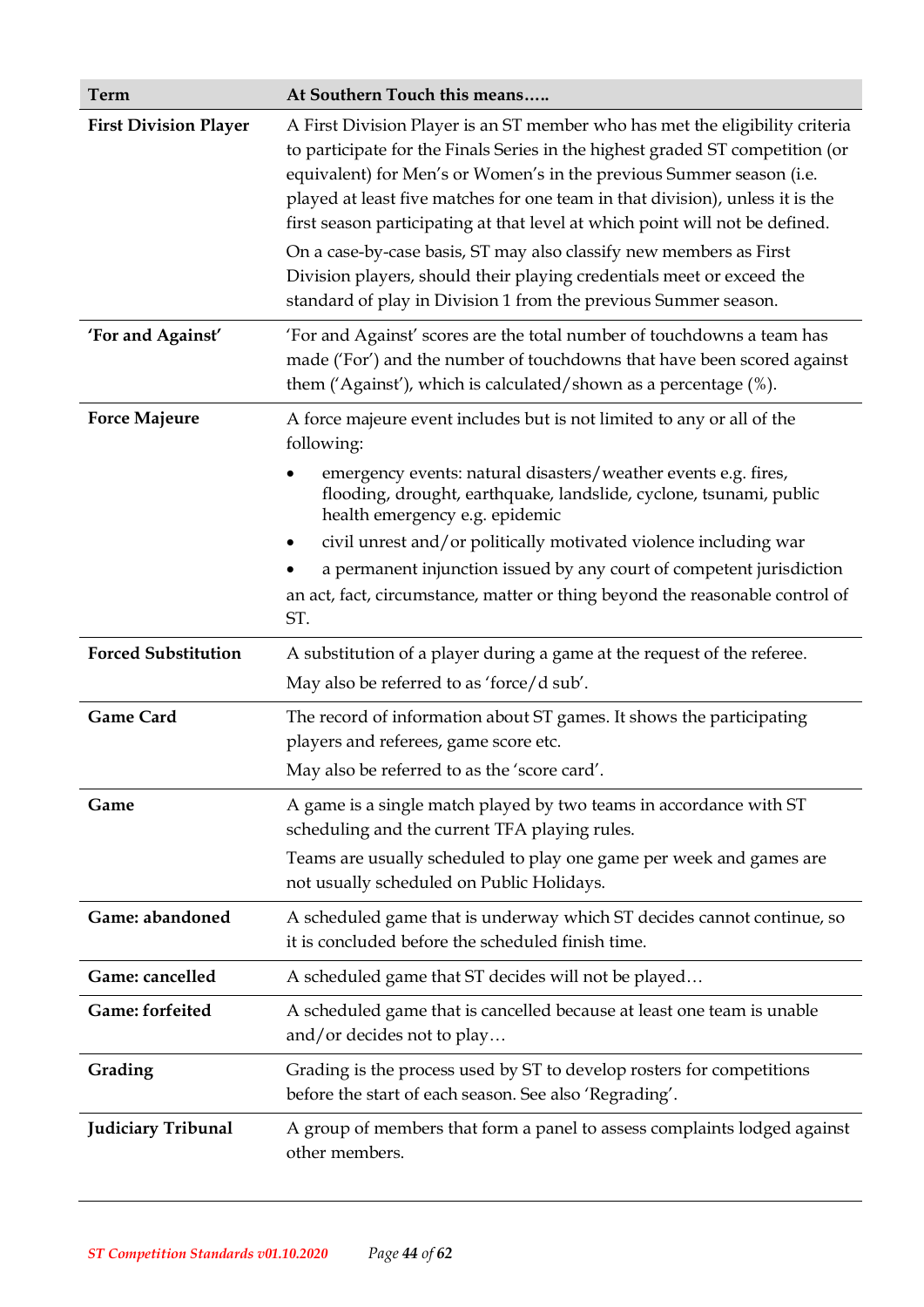| A penalty applied by ST to team's scores for late payment of competition<br><b>Late Payment</b><br>Penalty<br>fees. The penalty is a three point deduction.<br>The Late Payment Penalty can only be applied to results of games rostered<br>for Rounds 5-7 (inclusive), for each round that the competition fees have<br>not been paid.<br>Member<br>People who are players and/or officials as defined by the ST Constitution.<br>Misconduct is defined in numerous guiding documents including the<br>Misconduct<br>current TFA playing rules (Rule 17), the TFA Member Protection Policy |  |
|---------------------------------------------------------------------------------------------------------------------------------------------------------------------------------------------------------------------------------------------------------------------------------------------------------------------------------------------------------------------------------------------------------------------------------------------------------------------------------------------------------------------------------------------------------------------------------------------|--|
|                                                                                                                                                                                                                                                                                                                                                                                                                                                                                                                                                                                             |  |
|                                                                                                                                                                                                                                                                                                                                                                                                                                                                                                                                                                                             |  |
|                                                                                                                                                                                                                                                                                                                                                                                                                                                                                                                                                                                             |  |
| and the TFA Disciplinary Regulations Manual.                                                                                                                                                                                                                                                                                                                                                                                                                                                                                                                                                |  |
| At ST, 'Misconduct' includes on-field breaches of playing rules as well as<br>other unacceptable off-field behaviours whilst participating in ST events<br>e.g. discrimination, harassment, bullying, privacy breaches etc.<br>Misconduct is not accepted or tolerated at ST.                                                                                                                                                                                                                                                                                                               |  |
| 'Natural justice' refers to legal standards and principles regarding rules<br>Natural justice<br>against bias and the right to a fair hearing.                                                                                                                                                                                                                                                                                                                                                                                                                                              |  |
| May also be referred to as 'procedural fairness'.                                                                                                                                                                                                                                                                                                                                                                                                                                                                                                                                           |  |
| <b>Officials</b><br>People nominated to carry our specific duties for ST e.g. referees, coaches,<br>selectors, ST staff, Board members etc. This includes people appointed by<br>ST clubs and ST.                                                                                                                                                                                                                                                                                                                                                                                           |  |
| Participants<br>People attending ST events including players, officials, spectators/visitors.                                                                                                                                                                                                                                                                                                                                                                                                                                                                                               |  |
| <b>Penalty (Tribunal)</b><br>The imposition of a suspension from participation, monetary fine, good<br>behaviour bond or other appropriate action as deemed necessary by the<br>Disciplinary Tribunal for the express purpose of discouraging any<br>unacceptable behaviours from any Association members, either on or off<br>the field of play.                                                                                                                                                                                                                                           |  |
| <b>Penalty (Referee)</b><br>The action taken by the referee during a game when a player or team<br>infringes the current Touch Football rules e.g. a penalty tap, 10 m.                                                                                                                                                                                                                                                                                                                                                                                                                     |  |
| A person who is registered in a team for a current ST season/event. At ST<br>Player<br>players are categorised according to their age (Juniors/children/Youth,<br>and Seniors).                                                                                                                                                                                                                                                                                                                                                                                                             |  |
| Unless otherwise stated, at ST the qualifying age for an ST event is taken as<br>the age the player will be as of 1 January in the next calendar year.                                                                                                                                                                                                                                                                                                                                                                                                                                      |  |
| <b>Player-First Division</b><br>Refer to 'First Division Player'                                                                                                                                                                                                                                                                                                                                                                                                                                                                                                                            |  |
| Unless otherwise specified, the definition of a junior is taken from the<br>Player-Junior<br>Australian Sports Commission & the TFA Member Protection Policy to be<br>players under 18 years of age.<br>Further: 'Youth: 13-17 years. 'Juniors/Children': 5-12 years (as at 1                                                                                                                                                                                                                                                                                                               |  |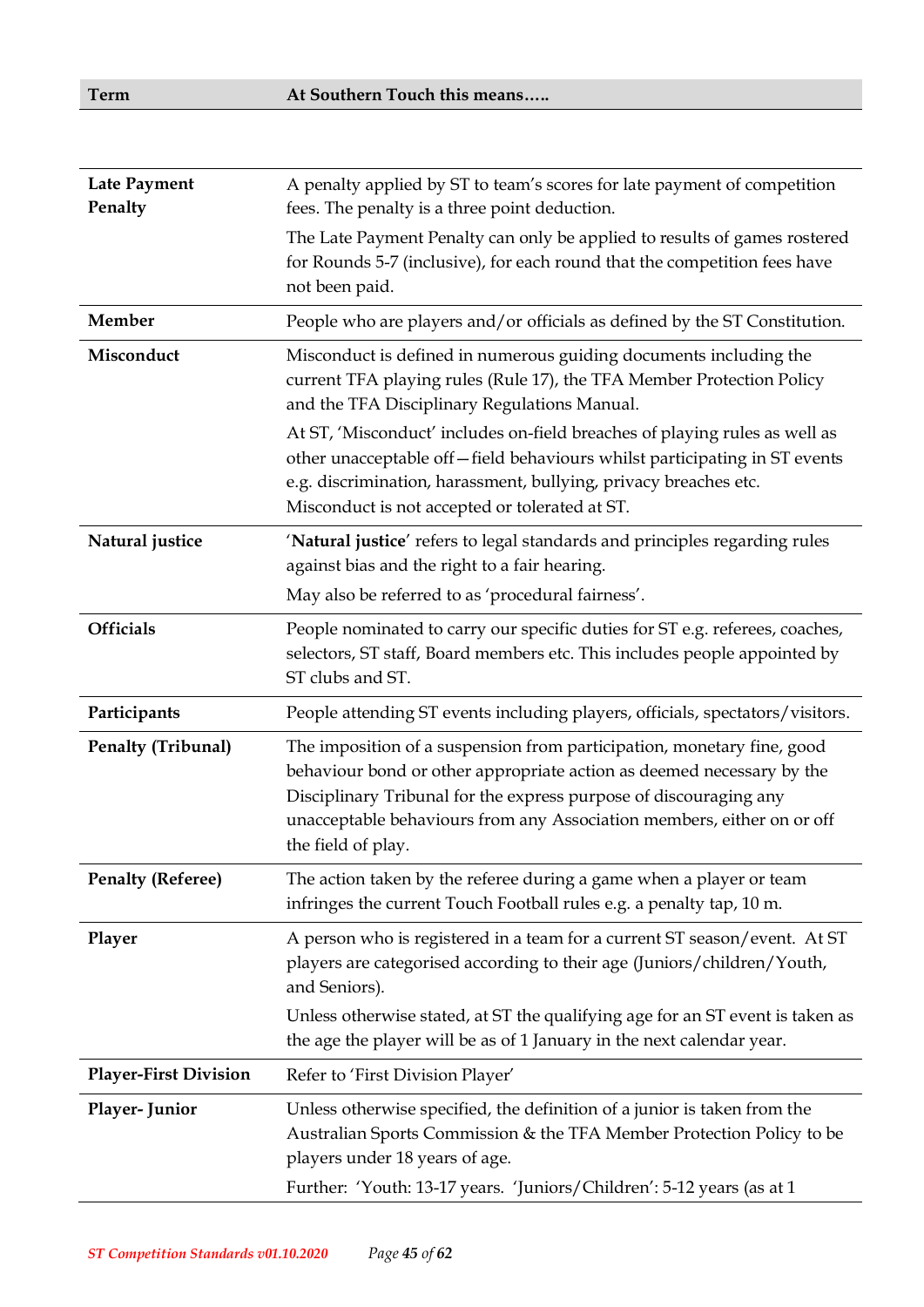| <b>Term</b>                           | At Southern Touch this means                                                                                                                                                                        |  |
|---------------------------------------|-----------------------------------------------------------------------------------------------------------------------------------------------------------------------------------------------------|--|
|                                       | January of the next calendar year).                                                                                                                                                                 |  |
|                                       |                                                                                                                                                                                                     |  |
| Player-Senior/Open                    | Unless otherwise specified, players 18 years old and over (as at 1 January<br>of the next calendar year).                                                                                           |  |
| Referee                               | An ST official appointed to manage the application of the current TFA<br>playing rules at an ST game.                                                                                               |  |
| Regrading:                            | Regrading is the process used by ST to confirm the rosters for each<br>competition. It usually occurs after Round 4 each season, but may also<br>occur at other times at ST's discretion.           |  |
| Replay day                            | Means day/s identified as part of an ST roster, that may be used to replay<br>cancelled or abandoned games.                                                                                         |  |
| <b>Representative Player</b>          | A Representative (Rep) Player is a ST Member who in the past 12 months<br>has participated as a player at Tasmanian State Cup Open level or at an<br>equivalent level or above outside of Tasmania. |  |
| <b>Roster</b>                         | Means a set of scheduled games for an ST division. At ST, rosters include<br>grading and premiership rounds and are followed by Finals.                                                             |  |
| Round                                 | A round means a single group of matches scheduled for a division so that<br>all teams compete once.                                                                                                 |  |
|                                       | Where divisions have an uneven number of teams this includes a team/s<br>'playing' a bye (no game).                                                                                                 |  |
|                                       | Usually one round is played/per week noting that some game details may<br>be adjusted to avoid Public Holidays.                                                                                     |  |
| <b>Round: Grading</b>                 | Games played where the results are used to determine the make-up of ST<br>divisions. Usually Rounds 1-4 are grading rounds at ST.                                                                   |  |
| <b>Round: Premiership</b>             | Games played after the initial grading rounds, where the results are<br>combined with results from grading rounds to determine the qualifying<br>teams for the Finals Series in each ST division.   |  |
| <b>Southern Touch</b><br>League (STL) | Southern Touch League is an ST event conducted in summer and winter<br>seasons for teams with open age group players.                                                                               |  |
| <b>ST</b>                             | Southern Touch is an affiliate of TFA and exists to conduct touch football<br>events in Southern Tasmania.                                                                                          |  |
| Standard                              | ST documents that describe ST's codes of practice for any given matter.                                                                                                                             |  |
| Suspension                            | Means a defined period of time that an ST member cannot participate in ST<br>events as a player or official.                                                                                        |  |
| <b>Team Captain</b>                   | The person who is a team's representative for a game. This includes being<br>the primary liaison with the referee, for the team.                                                                    |  |
| <b>Team Delegate</b>                  | The person who is the primary contact for a team for an ST event.                                                                                                                                   |  |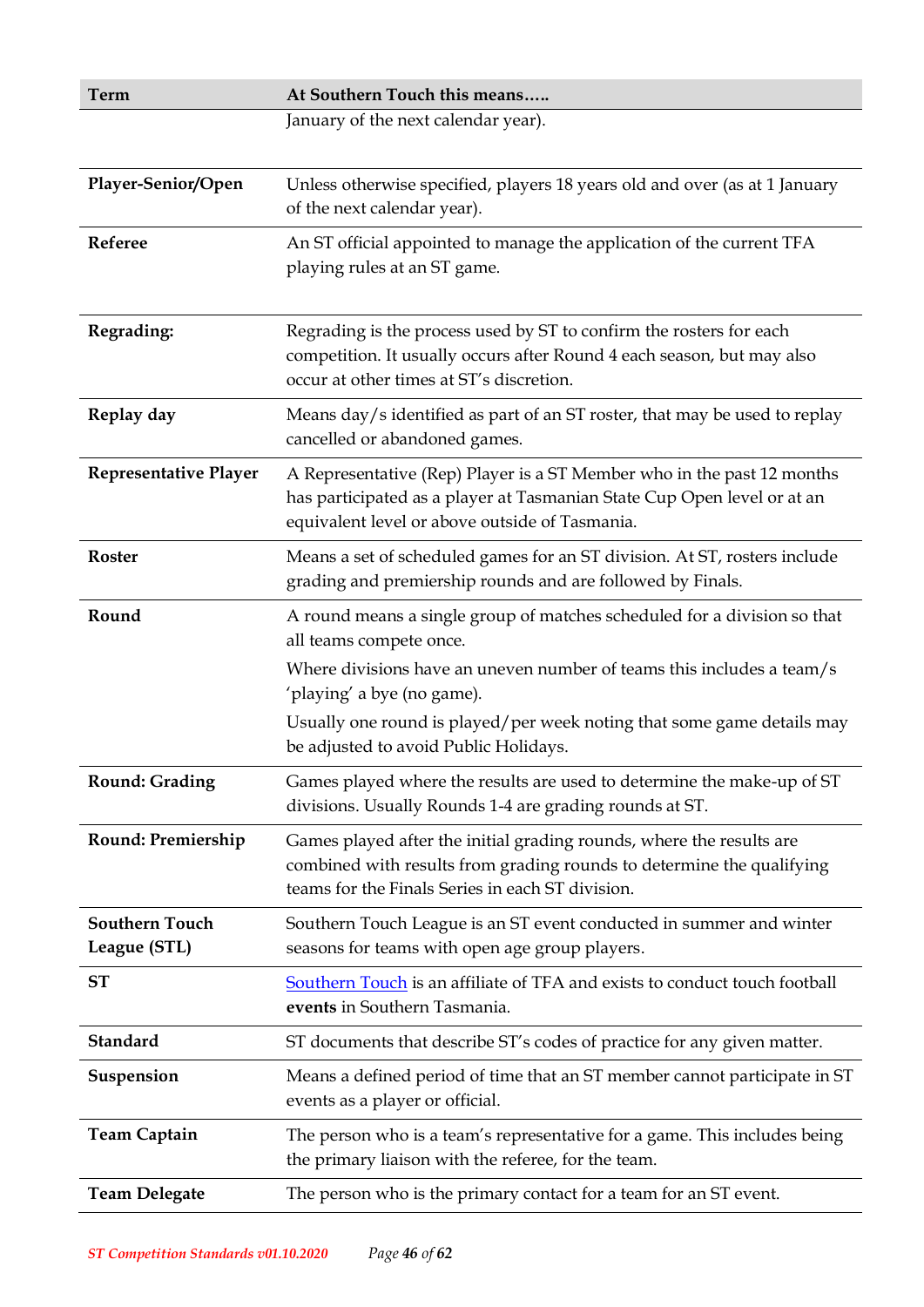| Term                                         | At Southern Touch this means                                                                                                                                                                                                  |
|----------------------------------------------|-------------------------------------------------------------------------------------------------------------------------------------------------------------------------------------------------------------------------------|
| Team                                         | A group of individuals who nominate themselves to play in an ST event in<br>accordance with ST Standards and TFA playing rules.                                                                                               |
| <b>TFA</b>                                   | <b>Touch Football Australia</b> is the national touch football organisation.                                                                                                                                                  |
| <b>TFT</b>                                   | Touch Football Tasmania is the Tasmanian branch of the TFA.                                                                                                                                                                   |
| <b>Touch Football</b><br>Tasmania affiliates | Southern Touch Inc, Launceston Touch Association and Devonport Touch<br>Association.                                                                                                                                          |
| <b>Un-notified forfeit</b>                   | A forfeited game where the forfeiting team does not advise ST two or more<br>hours before the scheduled game start time that they are unable to field a<br>team. Un-notified forfeits usually attract a penalty of -3 points. |
| <b>Wet Conditions</b>                        | Means a declaration by ST due to wet conditions, which requires specified<br>shoes to be work for games.                                                                                                                      |
| WWP/WYSC                                     | Wentworth Park or Wentworth Park Youth & Sports Centre                                                                                                                                                                        |
| <b>Youth Development</b><br>Team             | Means teams that are entered in an ST event by a club where 60-70% of the<br>registered players are between 13-17 years of age (inclusive) and have a<br>nominated, qualified coach i.e. a bonafide youth development team.   |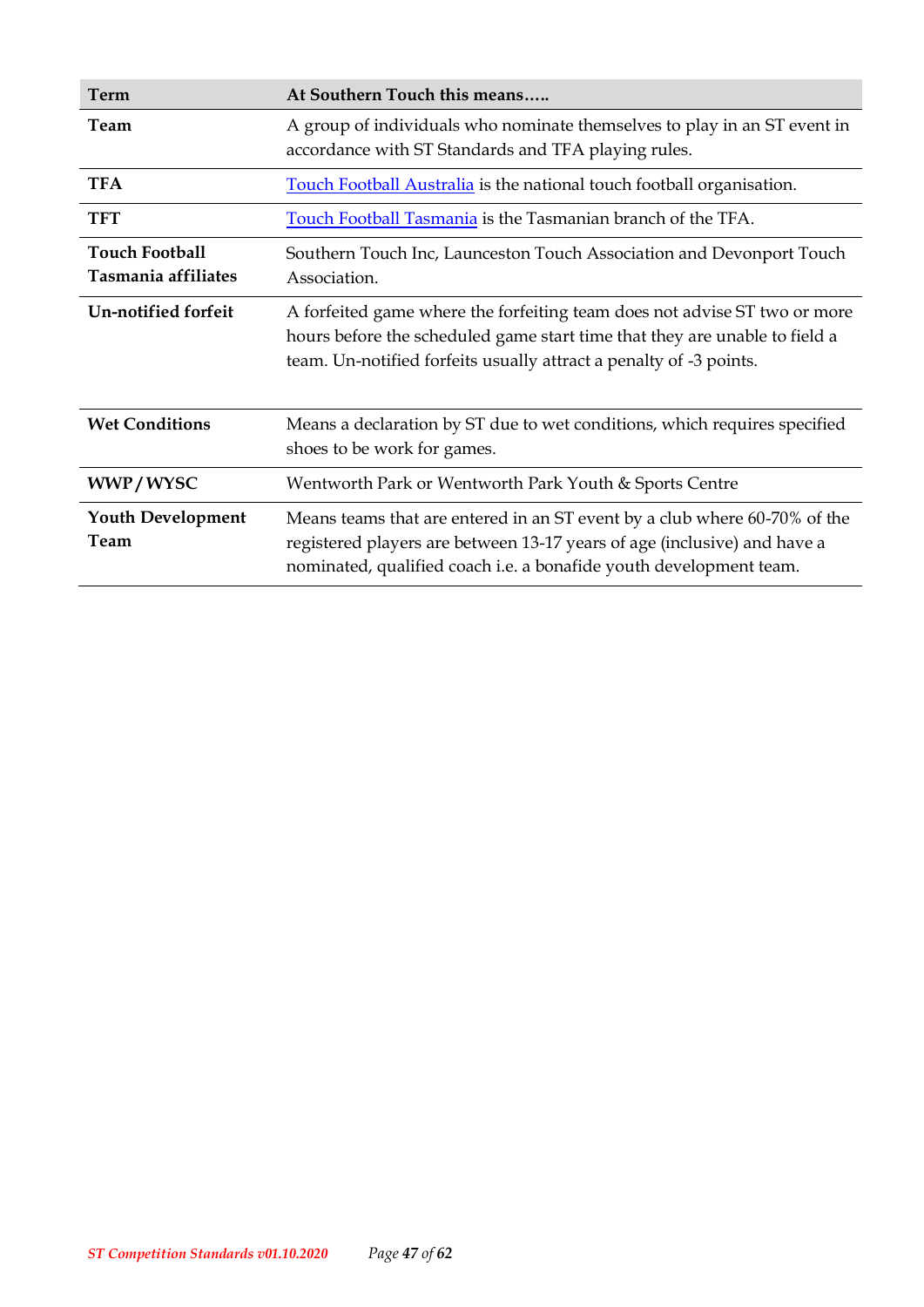### <span id="page-47-0"></span>**15.2. Schedule 2: ST Event Rounds**

| <b>ST</b> Event | <b>Grading Rounds</b> | <b>Premiership Rounds</b> | Finals        |
|-----------------|-----------------------|---------------------------|---------------|
| <b>STL</b>      | Yes                   | Yes                       | Yes           |
| <b>STS</b>      | Yes                   | Yes                       | Yes           |
| ST Juniors      | No                    | Yes                       | Yes (Limited) |

ST's routine **events** are usually comprised of the following **rounds**:

### <span id="page-47-1"></span>**15.3. Schedule 3: Usual ST CompetitionTimings**

| Season            | Competition                                       | Division/s           | <b>Night</b> |
|-------------------|---------------------------------------------------|----------------------|--------------|
| Winter            | Men's                                             | All                  | Monday       |
| (Typically April- | Women's                                           | All                  | Tuesday      |
| August)           | Mixed                                             | All                  | Wednesday    |
|                   | As required e.g. Corporate<br>Cups/special events | As required          | <b>TBA</b>   |
| Summer            | Women's                                           | Division 1           | Wednesday    |
| (Typically Oct-   | Women's                                           | Under 15 Girls       | Tuesday      |
| March)            | Women's                                           | Division 2 and lower | Tuesday      |
|                   | Men's                                             | Under 15 Boys        | Tuesday      |
|                   | Men's                                             | All                  | Wednesday    |
|                   | Mixed                                             | All                  | Thursday     |
|                   | Social Mixed                                      | All                  | Monday       |
|                   | As required e.g. Corporate<br>Cups/special events | As required          | <b>TBA</b>   |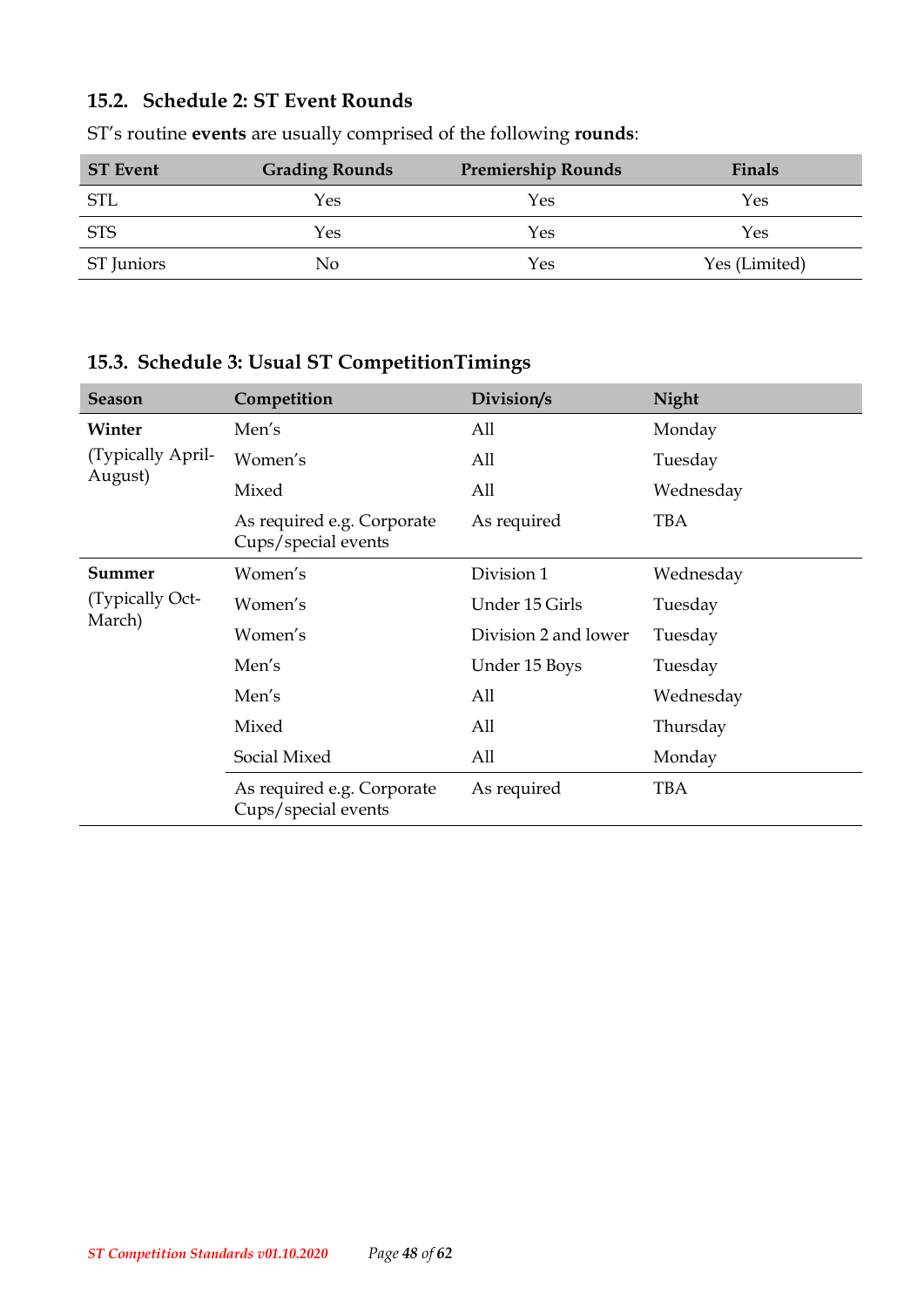### <span id="page-48-0"></span>**15.4. Schedule 4: ST Event Fees**

| <b>Row</b> | Fee                                                    | <b>Notes</b>                                                                                                                                                                                                                                                                                             |
|------------|--------------------------------------------------------|----------------------------------------------------------------------------------------------------------------------------------------------------------------------------------------------------------------------------------------------------------------------------------------------------------|
| 1.         | Team Registration Fee<br>(all teams)                   | Non-refundable deposit paid by nomination close date.<br>٠<br>Includes a new touch football/team.                                                                                                                                                                                                        |
| 2.         | 'Early Bird' Team<br><b>Competition Fee</b>            | Paid in addition to the Team Registration fee to secure a place in<br>٠<br>the ST roster<br>To be eligible for this rate, teams must pay in full by the last                                                                                                                                             |
| 3.         | 'Standard' Team<br><b>Competition Fee</b>              | business day of Round 2.<br>• Paid in addition to the Team Registration fee to secure a place in<br>the ST roster                                                                                                                                                                                        |
|            |                                                        | Teams are due to pay this fee when they pay in full after the<br>close date for the Early Bird fee and by the last business day of<br>Round 4.                                                                                                                                                           |
| 4.         | Late Payment Penalty                                   | Between Rounds 5-7 inclusive, teams that have not paid their<br>٠<br>competition fees (i.e Team Registration Fee and either the 'Early<br>Bird' or the 'Standard' fees, will have three points<br>deducted/game until the amount owing has been received by<br>ST. These points will not be re-instated. |
|            |                                                        | From Round 8, at ST's discretion, ST may remove teams from<br>$\bullet$<br>the roster if fees owed have not been paid, unless ST chooses to<br>provide for alternative payment arrangements.                                                                                                             |
| 5.         | <b>ST Penalty Fee</b><br>(General)                     | Teams who are removed from a roster at any point in the season<br>may incur an additional \$500 fee. This is at ST's discretion.<br>This fee (along with any other outstanding fees) must be paid<br>before the team or its continuing players can register for<br>subsequent ST events.                 |
| 6.         | Appeal fee<br>(Disciplinary Tribunal<br>findings only) | This fee must be paid to ST when an appeal against Disciplinary<br>Tribunal findings is lodged.<br>The payment must be made within the timeframes provided for<br>lodging appeals, for the appeal to be recognised.<br>The fee will only be refunded when TFA guidelines are met.                        |

Current fees are shown on the ST website/competition information packs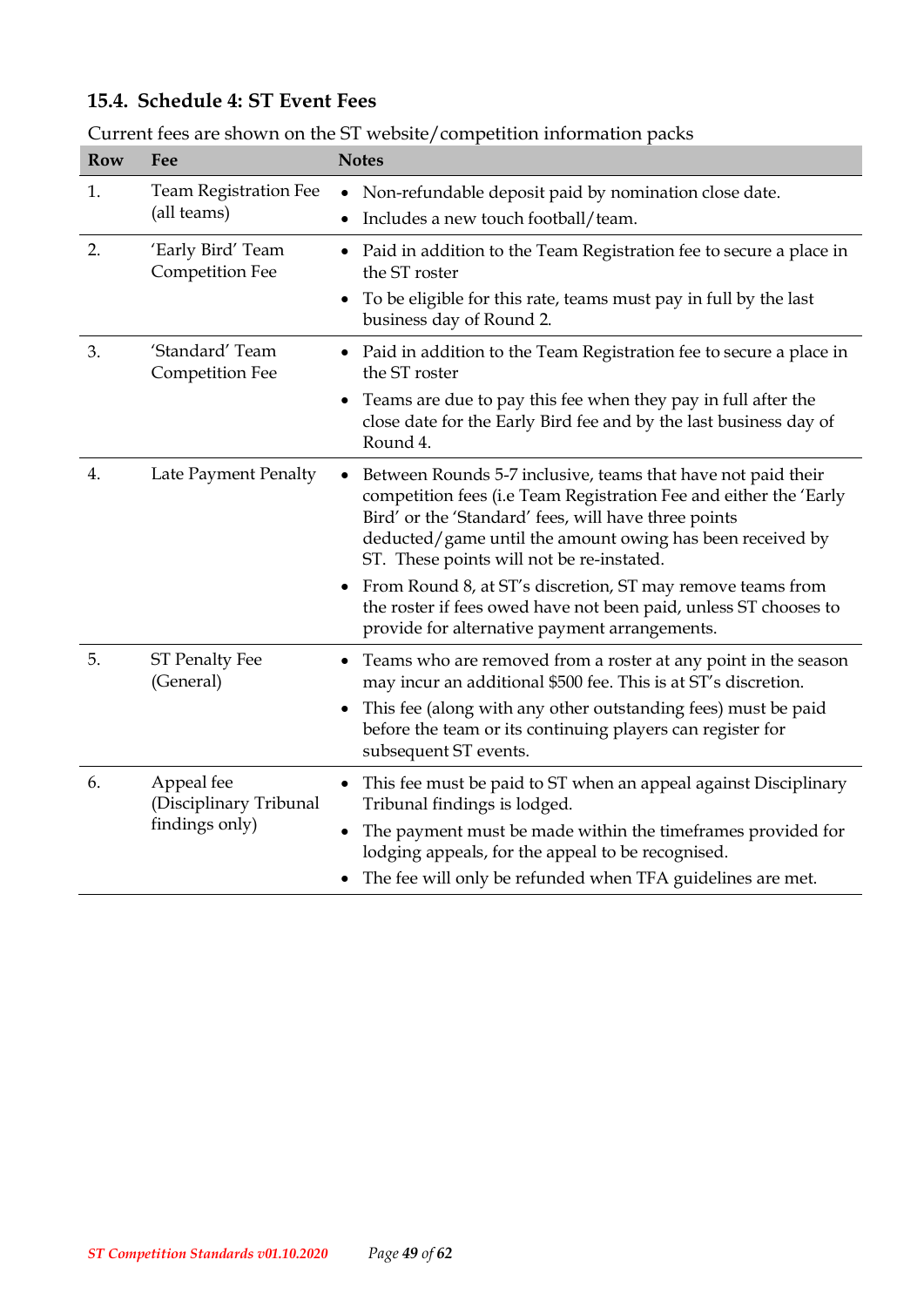| Method                     | How/Where                                                                                                                              |  |
|----------------------------|----------------------------------------------------------------------------------------------------------------------------------------|--|
| Cash, EFTPOS, Credit Card: | At the clubhouse                                                                                                                       |  |
|                            | ST prefers payments made during Business Hours, in bulk/multi-<br>player payments.                                                     |  |
|                            | ST may refuse individual payments due to operational needs and<br>takes no responsibility for the impact on the overall team fees due. |  |
| Cheque:                    | At the club house OR mail to ST                                                                                                        |  |
| Direct Debit/ Online Bank  | Bank: ANZ BSB: 017-318 Account: 1852-26128                                                                                             |  |
| Transfer:                  | Use the Team Name and the Team Delegates surname as the<br>Reference e.g. 'Bulldogs Pratt'                                             |  |
|                            | Teams are asked to email ST after the transfer has been authorised.                                                                    |  |

# <span id="page-49-0"></span>**15.5. Schedule 5: Payment Methods**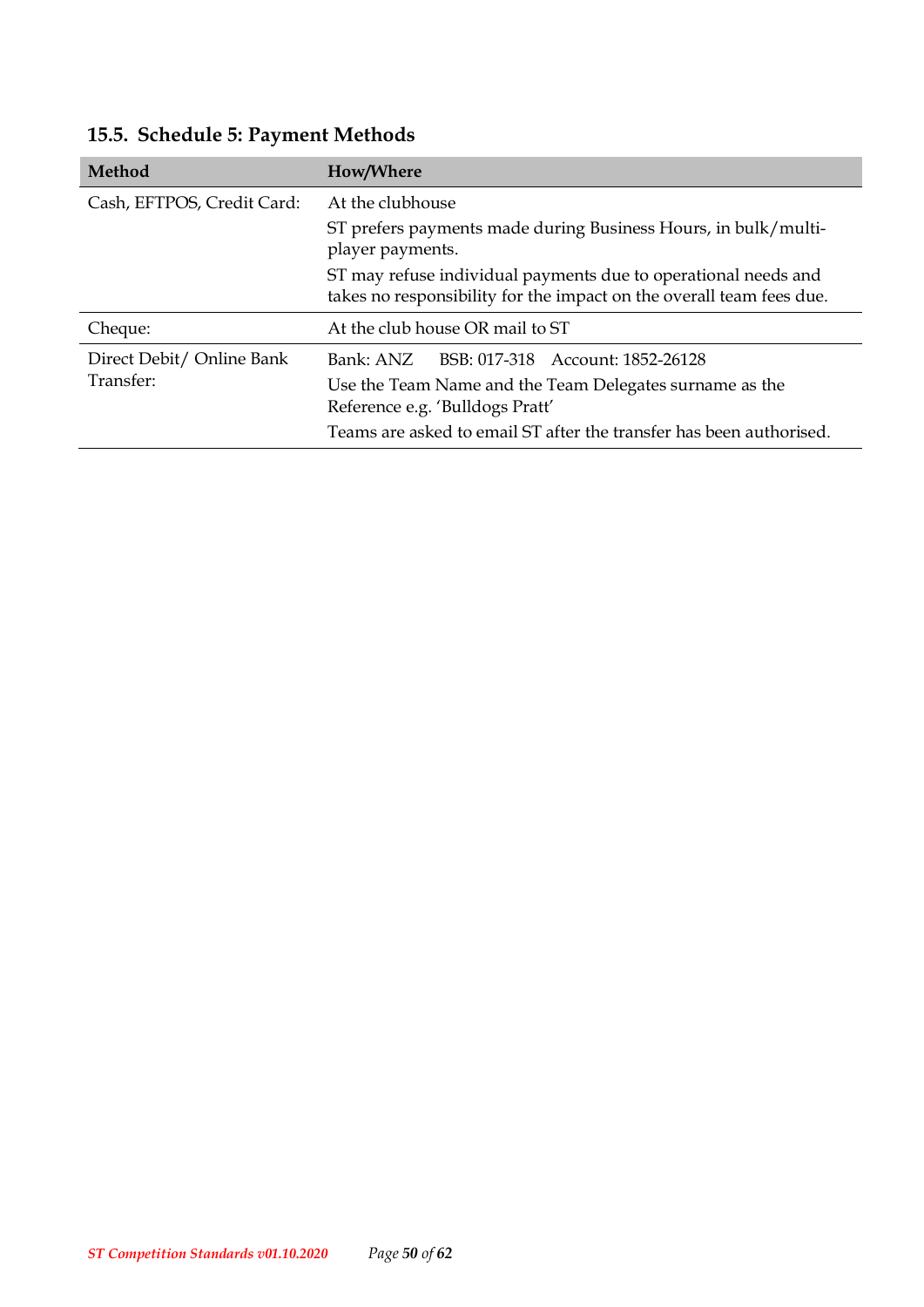|    | Descriptor:                              | <b>ST Management Guide</b>                                                                                                                                                                                                                                                                                                                                                                                                                                                                                                                                                                                                                                                                                                                                                                                                                                                                                                                                                                                                                                                          | <b>Examples:</b>                                                                                                                                                                                                                                                                                                                                                                                                              |
|----|------------------------------------------|-------------------------------------------------------------------------------------------------------------------------------------------------------------------------------------------------------------------------------------------------------------------------------------------------------------------------------------------------------------------------------------------------------------------------------------------------------------------------------------------------------------------------------------------------------------------------------------------------------------------------------------------------------------------------------------------------------------------------------------------------------------------------------------------------------------------------------------------------------------------------------------------------------------------------------------------------------------------------------------------------------------------------------------------------------------------------------------|-------------------------------------------------------------------------------------------------------------------------------------------------------------------------------------------------------------------------------------------------------------------------------------------------------------------------------------------------------------------------------------------------------------------------------|
| 1. | <b>Basic</b><br>offences/<br>breaches:   | Managed during games by referee/s<br>Management guide:<br>caution issued to the offending player, or<br>in the case of an offending official, to the<br>captain of the offending official's team<br>10 m penalty tap awarded against the<br>team of the offending player or official<br>forced substitution (the referee instructs<br>$\overline{\phantom{a}}$<br>the player to 'sub' off).<br>send the player from the field for a period<br>of time<br>request the Team Captain to arrange for<br>an offending official/spectator to leave<br>the immediate playing area for the<br>remainder of the game. This includes the<br>authority to stop the game until the<br>referee's request is met.<br>NOTE: Any player who is sent off twice in a<br>single game and/or any player who is sent<br>off three times in any one event (e.g Summer<br>STL is an event) will receive an automatic<br>two round suspension.<br>Minor offences are managed on-field and<br>$\bullet$<br>written complaints are not usually required,<br>unless requested by ST staff or Board<br>members. | Technical infringements<br>of playing rules e.g. off-<br>side, forward pass<br>Other infringements e.g.<br>'phantom' calls, repeated<br>back chat<br>'one-off' instances of<br>argumentative, insulting,<br>bullying/antagonistic<br>commentary<br>Participating in a manner<br>$\bullet$<br>actively discouraged by<br>the referee because it is<br>not in the spirit of the<br>game e.g. repeated<br>appeals for 'no touch' |
| 2. | <b>Serious</b><br>offences/<br>breaches: | Initially managed during games by referees<br>and may also involve a Disciplinary<br>Tribunal<br>Management Guide:<br>dismissal for the remainder of game. This<br>can be a penalty awarded immediately or<br>it may occur as a result of a player being<br>sent from the field a second time in the<br>same game.<br>dismissal for the remainder of the game<br>automatically results in a 2 round<br>suspension period, in player and official<br>capacities. In this situation:<br>at the end of the game, the referee<br>$\circ$<br>will advise the Team Captain of the<br>automatic two round suspension<br>the referee/s lodges a written<br>$\circ$<br>complaint (ST form preferred) as<br>soon as possible after the game and<br>on the same day as the dismissal.                                                                                                                                                                                                                                                                                                          | Actions taken on-field<br>that put any participant<br>at risk of injury e.g.<br>tripping, pushing,<br>interfering with play<br>Repeated instances of<br>argumentative, insulting,<br>offensive/bullying,<br>antagonistic, threatening<br>commentary or behaviour<br>directed toward any<br>other participants.                                                                                                                |

# <span id="page-50-0"></span>**15.6. Schedule 6: Summary of Managing Misconduct During Competitions**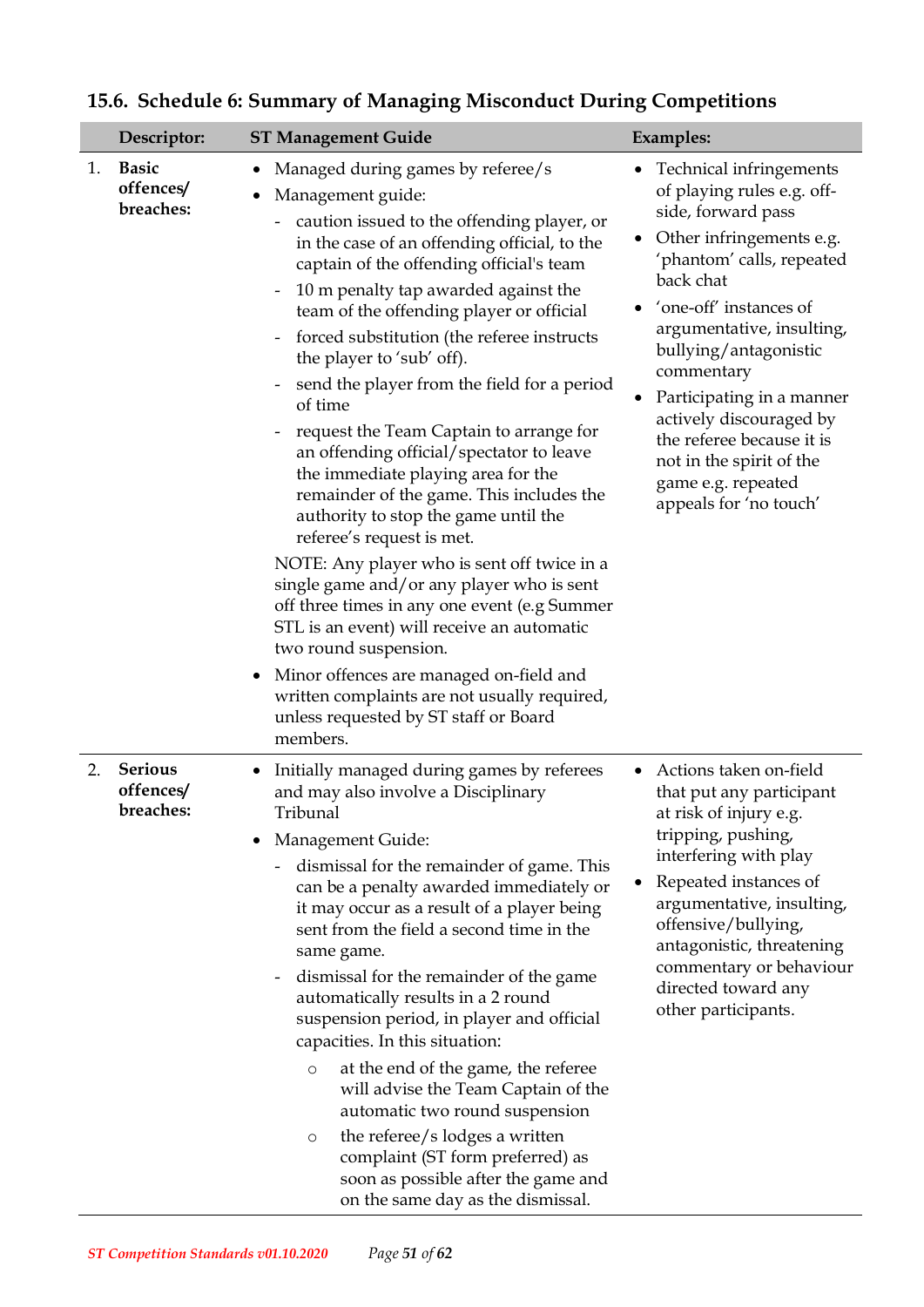|    | Descriptor:                       | <b>ST Management Guide</b>                                                                                                                                                                                                                                                                                   | <b>Examples:</b>                                                                                                                                                                         |
|----|-----------------------------------|--------------------------------------------------------------------------------------------------------------------------------------------------------------------------------------------------------------------------------------------------------------------------------------------------------------|------------------------------------------------------------------------------------------------------------------------------------------------------------------------------------------|
|    |                                   | ST is not compelled to form a Disciplinary<br>Tribunal at this point but it will provide<br>written confirmation of the suspension to<br>the player or Team Delegate in line with<br>the specifications set out the TFA<br><b>Disciplinary Regulations</b>                                                   |                                                                                                                                                                                          |
|    |                                   | • ST will form a Disciplinary Tribunal where:                                                                                                                                                                                                                                                                |                                                                                                                                                                                          |
|    |                                   | the referee's complaint includes a<br>recommendation to increase the<br>suspension period due to the nature of<br>the offence                                                                                                                                                                                |                                                                                                                                                                                          |
|    |                                   | the player appeals his/her automatic<br>suspension.                                                                                                                                                                                                                                                          |                                                                                                                                                                                          |
|    |                                   | Even if the player appeals the automatic<br>$\bullet$<br>suspension period, they are not eligible to<br>play or officiate at ST events until the<br>automatic suspension period is served.                                                                                                                   |                                                                                                                                                                                          |
| 3. | Extreme<br>offences/<br>breaches: | Initially managed during games by referees<br>(usually by dismissal for the remainder of<br>the game) and is finalised with a<br>Disciplinary Tribunal or similar<br>ST may refer the matter directly to Tasmania<br>Police ('Triple Zero' call)<br>The referee/s lodges a written complaint to<br>$\bullet$ | Actions taken on-field<br>that puts any participant<br>at risk of serious injury<br>e.g. tripping, pushing,<br>interfering with play<br>Offensive language or<br>threats directed at any |
|    |                                   | provide details of the situation (ST form<br>preferred), as soon as possible after the game<br>and on the same day as the dismissal.                                                                                                                                                                         | other participants<br>Making contact with a<br>referee (AKA striking,                                                                                                                    |
|    |                                   | ST forms a Disciplinary Tribunal and uses<br>processes and guidelines described in the<br>TFA documentation the Disciplinary<br>Tribunal.                                                                                                                                                                    | touching)<br>Refusal of dismissal from<br>playing area.                                                                                                                                  |

I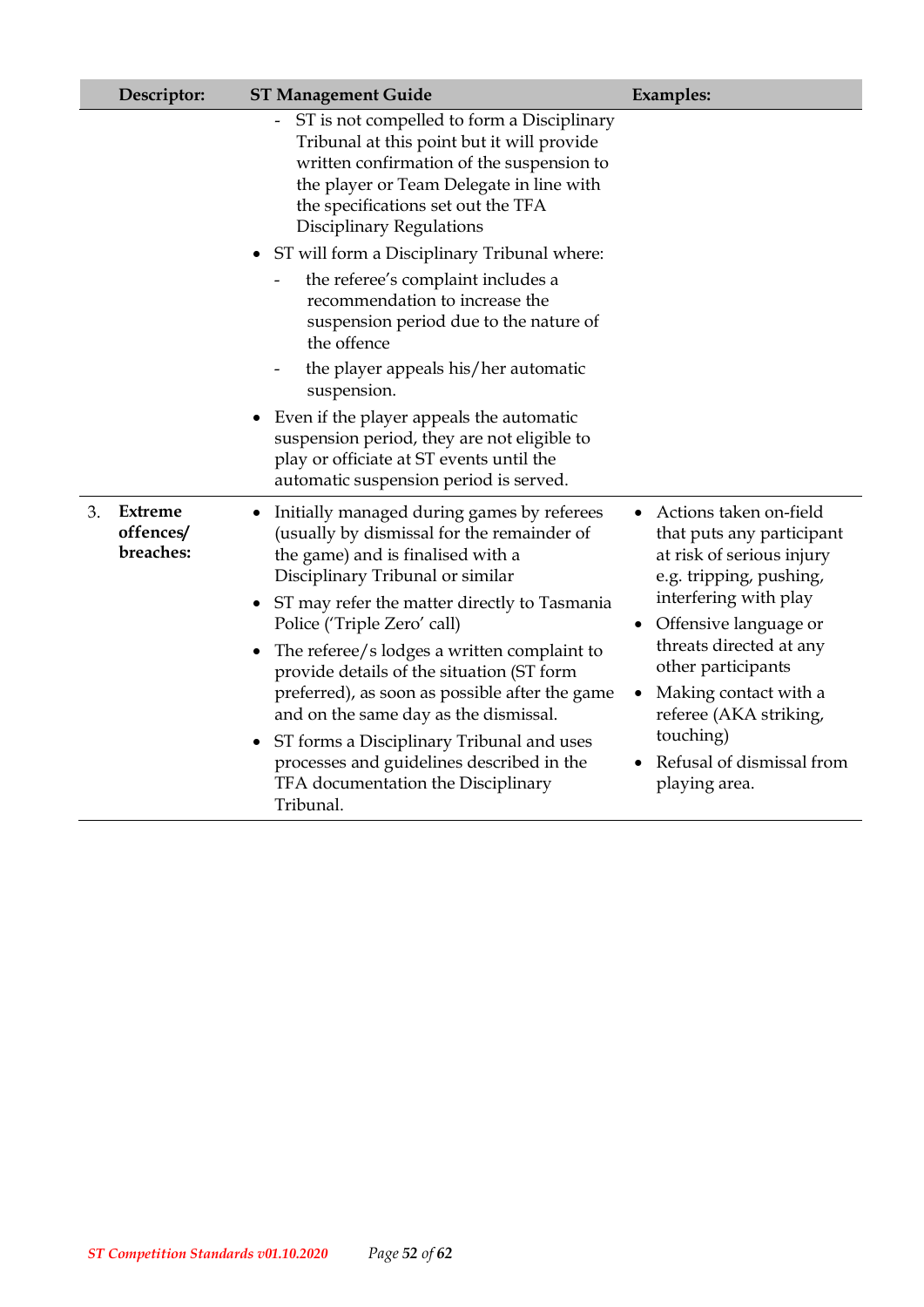<span id="page-52-0"></span>

| <b>Row</b> | Award                                                                                                                                                                                                                                                                                                                                                                                                                                                                                                                                                                                                                      | Criteria                                                                                                                                                                                                                                                                                                                                                                                                                                                                                                                                                                                                       | <b>Conditions/Notes:</b>                                                                                                                                                                                                                                                                                                                                                                                                                                                                                                                                                                                                                                                                                                                                                                                                                                                                                                                   | Recognition:                                                                                                                                                                                                          |
|------------|----------------------------------------------------------------------------------------------------------------------------------------------------------------------------------------------------------------------------------------------------------------------------------------------------------------------------------------------------------------------------------------------------------------------------------------------------------------------------------------------------------------------------------------------------------------------------------------------------------------------------|----------------------------------------------------------------------------------------------------------------------------------------------------------------------------------------------------------------------------------------------------------------------------------------------------------------------------------------------------------------------------------------------------------------------------------------------------------------------------------------------------------------------------------------------------------------------------------------------------------------|--------------------------------------------------------------------------------------------------------------------------------------------------------------------------------------------------------------------------------------------------------------------------------------------------------------------------------------------------------------------------------------------------------------------------------------------------------------------------------------------------------------------------------------------------------------------------------------------------------------------------------------------------------------------------------------------------------------------------------------------------------------------------------------------------------------------------------------------------------------------------------------------------------------------------------------------|-----------------------------------------------------------------------------------------------------------------------------------------------------------------------------------------------------------------------|
| 1.         | 'Best & Fairest' Player<br>Divisional award (all<br>Divisions)<br>Mixed Divisions are<br>$\bullet$<br>allocated a male and<br>female award<br>Presented in Summer<br>and Winter seasons:<br>- Summer: announced<br>at Summer<br>Premiership<br>presentations and<br>presented at the ST<br>association awards<br>event<br>- Winter: Premiership<br>presentations.<br>NOTE: The Best & Fairest<br>Player award for the top-<br>level Men's, Women's and<br>Mixed Competition in<br>Summer season are titled:<br>Jenny Geappen Medal<br>(Women's)<br>Dale Langford Medal<br>(Men's)<br><b>Toby Burgess Medal</b><br>(Mixed). | The 'Best & Fairest' award is<br>determined through the<br>accumulation of points<br>awarded by game referee/s<br>during premiership rounds<br>only (not grading rounds).<br>Points are awarded for the<br>three players in each game<br>who demonstrated the best:<br>- playing skills<br>- teamwork<br>- behaviours/Code of<br>Conduct.<br>The game result has no<br>bearing on this<br>determination.<br>All qualities/criteria have<br>$\bullet$<br>equal weighting.<br>Points are recorded on the<br>Game Card:<br>- 3 pts-Best & Fairest<br>- 2 pts-2nd Best and Fairest<br>- 1 pt-3rd Best and Fairest. | At the end of premiership rounds,<br>$\bullet$<br>the three highest scores, indicate<br>the players that can be considered<br>for the award.<br>Usually it is awarded to the player<br>with the highest score, noting the<br>following:<br>If two or more players receive<br>the same points for 'Best and<br>Fairest', the award is shared.<br>If a candidate has been<br>penalised by a ST, State or<br>National Disciplinary Tribunal<br>they are ineligible to receive a<br>ST award in the same season<br>that the penalty was incurred,<br>unless it was overturned<br>following an appeal.<br>In Mixed Divisions two awards will<br>typically be awarded to the highest<br>scoring male and female,<br>At ST a tradition has been<br>established to name these awards<br>in honour of members who are<br>historically linked with the<br>division. The protocols for this are<br>included in the ST General<br>Management Standard. | Winners:<br>$\bullet$<br>- are recognised publicly by<br><b>ST</b><br>- receive an ST memento (e.g.<br>usually an engraved<br>medallion and certificate)<br>award details are recorded<br>in ST's perpetual register. |

#### **15.7. Schedule 7: ST Association Awards**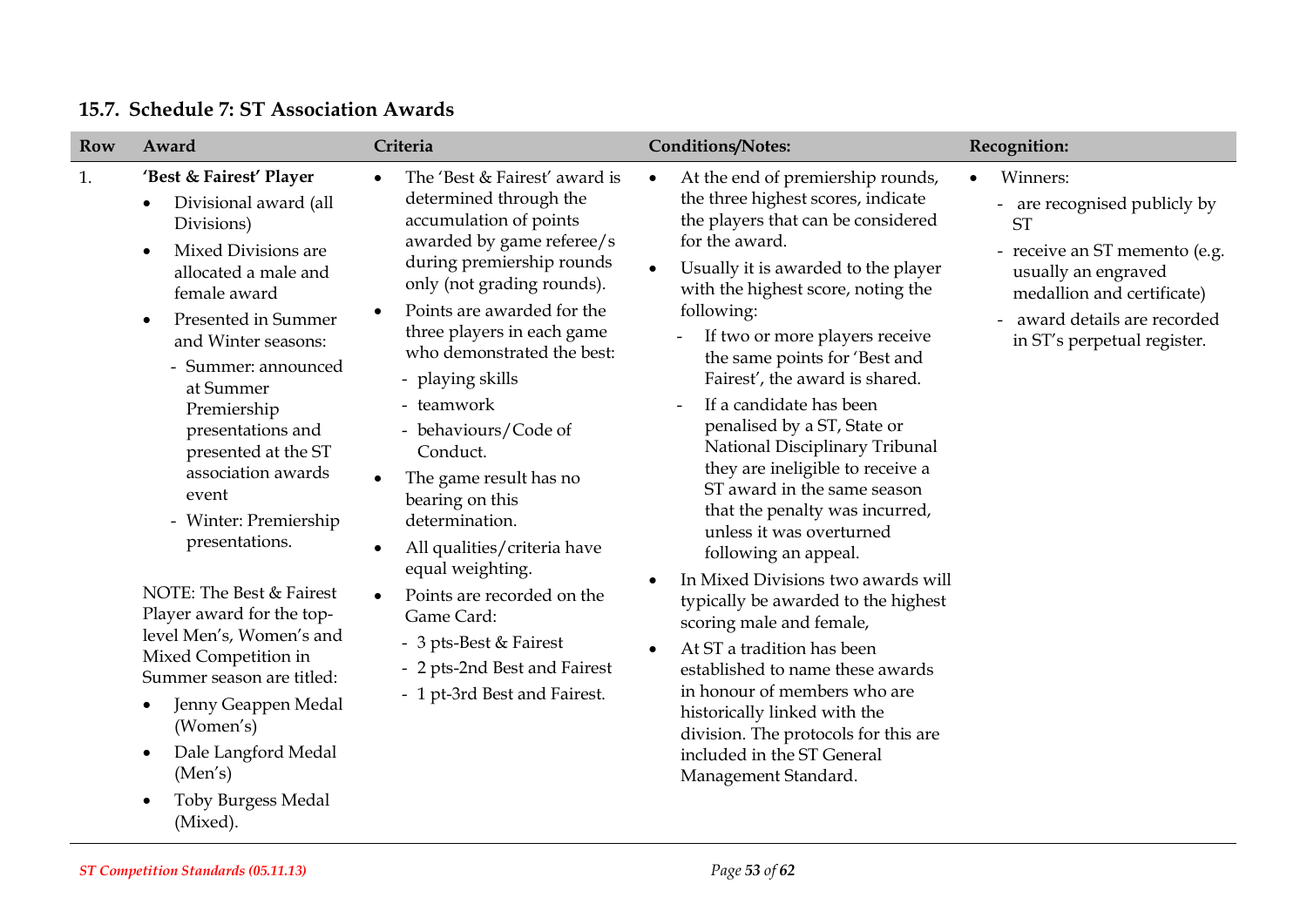| Row | Award                                                                                                                                                                                                                                                                                                           | Criteria                                                                                                                                                                                                                                                                                                                                                                         | <b>Conditions/Notes:</b>                                                                                                                                                                                                   | Recognition:                                                                                                                                                          |
|-----|-----------------------------------------------------------------------------------------------------------------------------------------------------------------------------------------------------------------------------------------------------------------------------------------------------------------|----------------------------------------------------------------------------------------------------------------------------------------------------------------------------------------------------------------------------------------------------------------------------------------------------------------------------------------------------------------------------------|----------------------------------------------------------------------------------------------------------------------------------------------------------------------------------------------------------------------------|-----------------------------------------------------------------------------------------------------------------------------------------------------------------------|
| 2.  | Player of the Final<br>Divisional award for<br>Grand Final games<br>Presented in Summer<br>and Winter seasons<br>Announced at<br>Premiership<br>presentations only.<br>NOTE: The Player of the<br>Final award for the top-<br>level Men's competition in<br>Summer season is titled the<br>Sean Williams Medal. | The 'Player of the Final' is<br>determined by the game<br>referee, unless ST appoints<br>other members for this.<br>The game result has no<br>bearing on this<br>determination.<br>Player of the Final is the<br>player who demonstrates the<br>highest standard of:<br>- touch football skills<br>- teamwork, and<br>- knowledge and application<br>of the playing rules, incl. | The award is based on player<br>$\bullet$<br>performances only during the<br>Grand Final game.<br>The award may be shared by up to<br>$\bullet$<br>two players if the quality of their<br>performance cannot be separated. | Winners are:<br>- recognised publicly by ST<br>- receive an ST memento (e.g.<br>usually a certificate)<br>- award details are recorded<br>in ST's perpetual register. |
|     |                                                                                                                                                                                                                                                                                                                 | misconduct.<br>Criteria: equal weighting.                                                                                                                                                                                                                                                                                                                                        |                                                                                                                                                                                                                            |                                                                                                                                                                       |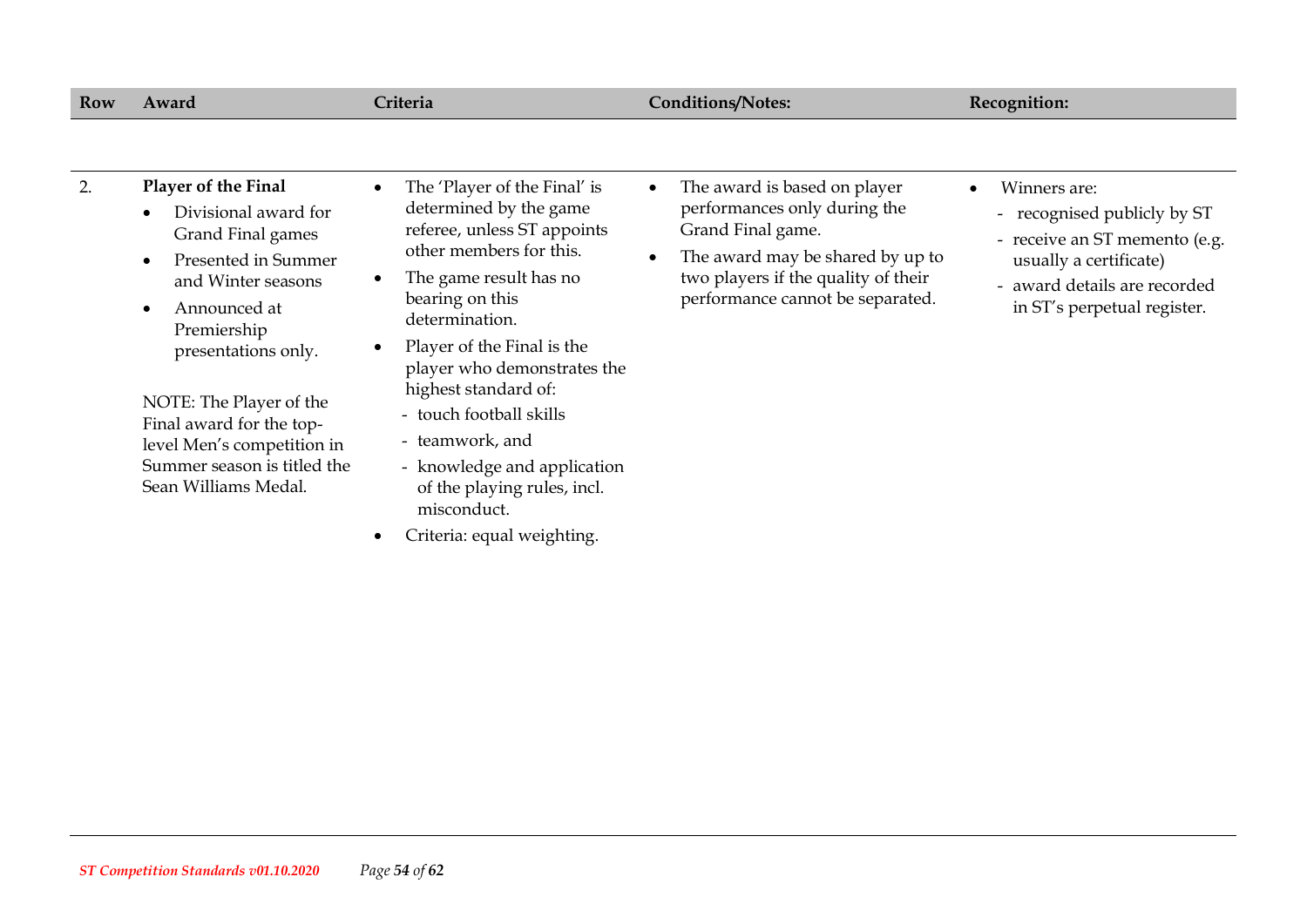| Row | Award                                                                                                                                                                                                                                       | Criteria                                                                                                                                                        | <b>Conditions/Notes:</b>                                                                                                                                                                                                                                                                                                        | Recognition:                                                                                                                                                                                                                                                          |
|-----|---------------------------------------------------------------------------------------------------------------------------------------------------------------------------------------------------------------------------------------------|-----------------------------------------------------------------------------------------------------------------------------------------------------------------|---------------------------------------------------------------------------------------------------------------------------------------------------------------------------------------------------------------------------------------------------------------------------------------------------------------------------------|-----------------------------------------------------------------------------------------------------------------------------------------------------------------------------------------------------------------------------------------------------------------------|
| 3.  | <b>Club Championships</b><br>Presented annually at<br>the conclusion of the<br>Summer season for the<br>Summer season<br>Announced at the<br>Summer premiership<br>presentations and<br>presented at the ST<br>association awards<br>event. | The Club Championships is<br>$\bullet$<br>presented to the club with the<br>highest aggregated points<br>Points will be awarded as<br>$\bullet$<br>shown below: | A Club must enter a minimum of<br>five (5) teams to be eligible to win<br>the Club Championship.<br>Where clubs points are equal a<br>count-back system will apply with<br>the winner being the club with the<br>highest division finishing position.<br>In the event that points are still<br>equal the award shall be shared. | Winners are:<br>- recognised publicly by ST<br>- club details are engraved on<br>a perpetual trophy<br>- ST provide a letter of<br>recognition or similar to the<br>club president for club<br>records<br>- award details are recorded<br>in ST's perpetual register. |
| 3.1 | <b>CLUB CHAMPIONSHIP POINTS</b>                                                                                                                                                                                                             | Premiers                                                                                                                                                        | Runners Up                                                                                                                                                                                                                                                                                                                      | Finalist                                                                                                                                                                                                                                                              |
|     | STL Division 1                                                                                                                                                                                                                              | 5                                                                                                                                                               | 3                                                                                                                                                                                                                                                                                                                               | $\overline{2}$                                                                                                                                                                                                                                                        |
|     | STL 15 & Under Division                                                                                                                                                                                                                     | 4                                                                                                                                                               | 3                                                                                                                                                                                                                                                                                                                               | $\overline{2}$                                                                                                                                                                                                                                                        |
|     | Other STL Divisions                                                                                                                                                                                                                         | 3                                                                                                                                                               | 2                                                                                                                                                                                                                                                                                                                               |                                                                                                                                                                                                                                                                       |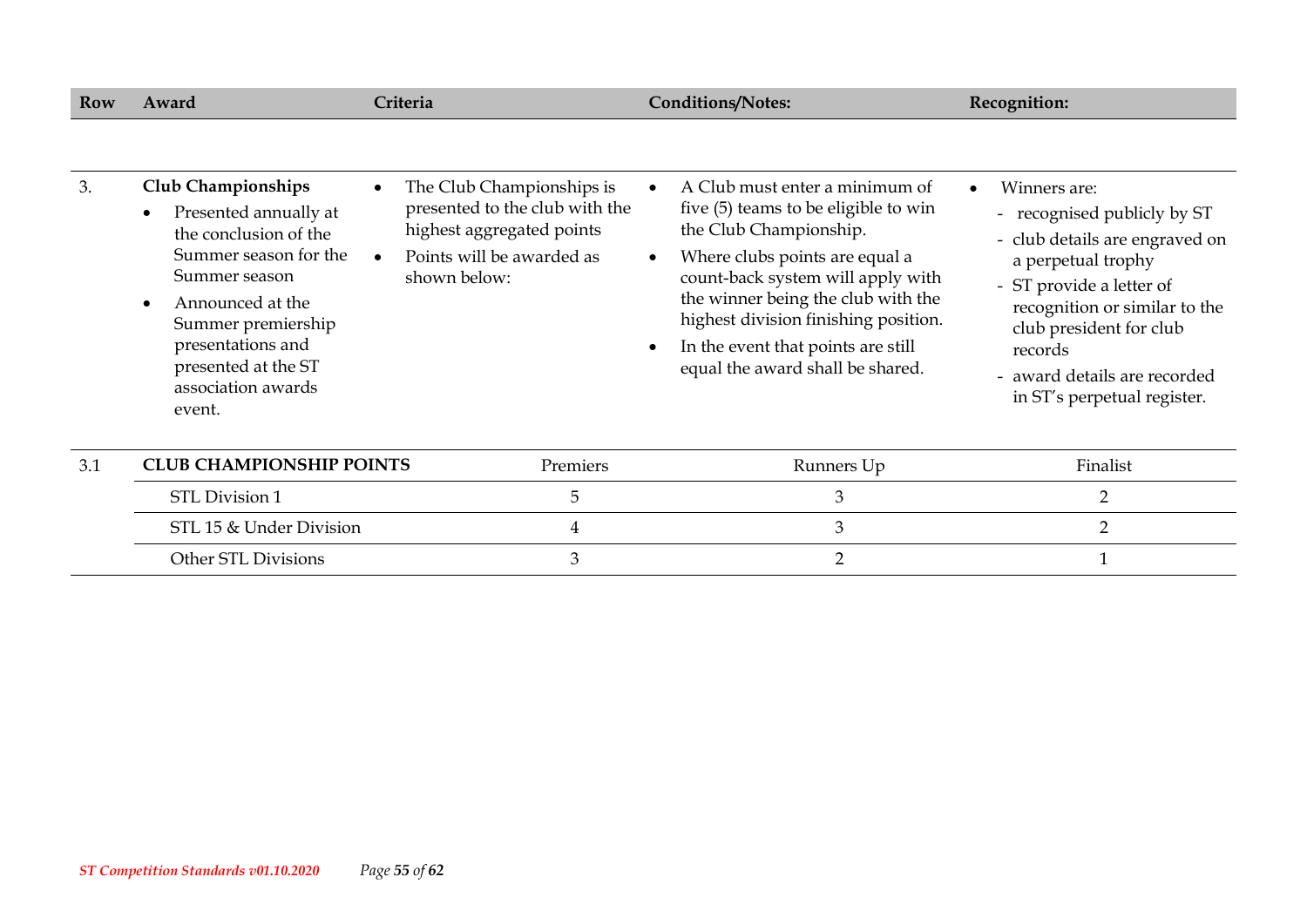| Row | Award                                                                                                                                                                                                                    | Criteria                                                                                                                                                                                                                                                                                                                                                                                                                                                                                                                                                                                                                                                                                                    | <b>Conditions/Notes:</b>                                                                                                                                                                                                                                                                                                         | Recognition:                                                                                                                                                                                                                                                                                                                                                                                                                                                                                                                                                                                                      |
|-----|--------------------------------------------------------------------------------------------------------------------------------------------------------------------------------------------------------------------------|-------------------------------------------------------------------------------------------------------------------------------------------------------------------------------------------------------------------------------------------------------------------------------------------------------------------------------------------------------------------------------------------------------------------------------------------------------------------------------------------------------------------------------------------------------------------------------------------------------------------------------------------------------------------------------------------------------------|----------------------------------------------------------------------------------------------------------------------------------------------------------------------------------------------------------------------------------------------------------------------------------------------------------------------------------|-------------------------------------------------------------------------------------------------------------------------------------------------------------------------------------------------------------------------------------------------------------------------------------------------------------------------------------------------------------------------------------------------------------------------------------------------------------------------------------------------------------------------------------------------------------------------------------------------------------------|
| 4.  | <b>ST Coaches Award:</b><br>Presented no more than<br>annually, the award is<br>determined by, and at<br>the discretion of, the ST<br>Board.<br>If awarded, it is<br>presented at the ST<br>association awards<br>event. | This award is presented to a<br>member/s who:<br>- is Level 1 accreditation<br>minimum<br>- has consistently provided<br>direct support to the<br>development of coaching in<br>ST for the last 12 months.<br>Specific criteria include but<br>are not limited to<br>consideration of factors such<br>as:<br>- Coaching at the ST<br>sanctioned events e.g. State<br>Cup, Challenge Cup<br>- Coaching of ST teams (this<br>includes support at games<br>e.g. a highly effective<br>coach/ development of<br>players, and<br>- player qualities including<br>skill development,<br>teamwork and<br>behaviours/Code of<br>Conduct.<br>NOTE: The first criteria is<br>weighted more<br>heavily/considered more | Any member of the ST Board or the<br>$\bullet$<br>General Manager can recommend<br>nominees and the award is<br>determined by consensus.<br>The General Manager may have the<br>٠<br>deciding vote if needed.<br>The award may be shared if the<br>$\bullet$<br>quality of<br>performances/contributions cannot<br>be separated. | Winners:<br>$\bullet$<br>- are recognised publicly by<br><b>ST</b><br>- receive an ST memento e.g.<br>usually a trophy/<br>certificate/letter of<br>appreciation<br>- as appropriate, letters of<br>recognition may also be sent<br>club president or team<br>delegate or sponsor<br>award details are recorded in<br>ST's perpetual register.<br>Where ST provides for<br>$\bullet$<br>financial assistance for<br>members to attend<br>sanctioned events in its<br>annual budget, recipients of<br>this award receive up to 30%<br>of the budgeted amount, if<br>they are attending as a non-<br>playing coach. |

important.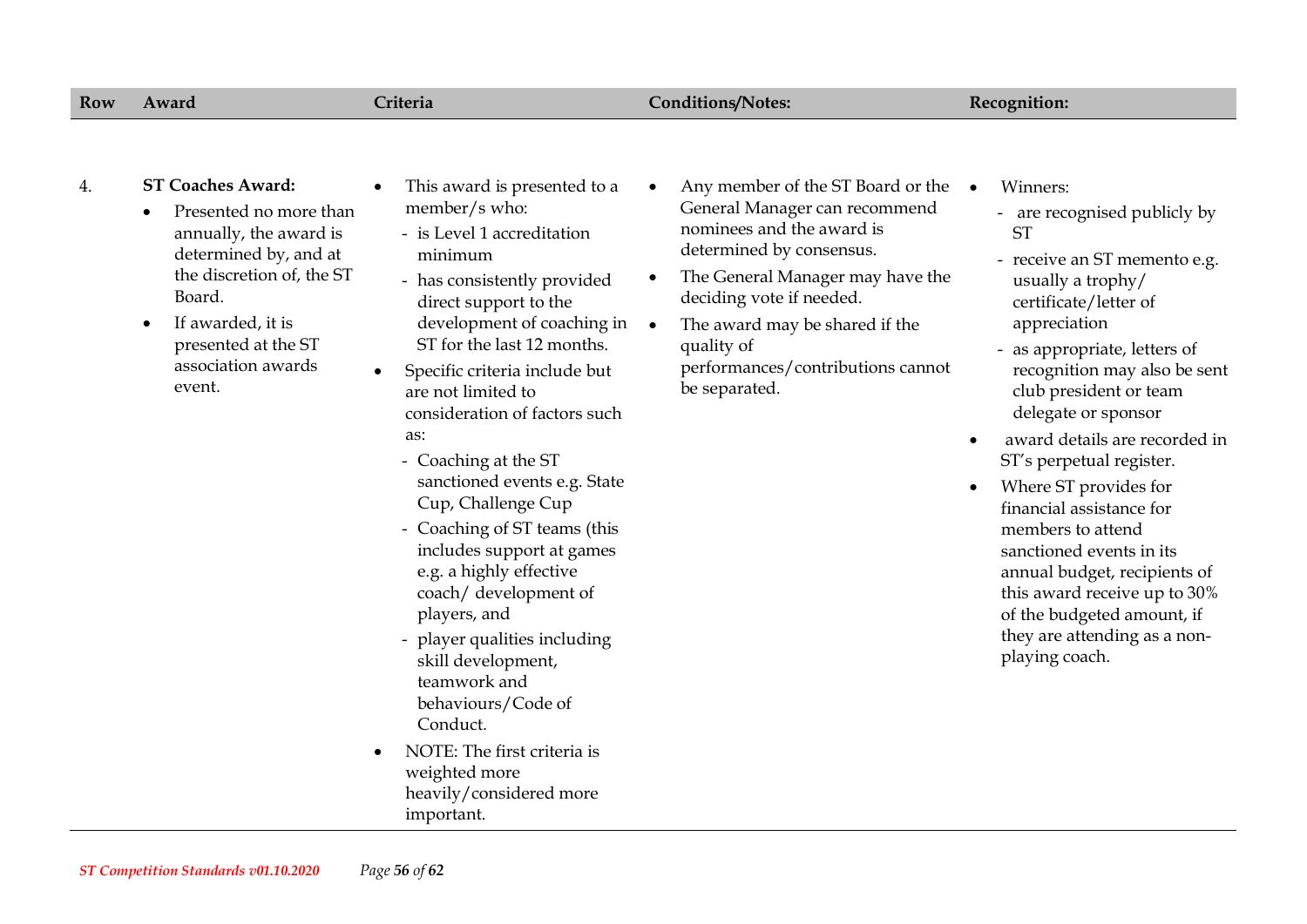| Row | Award                                                                                                                                                                                                                                                                                                           | Criteria                                                                                                                                                                                                                                                                                                                                                                                                                                                                                                                      | <b>Conditions/Notes:</b>                                                                                                                                                                                                                                                                                                                                                                                                                                                                                                                                                                                 | Recognition:                                                                                                                                                                                                                                                                                                                                                                                                                                              |
|-----|-----------------------------------------------------------------------------------------------------------------------------------------------------------------------------------------------------------------------------------------------------------------------------------------------------------------|-------------------------------------------------------------------------------------------------------------------------------------------------------------------------------------------------------------------------------------------------------------------------------------------------------------------------------------------------------------------------------------------------------------------------------------------------------------------------------------------------------------------------------|----------------------------------------------------------------------------------------------------------------------------------------------------------------------------------------------------------------------------------------------------------------------------------------------------------------------------------------------------------------------------------------------------------------------------------------------------------------------------------------------------------------------------------------------------------------------------------------------------------|-----------------------------------------------------------------------------------------------------------------------------------------------------------------------------------------------------------------------------------------------------------------------------------------------------------------------------------------------------------------------------------------------------------------------------------------------------------|
|     |                                                                                                                                                                                                                                                                                                                 |                                                                                                                                                                                                                                                                                                                                                                                                                                                                                                                               |                                                                                                                                                                                                                                                                                                                                                                                                                                                                                                                                                                                                          |                                                                                                                                                                                                                                                                                                                                                                                                                                                           |
| 5.  | <b>Referee of the Season</b><br>The Referee of the<br>$\bullet$<br>Season is determined by<br>the ST Board.<br>It is presented in<br>$\bullet$<br>Summer and Winter<br>seasons:<br>- Summer: Presented at<br>the ST association<br>awards event.<br>- Winter: Presented at<br>the Premiership<br>presentations. | This award is presented to<br>the referee who has<br>consistently demonstrated<br>the highest quality refereeing<br>during the season taking into<br>consideration:<br>- reliability<br>personal presentation and<br>communication with<br>players (may be evidenced<br>through 'Referee of the<br>Month' award or similar)<br>- number of matches<br>completed<br>- badge level/technical<br>expertise<br>- contribution to refereeing<br>development.<br>NOTE: The weighting of<br>these criteria is at ST's<br>discretion. | Any member of the ST Board or the<br>General Manager can recommend<br>nominees and the award is<br>determined by consensus.<br>The General Manager may have the<br>$\bullet$<br>deciding vote if needed.<br>The award may be shared by up to<br>$\bullet$<br>two referees if the quality of their<br>performances cannot be separated.<br>If a candidate has been penalised<br>$\bullet$<br>by an ST, State or national<br>Disciplinary Tribunal, they are<br>ineligible to receive an ST award in<br>the same season that the penalty<br>was incurred, unless it was<br>overturned following an appeal. | Winners are:<br>$\bullet$<br>recognised publicly by ST<br>- receive an ST memento e.g.<br>usually an engraved<br>medallion and certificate<br>- award details are recorded<br>in ST's perpetual register.<br>Where ST provides for<br>financial assistance for<br>members to attend<br>sanctioned events in its<br>annual budget, recipients of<br>this award receive up to 30%<br>of the budgeted amount, if<br>they attend as a non-playing<br>referee. |
| 6.  | Junior (Youth) Referee of<br>the Season<br>The Referee of the<br>Season is determined by<br>the ST Board.<br>It is presented in<br>$\bullet$<br>Summer and Winter<br>seasons:                                                                                                                                   | This award is presented to<br>$\bullet$<br>the junior member/s who has<br>demonstrated the same<br>qualities as the ST Referee of<br>the Season.<br>Candidates must be between<br>13-17 years at the time of<br>their contributions, to be                                                                                                                                                                                                                                                                                    | Any member of the ST Board or the<br>$\bullet$<br>General Manager can recommend<br>nominees and the award is<br>determined by consensus.<br>The General Manager may have the<br>$\bullet$<br>deciding vote if needed.<br>The award may be shared by up to<br>two junior/youth referees if the                                                                                                                                                                                                                                                                                                            | Winners are:<br>$\bullet$<br>recognised publicly by ST<br>- receive an ST memento e.g.<br>usually an engraved<br>medallion and certificate<br>- as appropriate, letters of<br>recognition may also be sent<br>to their school principal or                                                                                                                                                                                                                |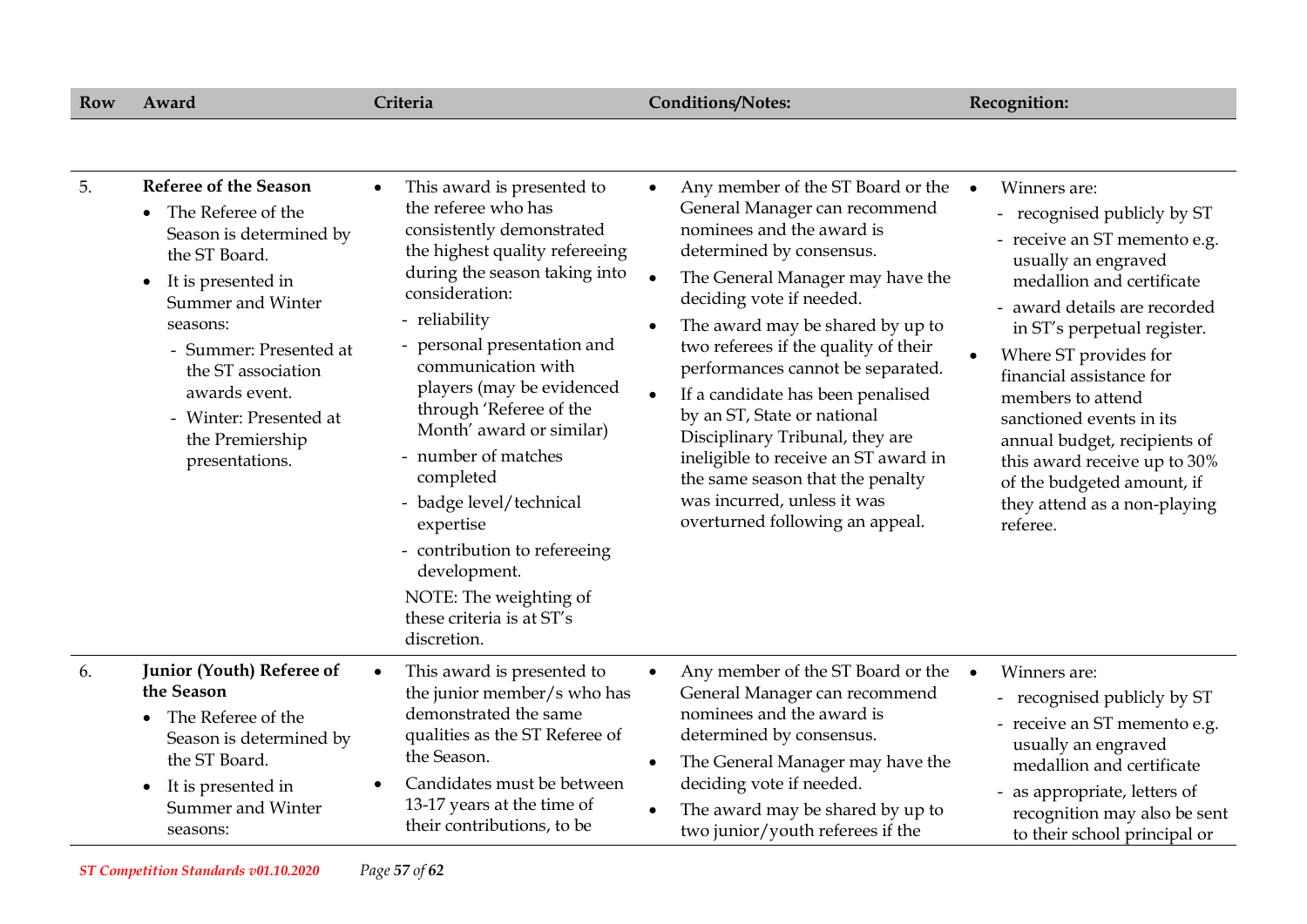| <b>Row</b> | Award                                                                                                                                                                                                                                                                                                                                                      | Criteria                                                                                                                                                                                                                                                                                                        | <b>Conditions/Notes:</b>                                                                                                                                                                                                                                                                                                                                                                                                                                                                                                                                                                                 | Recognition:                                                                                                                                                                                                                                                                                                                           |
|------------|------------------------------------------------------------------------------------------------------------------------------------------------------------------------------------------------------------------------------------------------------------------------------------------------------------------------------------------------------------|-----------------------------------------------------------------------------------------------------------------------------------------------------------------------------------------------------------------------------------------------------------------------------------------------------------------|----------------------------------------------------------------------------------------------------------------------------------------------------------------------------------------------------------------------------------------------------------------------------------------------------------------------------------------------------------------------------------------------------------------------------------------------------------------------------------------------------------------------------------------------------------------------------------------------------------|----------------------------------------------------------------------------------------------------------------------------------------------------------------------------------------------------------------------------------------------------------------------------------------------------------------------------------------|
|            | Summer: Presented at<br>the ST association<br>awards event.<br>- Winter: Presented at<br>the Premiership<br>presentations.                                                                                                                                                                                                                                 | eligible for the award.                                                                                                                                                                                                                                                                                         | quality of their performances<br>cannot be separated.<br>If a candidate has been penalised<br>$\bullet$<br>by an ST, State or national<br>Disciplinary Tribunal, they are<br>ineligible to receive an ST award in<br>the same season that the penalty<br>was incurred, unless it was<br>overturned following an appeal.                                                                                                                                                                                                                                                                                  | similar, club president<br>- award details are recorded<br>in ST's perpetual register.<br>Where ST provides for<br>financial assistance for<br>members to attend<br>sanctioned events in its<br>annual budget, recipients of<br>this award receive up to 30%<br>of the budgeted amount, if<br>they attend as a non-playing<br>referee. |
| 7.         | <b>Referee Incentive Award</b><br>• Presented no more than<br>each season, the award<br>is determined by, and at<br>the discretion of, the ST<br>Board.<br>$\bullet$ If presented,<br>presentations ae made as<br>follows:<br>- Summer: Presented at<br>the ST association<br>awards event.<br>- Winter: Presented at<br>the Premiership<br>presentations. | This award is presented to<br>the referee/s who has<br>demonstrated:<br>- significant potential for<br>and/or improvement in<br>refereeing<br>- substantial commitment to<br>refereeing over the season<br>i.e. reliability, number of<br>matches.<br>It may be awarded to a senior<br>or junior/youth referee. | Any member of the ST Board or the<br>$\bullet$<br>General Manager can recommend<br>nominees and the award is<br>determined by consensus.<br>The General Manager may have the<br>$\bullet$<br>deciding vote if needed.<br>The award may be shared by up to<br>two referees if the quality of their<br>performances cannot be separated.<br>If a candidate has been penalised<br>$\bullet$<br>by an ST, State or national<br>Disciplinary Tribunal, they are<br>ineligible to receive an ST award in<br>the same season that the penalty<br>was incurred, unless it was<br>overturned following an appeal. | Winners are:<br>recognised publicly by ST<br>- receive an ST memento e.g.<br>usually an engraved<br>medallion and certificate<br>- award details are recorded<br>in ST's perpetual register.                                                                                                                                           |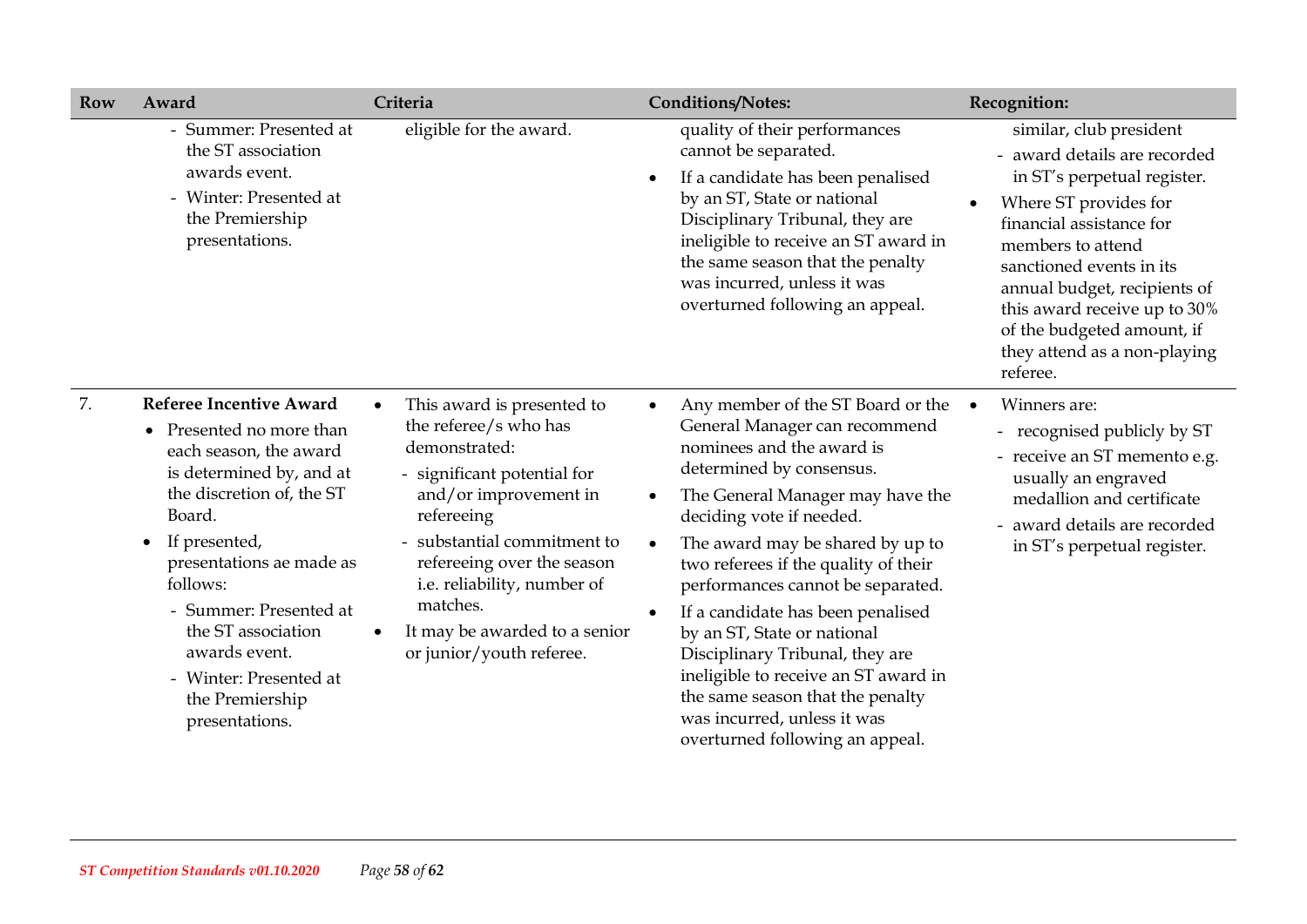| <b>Junior (Youth)</b><br>8.<br>This award is presented to<br>Any member of the ST Board or the<br>Winners:<br>$\bullet$<br><b>Development Award</b><br>the club/member/s who has<br>General Manager can recommend<br>- are recognised publicly by<br>nominees and the award is<br>consistently provided direct<br>Presented no more than<br><b>ST</b><br>support to the development<br>determined by consensus.<br>annually, the award is<br>- receive an ST memento e.g.<br>of junior/youth teams for ST<br>determined by, and at<br>The General Manager may have the<br>usually a certificate/letter<br>over the last 12 months.<br>the discretion of, the ST<br>deciding vote if needed.<br>of appreciation<br>Board.<br>This includes but is not<br>$\bullet$<br>The award may be shared if the<br>- as appropriate, letters of<br>limited to consideration of<br>If awarded, it is<br>quality of<br>recognition may also be sent<br>factors such as:<br>presented at the ST<br>performances/contributions cannot<br>to the school principal or<br>association awards<br>- number of teams and their<br>be separated.<br>similar, and/or club<br>event.<br>coordination (this includes<br>president<br>support at games e.g a<br>award details are recorded in<br>highly effective<br>ST's perpetual register.<br>coach/manager, uniforms<br>Where ST provides for<br>$\bullet$<br>and registration matters),<br>financial assistance for<br>and<br>members to attend<br>- player qualities including<br>sanctioned events in its<br>basic skills, teamwork and<br>annual budget, recipients of<br>behaviours/Code of<br>this award receive up to 30%<br>Conduct.<br>of the budgeted amount, if<br>- final placings of the team/s.<br>they attend as an official for a<br>NOTE: The first two criteria<br>junior ST and/or Tasmanian<br>$\bullet$<br>are weighted more<br>team.<br>heavily/considered more<br>important. |
|------------------------------------------------------------------------------------------------------------------------------------------------------------------------------------------------------------------------------------------------------------------------------------------------------------------------------------------------------------------------------------------------------------------------------------------------------------------------------------------------------------------------------------------------------------------------------------------------------------------------------------------------------------------------------------------------------------------------------------------------------------------------------------------------------------------------------------------------------------------------------------------------------------------------------------------------------------------------------------------------------------------------------------------------------------------------------------------------------------------------------------------------------------------------------------------------------------------------------------------------------------------------------------------------------------------------------------------------------------------------------------------------------------------------------------------------------------------------------------------------------------------------------------------------------------------------------------------------------------------------------------------------------------------------------------------------------------------------------------------------------------------------------------------------------------------------------------------------------------------------------------------------------------------------------|
|                                                                                                                                                                                                                                                                                                                                                                                                                                                                                                                                                                                                                                                                                                                                                                                                                                                                                                                                                                                                                                                                                                                                                                                                                                                                                                                                                                                                                                                                                                                                                                                                                                                                                                                                                                                                                                                                                                                              |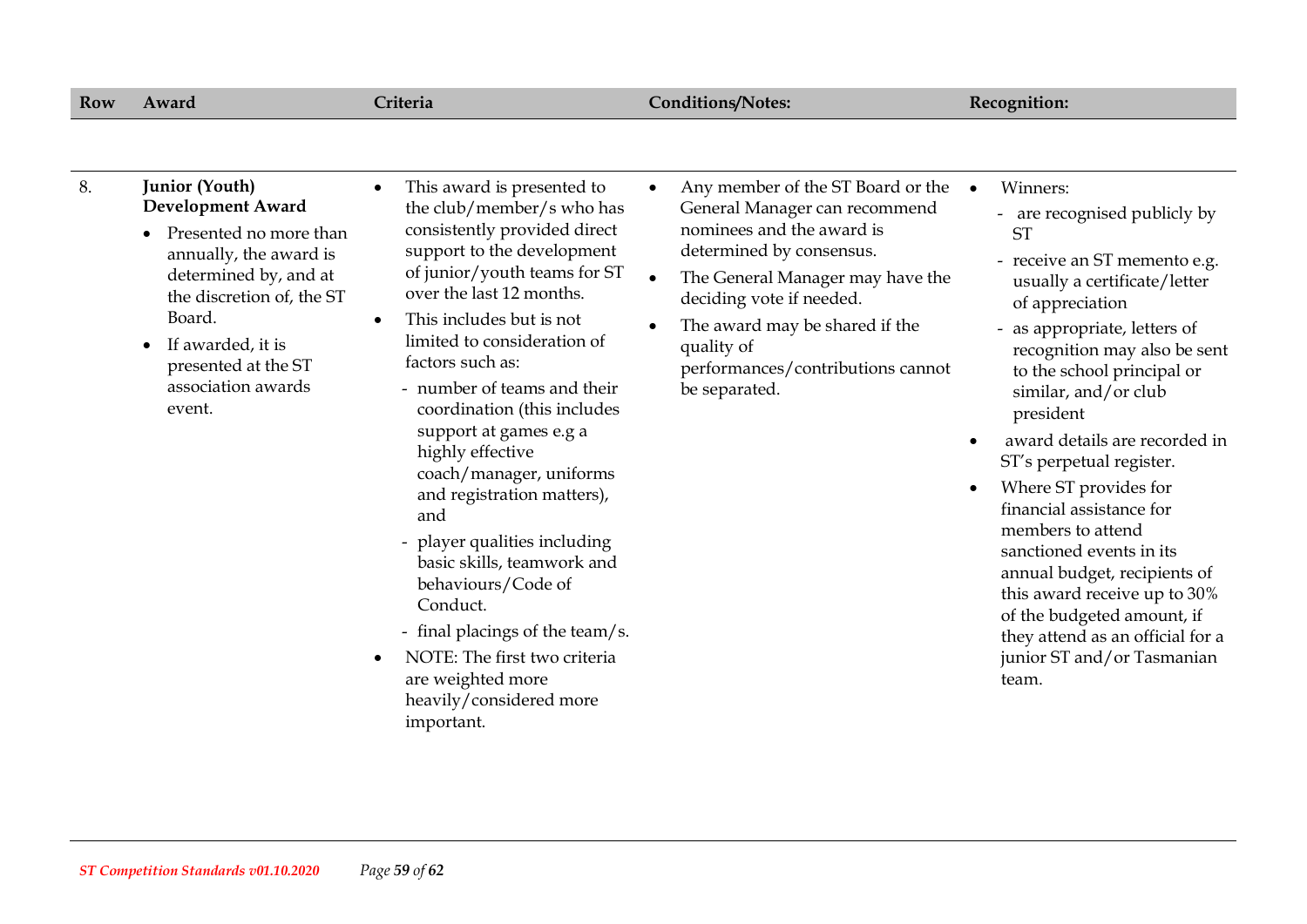| <b>Row</b> | Award                                                                                                                                                                                                                                             | Criteria                                                                                                                                                                                                                                                                                  | <b>Conditions/Notes:</b>                                                                                                                                                                                                                                                                                                                                                                                                                                                                                                                                                                                                                                                                               | Recognition:                                                                                                                                                                                                                                                                                                                                                                                                                                                                                                                                                                                                |
|------------|---------------------------------------------------------------------------------------------------------------------------------------------------------------------------------------------------------------------------------------------------|-------------------------------------------------------------------------------------------------------------------------------------------------------------------------------------------------------------------------------------------------------------------------------------------|--------------------------------------------------------------------------------------------------------------------------------------------------------------------------------------------------------------------------------------------------------------------------------------------------------------------------------------------------------------------------------------------------------------------------------------------------------------------------------------------------------------------------------------------------------------------------------------------------------------------------------------------------------------------------------------------------------|-------------------------------------------------------------------------------------------------------------------------------------------------------------------------------------------------------------------------------------------------------------------------------------------------------------------------------------------------------------------------------------------------------------------------------------------------------------------------------------------------------------------------------------------------------------------------------------------------------------|
|            |                                                                                                                                                                                                                                                   |                                                                                                                                                                                                                                                                                           |                                                                                                                                                                                                                                                                                                                                                                                                                                                                                                                                                                                                                                                                                                        |                                                                                                                                                                                                                                                                                                                                                                                                                                                                                                                                                                                                             |
| 9.         | <b>ST Youth Achievement</b><br>Award<br>Presented no more than<br>annually, the award is<br>determined by, and at<br>the discretion of, the ST<br>Board.<br>If awarded, it is<br>$\bullet$<br>presented at the ST<br>association awards<br>event. | This award is presented to<br>the member/s who is<br>recognised as the most<br>outstanding youth player,<br>based on representative<br>selections and duties for the<br>last 12 months.<br>Candidates must be 18 or<br>$\bullet$<br>under at the time of their<br>representative honours. | Any member of the ST Board or the<br>$\bullet$<br>General Manager can recommend<br>nominees and the award is<br>determined by consensus.<br>The General Manager may have the<br>deciding vote if needed.<br>Input may also be invited from<br>TFT.<br>The award may be shared by up to<br>two members if their performance<br>cannot be separated.<br>Equally the ST Board may agree<br>that there are no suitable<br>candidates in any one year.<br>If a candidate has been penalised<br>by an ST, State or national<br>Disciplinary Tribunal, they are<br>ineligible to receive an ST award in<br>the same season that the penalty<br>was incurred, unless it was<br>overturned following an appeal. | Winners are:<br>$\bullet$<br>- recognised publicly by ST<br>- receive an ST memento e.g.<br>usually a certificate/letter<br>of appreciation<br>- as appropriate, letters of<br>recognition may also be sent<br>to their school principal or<br>similar, club president<br>- award details are recorded<br>in ST's perpetual register.<br>Where ST provides for<br>$\bullet$<br>financial assistance for<br>members to attend<br>sanctioned events in its<br>annual budget, recipients of<br>this award receive up to 30%<br>of the budgeted amount, if<br>they are playing in it for ST<br>and/or Tasmania. |
| 10.        | <b>ST Member Achievement</b><br>Award<br>Presented no more than<br>annually, the award is<br>determined by, and at<br>the discretion of, the ST<br>Board.<br>• If awarded, it is                                                                  | This award is presented to<br>$\bullet$<br>the member/s recognised as<br>the most outstanding senior<br>member based on<br>representative selections and<br>duties for any combination of<br>playing, refereeing, coaching<br>and/or selecting for the last                               | Any member of the ST Board or the<br>$\bullet$<br>General Manager can recommend<br>nominees and the award is<br>determined by consensus.<br>The General Manager may have the<br>deciding vote if needed<br>Input may also be invited from<br>TFT.                                                                                                                                                                                                                                                                                                                                                                                                                                                      | Winners are:<br>$\bullet$<br>- recognised publicly by ST<br>- receive an ST memento e.g.<br>an engraved medallion and<br>certificate<br>- as appropriate, letters of<br>recognition may also be sent<br>to the TFT/TFA and club                                                                                                                                                                                                                                                                                                                                                                             |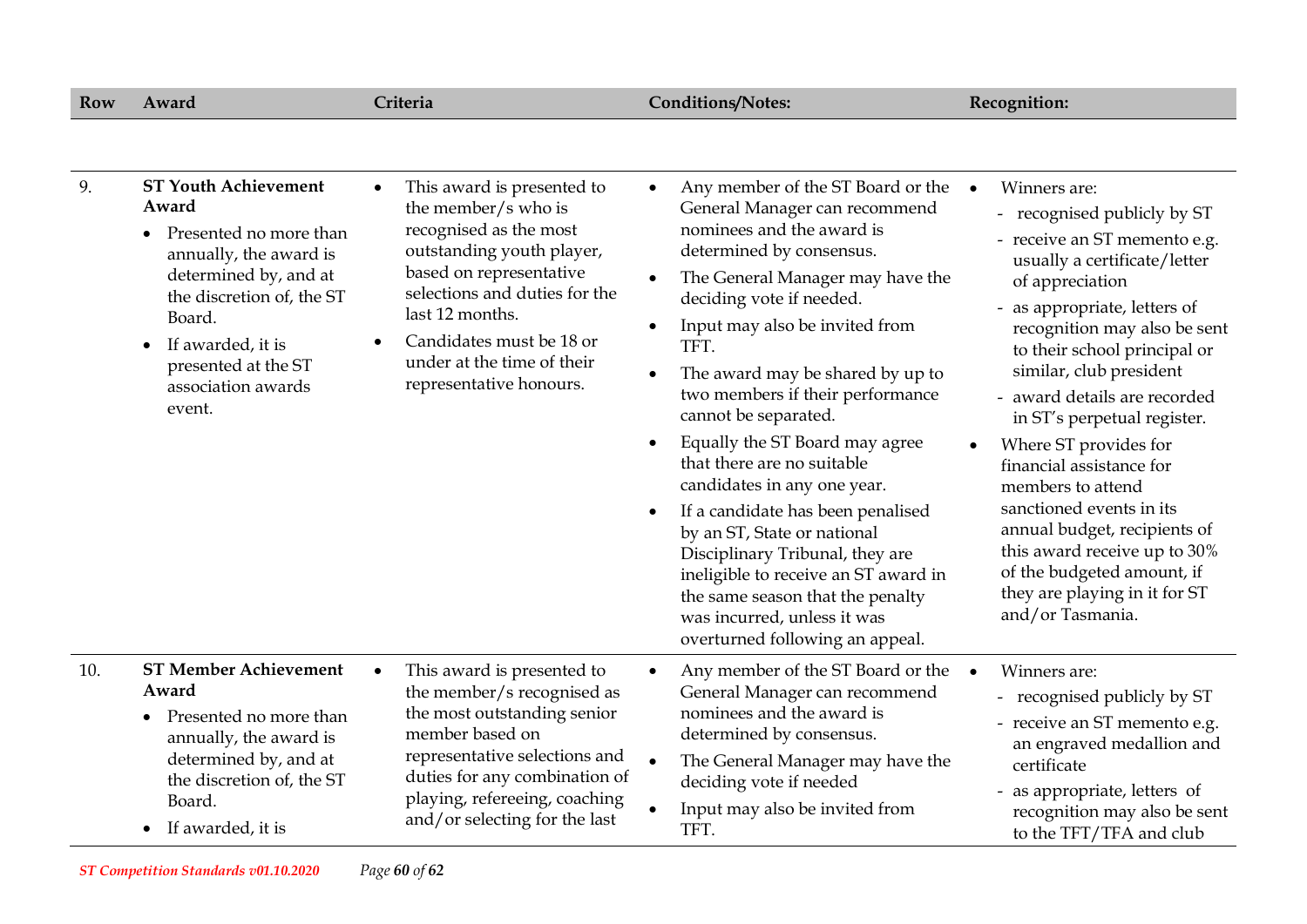| <b>Row</b> | Award                                                                                                                                                                                                                                                                                                                                                                                                                                  | Criteria                                                                                                                                                                            | <b>Conditions/Notes:</b>                                                                                                                                                                                                                                                                                                                                                                                                                                                                                                                                                                                | Recognition:                                                                                                                                                                                                                                                                                                                                                   |
|------------|----------------------------------------------------------------------------------------------------------------------------------------------------------------------------------------------------------------------------------------------------------------------------------------------------------------------------------------------------------------------------------------------------------------------------------------|-------------------------------------------------------------------------------------------------------------------------------------------------------------------------------------|---------------------------------------------------------------------------------------------------------------------------------------------------------------------------------------------------------------------------------------------------------------------------------------------------------------------------------------------------------------------------------------------------------------------------------------------------------------------------------------------------------------------------------------------------------------------------------------------------------|----------------------------------------------------------------------------------------------------------------------------------------------------------------------------------------------------------------------------------------------------------------------------------------------------------------------------------------------------------------|
|            | presented at the ST<br>association awards<br>event.                                                                                                                                                                                                                                                                                                                                                                                    | 12 months.<br>Candidates must be 18 years<br>$\bullet$<br>or over at the time of the<br>presentations, to be eligible<br>for the award.                                             | The award may be shared by up to<br>$\bullet$<br>two members if their performance<br>cannot be separated.<br>Equally the ST Board may agree<br>$\bullet$<br>that there are no suitable<br>candidates in any one year.<br>If a candidate has been penalised<br>by an ST, State or national<br>Disciplinary Tribunal, they are<br>ineligible to receive an ST award in<br>the same season that the penalty<br>was incurred, unless it was<br>overturned following an appeal.                                                                                                                              | president<br>- award details are recorded<br>in ST's perpetual register.<br>Where ST provides for<br>financial assistance for<br>members to attend<br>sanctioned events in its<br>annual budget, recipients of<br>this award receive up to 30%<br>of the budgeted amount, if<br>they are playing in it if they<br>are playing in it for ST<br>and/or Tasmania. |
| 11.        | <b>ST Association Merit</b><br>Award<br>Formerly known as the<br>Presidents Merit<br>Award, in 2014-15, the<br>ST Board has<br>determined that ST<br>members are to<br>nominate/recommend<br>the potential recipients.<br>Presented no more than<br>$\bullet$<br>annually, the<br><b>Association Merit</b><br>Award is determined<br>by ST members (ST<br>General Manager<br>facilitates)<br>Presented at the ST<br>association awards | This award is presented to<br>the member/s for<br>outstanding contribution<br>over the last 12 months or<br>longer, assisting the<br>Association to achieve its<br>strategic goals. | The award may be shared by up to<br>$\bullet$<br>two members if the quality of their<br>performance cannot be separated.<br>The ST Board retains a<br>discretionary responsibility to not<br>award this honour if the nominated<br>member/s has been closely<br>involved or directly responsible for<br>breaching the TFA code of conduct.<br>Further, if a candidate has been<br>penalised by an ST, State or<br>national Disciplinary Tribunal they<br>are ineligible to receive an ST<br>award in the same season that the<br>penalty was incurred, unless it was<br>overturned following an appeal. | Winners are:<br>recognised publicly<br>- receive an ST memento e.g.<br>usually a certificate/letter<br>of appreciation<br>award details are recorded in<br>ST's perpetual register.                                                                                                                                                                            |